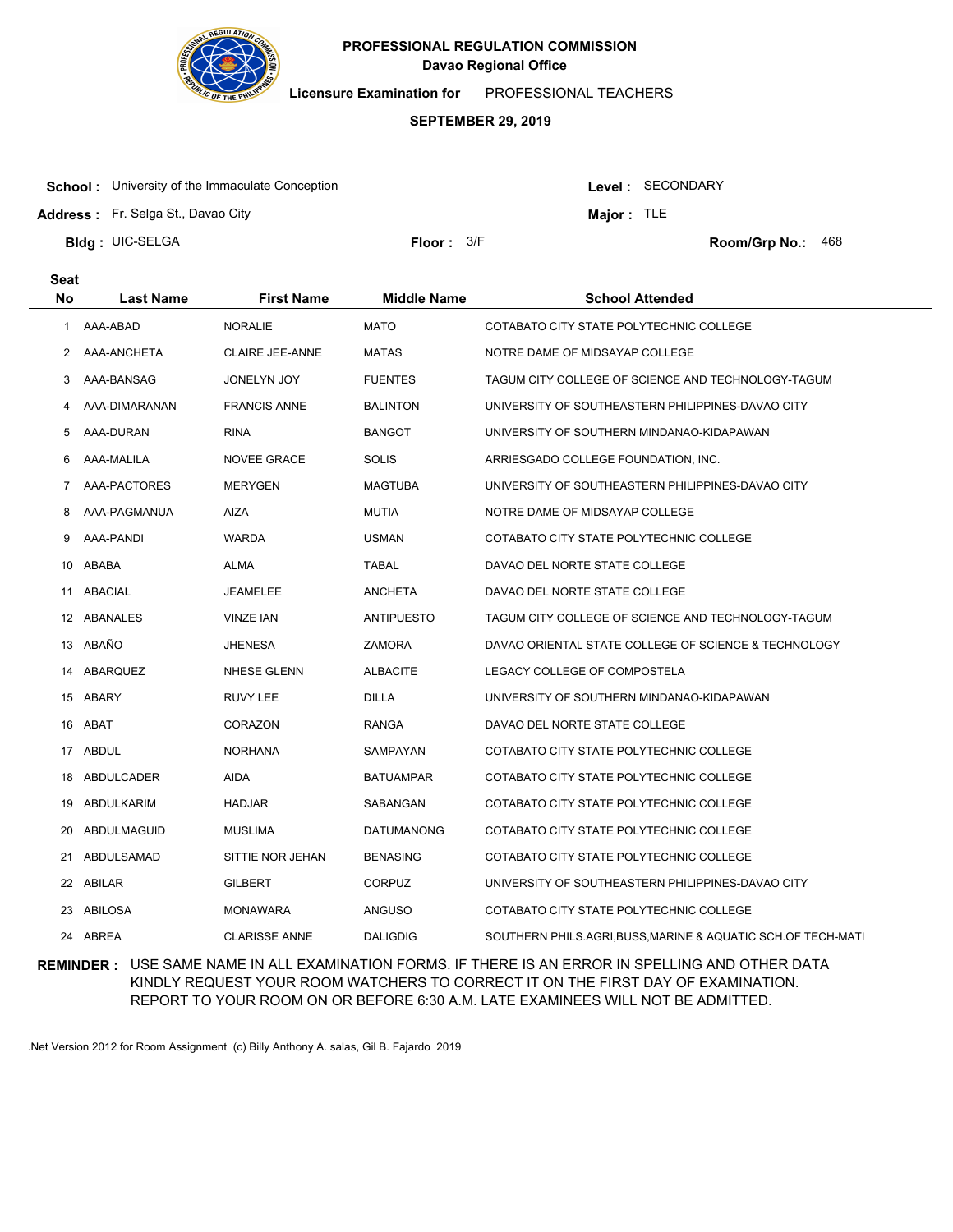

**Licensure Examination for**  PROFESSIONAL TEACHERS

#### **SEPTEMBER 29, 2019**

**School:** University of the Immaculate Conception

Level : SECONDARY

**Major :** TLE

**Address :** Fr. Selga St., Davao City

**Bldg : Floor : Room/Grp No.:** UIC-SELGA

Floor:  $3/F$  Room/Grp No.: 469

| <b>Seat</b>  |                  |                     |                    |                                                              |
|--------------|------------------|---------------------|--------------------|--------------------------------------------------------------|
| <b>No</b>    | <b>Last Name</b> | <b>First Name</b>   | <b>Middle Name</b> | <b>School Attended</b>                                       |
| $\mathbf{1}$ | <b>ABRIO</b>     | <b>MAEBRIL</b>      | <b>SUMODEBILA</b>  | DAVAO DEL NORTE STATE COLLEGE                                |
| 2            | ABUTAZIL         | <b>NAIZA</b>        | <b>MATABALAO</b>   | UPI AGRICULTURAL SCHOOL-UPI, MAGUINDANAO                     |
| 3            | ABUTAZIL         | SITTIE AIRAH        | <b>MATABALAO</b>   | UPI AGRICULTURAL SCHOOL-UPI, MAGUINDANAO                     |
| 4            | <b>ACANTO</b>    | ANALYN              | <b>APOSTOL</b>     | TAGUM CITY COLLEGE OF SCIENCE AND TECHNOLOGY-TAGUM           |
| 5            | <b>ACOSTA</b>    | LADY MAE            | <b>MORENO</b>      | COTABATO CITY STATE POLYTECHNIC COLLEGE                      |
| 6            | ADAM             | <b>WAHIDA</b>       | <b>GAYUKOS</b>     | COTABATO CITY STATE POLYTECHNIC COLLEGE                      |
| 7            | <b>ADOLFO</b>    | CARLIBETH           | <b>JAVICAN</b>     | UNIVERSITY OF MINDANAO-DAVAO CITY                            |
| 8            | AGANA            | <b>ALVIN</b>        | AGUILAR            | SOUTHERN CHRISTIAN COLLEGE                                   |
| 9            | <b>AGMOHOL</b>   | <b>CATHERINE</b>    | <b>ACEBEDO</b>     | DAVAO DEL NORTE STATE COLLEGE                                |
|              | 10 AGTON         | RHOBIE JEAN         | <b>CANDINATO</b>   | UNIVERSITY OF SOUTHEASTERN PHILIPPINES-DAVAO CITY            |
|              | 11 AGUANTA       | ARMAN               | <b>MANGUIRAN</b>   | DAVAO ORIENTAL STATE COLLEGE OF SCIENCE & TECHNOLOGY         |
|              | 12 AGUILON       | <b>GLAIZA NICOL</b> | <b>OBESO</b>       | SOUTHERN PHILS.AGRI,BUSS,MARINE & AQUATIC SCH.OF TECH-MATI   |
|              | 13 AKBAR         | <b>YASMINE</b>      | PANALANDANG        | COTABATO CITY STATE POLYTECHNIC COLLEGE                      |
|              | 14 ALAG          | <b>JOYCE</b>        | <b>ROLLAN</b>      | SOUTHERN PHILS.AGRI,BUSS,MARINE & AQUATIC SCH.OF TECH-MATI   |
|              | 15 ALA AN        | SHARMAINE JOY       | <b>FUENTES</b>     | DAVAO CENTRAL COLLEGE                                        |
| 16           | ALBARRACIN       | <b>THRINA</b>       | <b>JUMUAD</b>      | SOUTHERN PHILS.AGRI,BUSS,MARINE & AQUATIC SCH.OF TECH-MALITA |
|              | 17 ALBIA         | <b>GELU</b>         | CANQUE             | UNIVERSITY OF SOUTHEASTERN PHILIPPINES-DAVAO CITY            |
|              | 18 ALBORME       | JANDAVE             | NIEBLA             | UNIVERSITY OF SOUTHERN MINDANAO-KABACAN                      |
|              | 19 ALCAIN        | <b>NELY JEAN</b>    |                    | SOUTHERN PHILS.AGRI,BUSS,MARINE & AQUATIC SCH.OF TECH-MATI   |
|              | 20 ALCALDE       | RHODA MAEJOY        | <b>CALIPUSAN</b>   | COTABATO CITY STATE POLYTECHNIC COLLEGE                      |
|              | 21 ALCORDO       | <b>CHAD</b>         | <b>EBORDA</b>      | KOLEHIYO NG PANTUKAN - COMPOSTELA VALLEY                     |
|              | 22 ALEJADO       | <b>REYNAN</b>       | <b>DUPAN</b>       | UNIVERSITY OF MINDANAO-DIGOS COLLEGE                         |
|              | 23 ALFANTE       | <b>ROMY</b>         | <b>UMALAY</b>      | UNIVERSITY OF SOUTHEASTERN PHILIPPINES-DAVAO CITY            |
|              | 24 ALFONSO       | <b>GIOVANNI</b>     | <b>RICAFRANCA</b>  | KOLEHIYO NG PANTUKAN - COMPOSTELA VALLEY                     |

**REMINDER :** USE SAME NAME IN ALL EXAMINATION FORMS. IF THERE IS AN ERROR IN SPELLING AND OTHER DATA KINDLY REQUEST YOUR ROOM WATCHERS TO CORRECT IT ON THE FIRST DAY OF EXAMINATION. REPORT TO YOUR ROOM ON OR BEFORE 6:30 A.M. LATE EXAMINEES WILL NOT BE ADMITTED.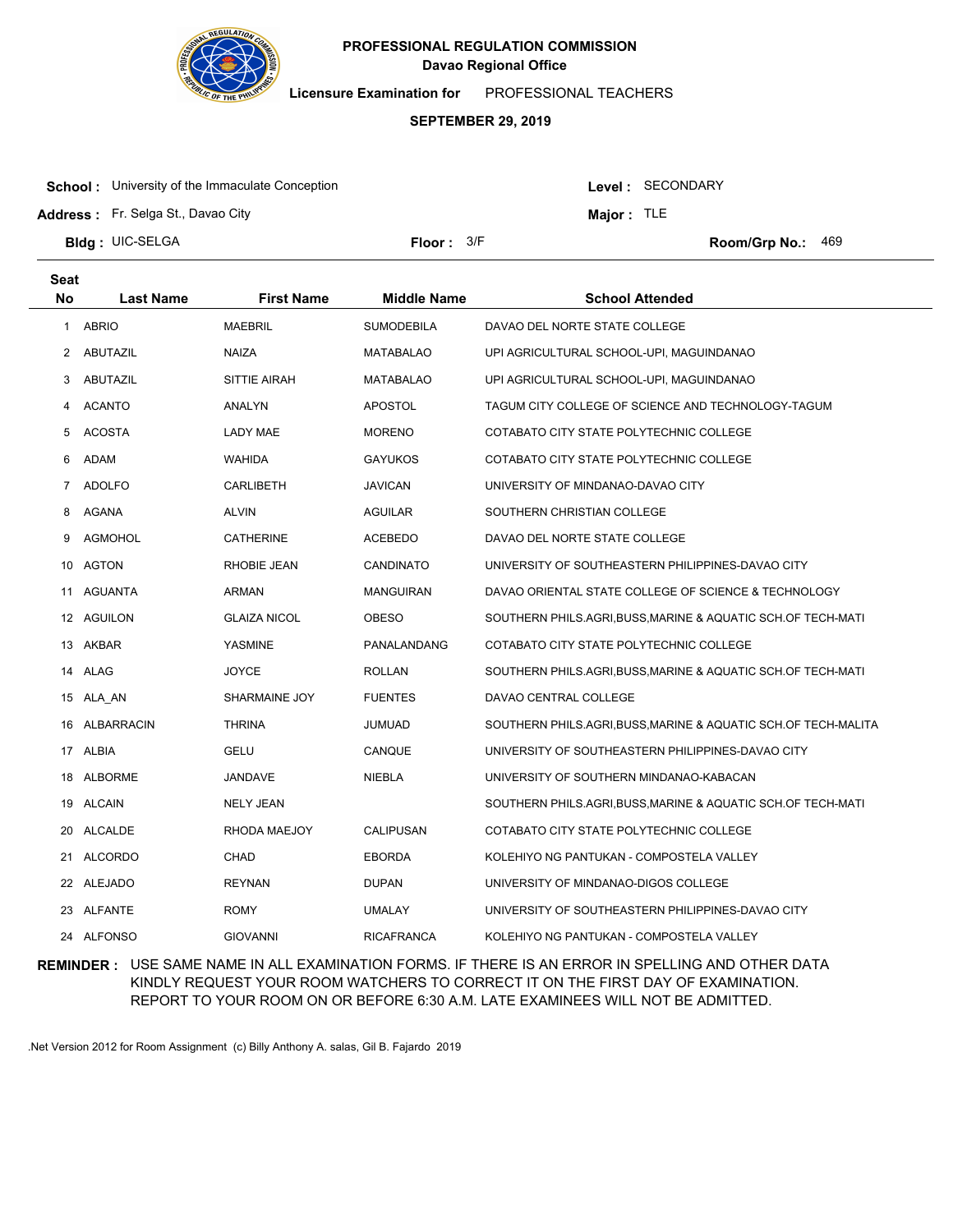

**Licensure Examination for**  PROFESSIONAL TEACHERS

#### **SEPTEMBER 29, 2019**

**School:** University of the Immaculate Conception

Level : SECONDARY

**Major :** TLE

**Address :** Fr. Selga St., Davao City

**Bldg : Floor : Room/Grp No.:** UIC-SELGA

**Seat**

Floor:  $3/F$  Room/Grp No.: 470

| συαι           |                  |                      |                    |                                                              |
|----------------|------------------|----------------------|--------------------|--------------------------------------------------------------|
| No             | <b>Last Name</b> | <b>First Name</b>    | <b>Middle Name</b> | <b>School Attended</b>                                       |
|                | 1 ALI            | <b>MARVIN</b>        | <b>TOMAS</b>       | DE LA VIDA COLLEGE                                           |
| 2              | <b>ALICAYA</b>   | RENATO JR            | SANCHEZ            | KOLEHIYO NG PANTUKAN - COMPOSTELA VALLEY                     |
| 3              | <b>ALIM</b>      | <b>HANNAH</b>        | ABDULLAH           | COTABATO CITY STATE POLYTECHNIC COLLEGE                      |
| 4              | ALINAÑERA        | CHARLES              | <b>ELEMENTO</b>    | SOUTHERN PHILS.AGRI,BUSS,MARINE & AQUATIC SCH.OF TECH-MALITA |
| 5              | ALLERA           | MAE ROSE             | <b>GAMIL</b>       | KOLEHIYO NG PANTUKAN - COMPOSTELA VALLEY                     |
| 6              | ALMANZOR         | JONATHAN             | <b>MABUAL</b>      | UNIVERSITY OF SOUTHERN MINDANAO-KABACAN                      |
| $\overline{7}$ | <b>ALMARIO</b>   | KIMBERLY             | <b>RUIZOL</b>      | UNIVERSITY OF SOUTHEASTERN PHILIPPINES-DAVAO CITY            |
| 8              | ALMENDRAL        | <b>MARJORIE ANNE</b> | PALMA              | UNIVERSITY OF SOUTHERN MINDANAO-KIDAPAWAN                    |
| 9              | <b>ALMIRANTE</b> | GENELY               | SEALZA             | COTABATO CITY STATE POLYTECHNIC COLLEGE                      |
|                | 10 ALONGAN       | FARHANA              | <b>BENITO</b>      | COTABATO CITY STATE POLYTECHNIC COLLEGE                      |
|                | 11 ALUTAYA       | <b>NICK BERT</b>     | <b>RESTON</b>      | SURIGAO STATE COLLEGE OF TECHNOLOGY                          |
|                | 12 ALVARADO      | CHARLES RAY          | <b>PENUELA</b>     | UNIVERSITY OF SOUTHERN MINDANAO-KIDAPAWAN                    |
|                | 13 ALVERO        | KIMBERLYN MAE        | <b>FORRO</b>       | COTABATO CITY STATE POLYTECHNIC COLLEGE                      |
|                | 14 AMARGO        | ROMER                | LINSAG             | UNIVERSITY OF SOUTHEASTERN PHILIPPINES-DAVAO CITY            |
|                | 15 AMATE         | CRIZEL JOY           | CALIZAR            | AGUSAN DEL SUR STATE COLLEGE OF AGRICULTURE & TECHNOLOGY     |
|                | 16 AMBAT         | JELAIZA              | MALAKI             | SOUTHERN PHILS.AGRI, BUSS, MARINE & AQUATIC SCH.OF TECH-MATI |
|                | 17 AMBROCIO      | <b>JESSIE</b>        | <b>TELLO</b>       | UNIVERSITY OF SOUTHEASTERN PHILIPPINES-DAVAO CITY            |
|                | 18 AMPILAN       | <b>DATUKARIM</b>     | MALANG             | UPI AGRICULTURAL SCHOOL-UPI, MAGUINDANAO                     |
|                | 19 AMPUAN        | <b>RAHMA</b>         | ABDUL-AZIS         | COTABATO CITY STATE POLYTECHNIC COLLEGE                      |
|                | 20 ANAJAO        | LEAH JOY             | LOSABIA            | SURIGAO DEL SUR STATE UNIVERSITY-LIANGA CAMPUS               |
|                | 21 ANARNA        | <b>CRYSTAL JOY</b>   | DELA CRUZ          | UNIVERSITY OF SOUTHERN MINDANAO-KABACAN                      |
|                | 22 ANCOG         | <b>AURA COLEEN</b>   | <b>TUANQUIN</b>    | DAVAO ORIENTAL STATE COLLEGE OF SCIENCE & TECHNOLOGY         |
|                | 23 ANDAMON       | ARAH JANE            | LUCHAVEZ           | UNIVERSITY OF SOUTHEASTERN PHILIPPINES-DAVAO CITY            |
|                | 24 ANDAYAN       | RONNA MAE            | <b>TONGCALING</b>  | DAVAO CENTRAL COLLEGE                                        |

**REMINDER :** USE SAME NAME IN ALL EXAMINATION FORMS. IF THERE IS AN ERROR IN SPELLING AND OTHER DATA KINDLY REQUEST YOUR ROOM WATCHERS TO CORRECT IT ON THE FIRST DAY OF EXAMINATION. REPORT TO YOUR ROOM ON OR BEFORE 6:30 A.M. LATE EXAMINEES WILL NOT BE ADMITTED.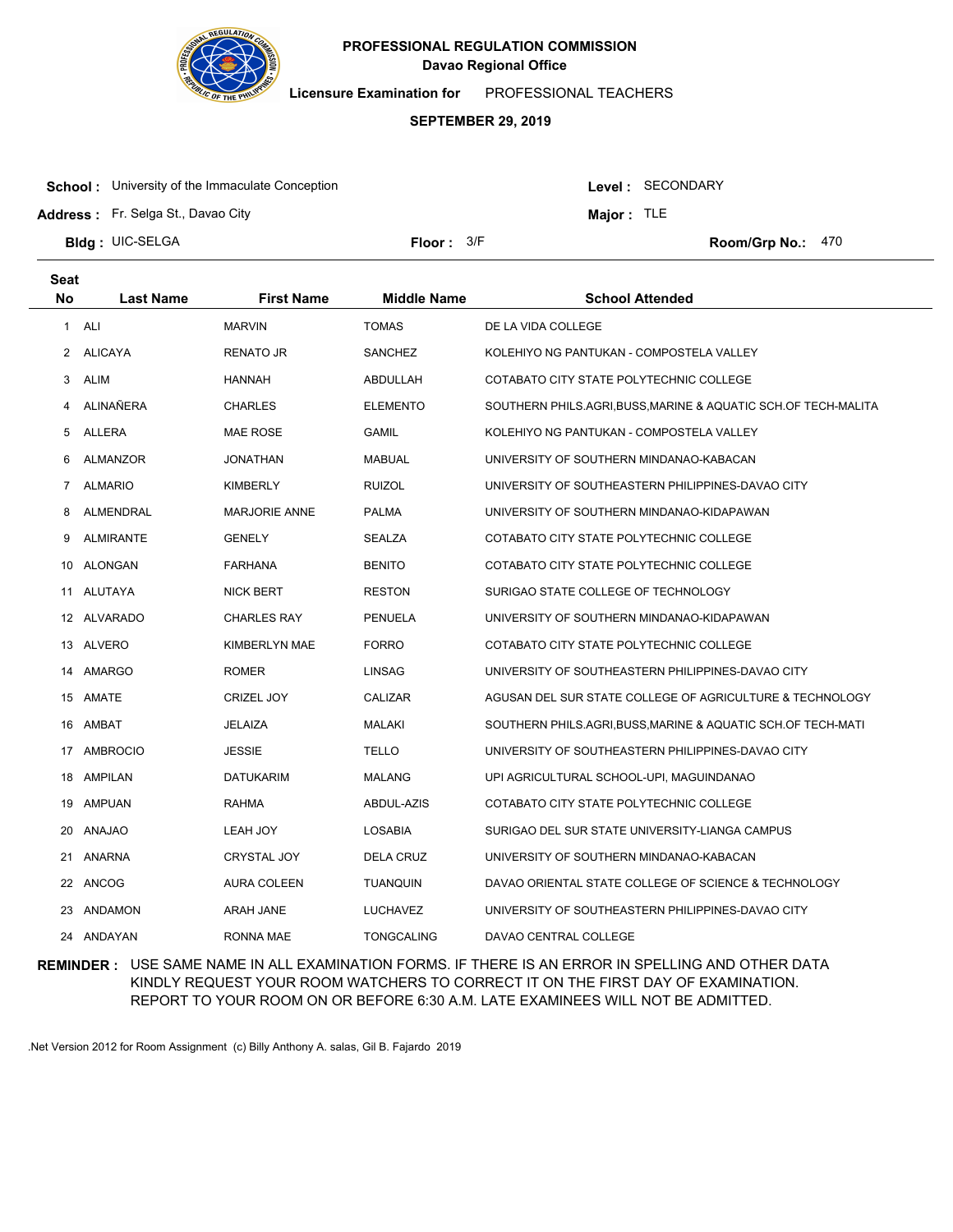

**Licensure Examination for**  PROFESSIONAL TEACHERS

#### **SEPTEMBER 29, 2019**

**School:** University of the Immaculate Conception

Level : SECONDARY

**Major :** TLE

**Address :** Fr. Selga St., Davao City

**Bldg : Floor : Room/Grp No.:** UIC-SELGA

Floor:  $3/F$  Room/Grp No.: 471

| <b>Seat</b> |                  |                     |                    |                                                                |
|-------------|------------------|---------------------|--------------------|----------------------------------------------------------------|
| <b>No</b>   | <b>Last Name</b> | <b>First Name</b>   | <b>Middle Name</b> | <b>School Attended</b>                                         |
| 1           | ANDELAB          | <b>JUAREN</b>       | <b>DACAL</b>       | UNIVERSITY OF SOUTHEASTERN PHILIPPINES-DAVAO CITY              |
| 2           | <b>ANDRES</b>    | <b>CHARLENE MAE</b> | <b>MOAMBING</b>    | VALDEZ MOTHER & CHILD CITY COLLEGE-TACURONG, SULTAN KUD.       |
| 3           | <b>ANDRES</b>    | <b>CHEARLIE</b>     | <b>GENTORALIZO</b> | UNIVERSITY OF MINDANAO-DIGOS COLLEGE                           |
| 4           | ANGANA           | <b>GENIVIE</b>      | <b>INOC</b>        | UNIVERSITY OF SOUTHEASTERN PHILIPPINES-MABINI                  |
| 5           | ANGELES          | <b>LOURIE MAE</b>   | <b>TAYABAS</b>     | UNIVERSITY OF SOUTHEASTERN PHILIPPINES-DAVAO CITY              |
| 6           | ANGUIT           | <b>JULAIKA</b>      | PALLE              | DAVAO DEL NORTE STATE COLLEGE                                  |
| 7           | ANGULO           | <b>RAFFY</b>        | <b>SIY</b>         | UNIVERSITY OF SOUTHEASTERN PHILIPPINES-DAVAO CITY              |
| 8           | <b>ANTAO</b>     | <b>BAINOR</b>       | <b>MUHAMAD</b>     | COTABATO CITY STATE POLYTECHNIC COLLEGE                        |
| 9           | <b>APOSTOL</b>   | <b>JOILYN ROSE</b>  | <b>PALENCIA</b>    | UNIVERSITY OF SOUTHERN MINDANAO-KIDAPAWAN                      |
| 10          | APUSAGA          | ADMONISHA GEM       | <b>BOLINA</b>      | SOUTHERN CHRISTIAN COLLEGE                                     |
| 11          | ARADILLOS        | DAPTHNY MAURINE     | <b>RUBIA</b>       | SOUTHERN PHILS.AGRI, BUSS, MARINE & AQUATIC SCH.OF TECH-MALITA |
|             | 12 ARANGCON      | <b>LOUDETTE</b>     | <b>VELASCO</b>     | UNIVERSITY OF SOUTHEASTERN PHILIPPINES-DAVAO CITY              |
|             | 13 ARAÑO         | <b>CRISTY MAE</b>   | SAUSAL             | KOLEHIYO NG PANTUKAN - COMPOSTELA VALLEY                       |
| 14          | ARDIMER          | <b>HANNA LE</b>     | ALINGASA           | KOLEHIYO NG PANTUKAN - COMPOSTELA VALLEY                       |
| 15          | ARELLANO         | <b>ELJESSA</b>      | <b>TABUDLONG</b>   | KOLEHIYO NG PANTUKAN - COMPOSTELA VALLEY                       |
| 16          | ARENDAIN         | EMIE JOY            |                    | KOLEHIYO NG PANTUKAN - COMPOSTELA VALLEY                       |
| 17          | ARGUELLES        | EDEN JEAN           | <b>FILASOL</b>     | UNIVERSITY OF SOUTHERN MINDANAO-KIDAPAWAN                      |
| 18          | <b>ARIAS</b>     | <b>JENEFER</b>      | <b>ARTIZA</b>      | AGUSAN DEL SUR STATE COLLEGE OF AGRICULTURE & TECHNOLOGY       |
| 19          | ARISCO           | <b>RIZAN</b>        | <b>JUSOY</b>       | KOLEHIYO NG PANTUKAN - COMPOSTELA VALLEY                       |
| 20          | ARMODIA          | JANELLE NIñA        | <b>BINAOHAN</b>    | UNIVERSITY OF SOUTHEASTERN PHILIPPINES-DAVAO CITY              |
| 21          | ARPILLEDA        | ERRAH LAYZA         | <b>ILOGON</b>      | SURIGAO DEL SUR STATE UNIVERSITY - CANTILAN CAMPUS             |
| 22          | ARPON            | <b>MARK JOSEPH</b>  | LORA               | UNIVERSITY OF SOUTHEASTERN PHILIPPINES-DAVAO CITY              |
| 23          | ASILO            | AUBREY JEAN         | <b>PERIGO</b>      | UNIVERSITY OF SOUTHEASTERN PHILIPPINES-DAVAO CITY              |
| 24          | ASIS             | <b>JACKIELYN</b>    | <b>MORGADEZ</b>    | AGUSAN DEL SUR STATE COLLEGE OF AGRICULTURE & TECHNOLOGY       |

**REMINDER :** USE SAME NAME IN ALL EXAMINATION FORMS. IF THERE IS AN ERROR IN SPELLING AND OTHER DATA KINDLY REQUEST YOUR ROOM WATCHERS TO CORRECT IT ON THE FIRST DAY OF EXAMINATION. REPORT TO YOUR ROOM ON OR BEFORE 6:30 A.M. LATE EXAMINEES WILL NOT BE ADMITTED.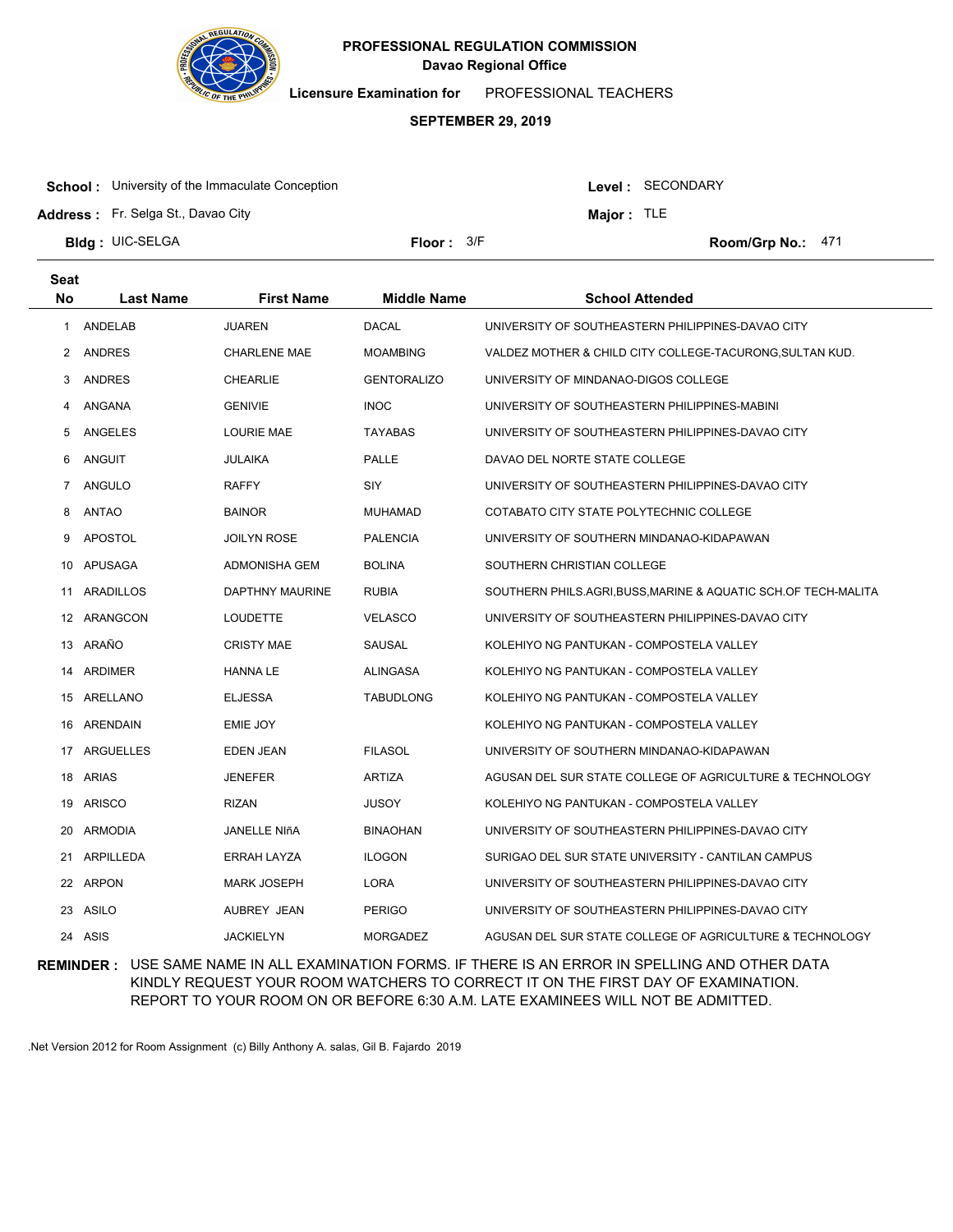

**Licensure Examination for**  PROFESSIONAL TEACHERS

#### **SEPTEMBER 29, 2019**

**School:** University of the Immaculate Conception

Level : SECONDARY

**Major :** TLE

**Address :** Fr. Selga St., Davao City

**Bldg : Floor : Room/Grp No.:** UIC-SELGA

**Seat**

Floor: 3/F Room/Grp No.: 472

| συαι      |                  |                     |                    |                                                              |
|-----------|------------------|---------------------|--------------------|--------------------------------------------------------------|
| <b>No</b> | <b>Last Name</b> | <b>First Name</b>   | <b>Middle Name</b> | <b>School Attended</b>                                       |
| 1         | <b>ASPERIN</b>   | JAMES               | <b>GUIMALAN</b>    | TAGUM CITY COLLEGE OF SCIENCE AND TECHNOLOGY-TAGUM           |
| 2         | <b>ATAMOSA</b>   | JEZEL               | <b>NUMERON</b>     | SOUTHWAY COLLEGE OF TECHNOLOGY                               |
| 3         | ATAMOSA          | SYDNEY ANGELA       | <b>SANTARIN</b>    | UNIVERSITY OF SOUTHEASTERN PHILIPPINES-DAVAO CITY            |
| 4         | <b>ATAN</b>      | <b>IMY GRACE</b>    | <b>BANGCAYA</b>    | DAVAO CENTRAL COLLEGE                                        |
| 5         | ATIENZA          | <b>KRISTINE MAE</b> | <b>ROMANA</b>      | UNIVERSITY OF SOUTHEASTERN PHILIPPINES-DAVAO CITY            |
| 6         | <b>ATILANO</b>   | PRECIOUS GRACE      | CASTILLON          | COTABATO CITY STATE POLYTECHNIC COLLEGE                      |
| 7         | <b>AUDITOR</b>   | SYVEL               | MAMUGAY            | AGUSAN DEL SUR STATE COLLEGE OF AGRICULTURE & TECHNOLOGY     |
| 8         | <b>AVENIDO</b>   | DAVE KEN            | <b>BACALSO</b>     | UNIVERSITY OF SOUTHEASTERN PHILIPPINES-DAVAO CITY            |
| 9         | AVILA            | <b>RENIZA</b>       | <b>GOLES</b>       | SURIGAO DEL SUR STATE UNIVERSITY - CANTILAN CAMPUS           |
| 10        | AYAG             | ANNE LLORRAINE      | <b>HERMOSISIMA</b> | DAVAO CENTRAL COLLEGE                                        |
|           | 11 AYALA         | <b>NOVIELYN</b>     | <b>CABRIADAS</b>   | AGUSAN DEL SUR STATE COLLEGE OF AGRICULTURE & TECHNOLOGY     |
|           | 12 AZUR          | DELIA               | <b>CONDE</b>       | AGUSAN DEL SUR STATE COLLEGE OF AGRICULTURE & TECHNOLOGY     |
| 13        | <b>BABAYLO</b>   | NOVA JELLIE         | <b>ALFEREZ</b>     | SOUTHERN PHILS.AGRI, BUSS, MARINE & AQUATIC SCH.OF TECH-MATI |
| 14        | <b>BACALSO</b>   | <b>ETHEL</b>        | <b>ORDIZ</b>       | DAVAO DEL NORTE STATE COLLEGE                                |
|           | 15 BACARO        | <b>MERY JOY</b>     | AKIATAN            | GABRIEL TABORIN COLLEGE OF DAVAO FOUND.-DAVAO CITY           |
| 16        | <b>BACUYONG</b>  | <b>IRIES GAY</b>    | <b>GABIA</b>       | UPI AGRICULTURAL SCHOOL-UPI, MAGUINDANAO                     |
| 17        | <b>BADIANG</b>   | YAWLADIM            | <b>MACABECHA</b>   | AGUSAN DEL SUR STATE COLLEGE OF AGRICULTURE & TECHNOLOGY     |
| 18        | <b>BADIO</b>     | JANESAH             | <b>MOSQUERA</b>    | NOTRE DAME OF MIDSAYAP COLLEGE                               |
| 19        | <b>BAGAC</b>     | <b>LEAH GRACE</b>   | CASTILLA           | KOLEHIYO NG PANTUKAN - COMPOSTELA VALLEY                     |
| 20        | <b>BAGAYAS</b>   | PROCESO JR          | <b>BESTES</b>      | DAVAO ORIENTAL STATE COLLEGE OF SCIENCE & TECHNOLOGY         |
| 21        | <b>BAGAYO</b>    | DARRYL              | CAGAPE             | UNIVERSITY OF SOUTHEASTERN PHILIPPINES-DAVAO CITY            |
|           | 22 BAGGAY        | <b>JUSTINE</b>      | PAREJA             | SOUTHWAY COLLEGE OF TECHNOLOGY                               |
| 23        | <b>BAGOOD</b>    | <b>RHEOVIEN JOY</b> | <b>BORBON</b>      | ARRIESGADO COLLEGE FOUNDATION, INC.                          |
| 24        | <b>BAHENA</b>    | JENNY VEB           | <b>PARAGAS</b>     | NORTH DAVAO COLLEGE-TAGUM FOUNDATION                         |

**REMINDER :** USE SAME NAME IN ALL EXAMINATION FORMS. IF THERE IS AN ERROR IN SPELLING AND OTHER DATA KINDLY REQUEST YOUR ROOM WATCHERS TO CORRECT IT ON THE FIRST DAY OF EXAMINATION. REPORT TO YOUR ROOM ON OR BEFORE 6:30 A.M. LATE EXAMINEES WILL NOT BE ADMITTED.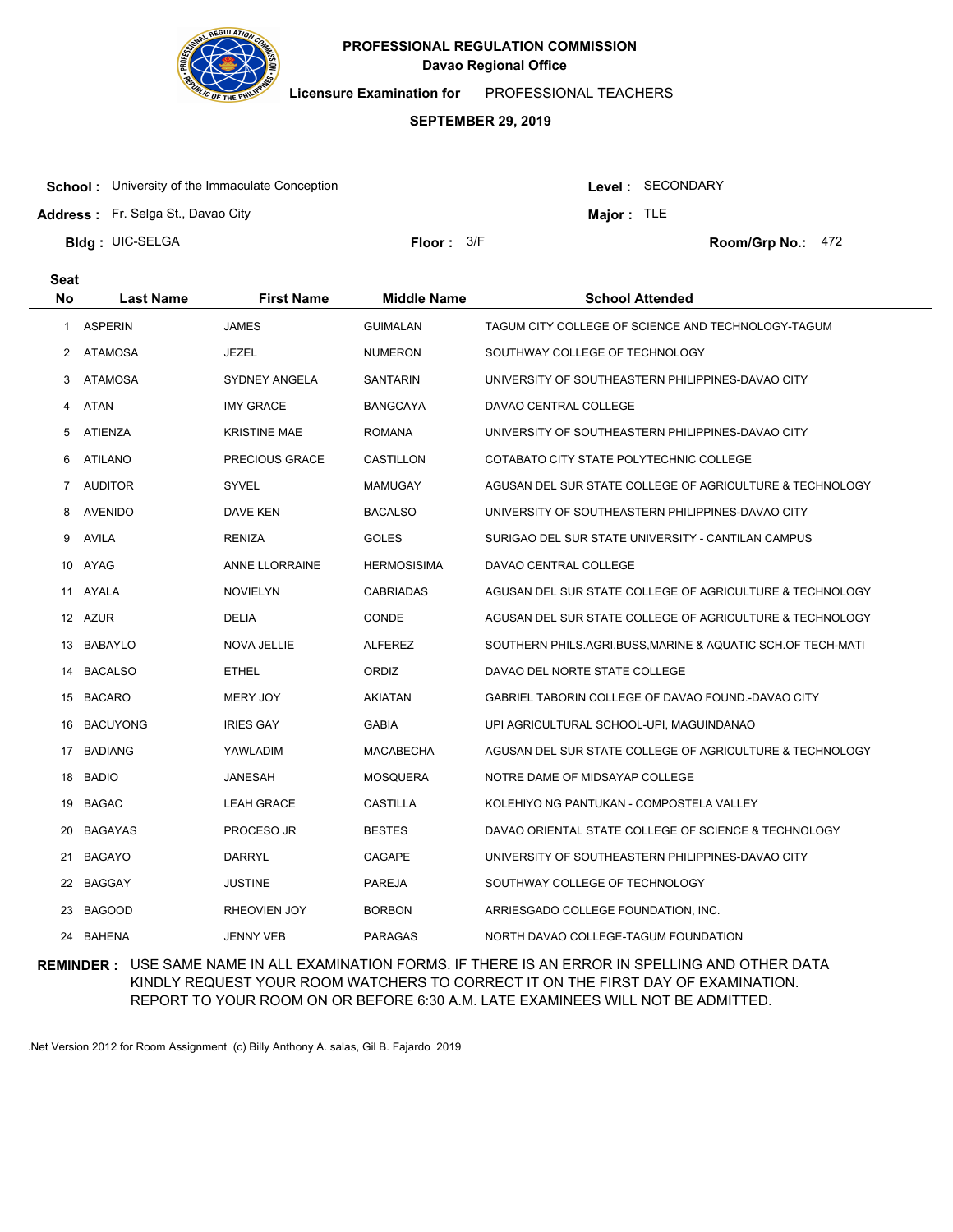

**Licensure Examination for**  PROFESSIONAL TEACHERS

#### **SEPTEMBER 29, 2019**

**School:** University of the Immaculate Conception

Level : SECONDARY

**Major :** TLE

**Address :** Fr. Selga St., Davao City

**Bldg : Floor : Room/Grp No.:** UIC-SELGA

Floor: 3/F Room/Grp No.: 473

| <b>Seat</b> |                  |                     |                    |                                                              |
|-------------|------------------|---------------------|--------------------|--------------------------------------------------------------|
| <b>No</b>   | <b>Last Name</b> | <b>First Name</b>   | <b>Middle Name</b> | <b>School Attended</b>                                       |
| 1           | <b>BAHUNSUA</b>  | <b>JEANIFER</b>     | <b>RECAÑA</b>      | COTABATO CITY STATE POLYTECHNIC COLLEGE                      |
| 2           | BALILID          | <b>RICKY</b>        | <b>TAMPULI</b>     | COTABATO FOUNDATION COLLEGE OF SCIENCE & TECHNOLOGY          |
| 3           | <b>BALIO</b>     | ARIEL JR            | <b>CASTARDO</b>    | SOUTHERN PHILS.AGRI,BUSS,MARINE & AQUATIC SCH.OF TECH-MATI   |
| 4           | <b>BALOLOT</b>   | <b>RENATO</b>       | <b>VIRAS</b>       | AGUSAN DEL SUR STATE COLLEGE OF AGRICULTURE & TECHNOLOGY     |
| 5           | <b>BALORIO</b>   | <b>CHINEE</b>       | <b>EPE</b>         | UNIVERSITY OF MINDANAO-DIGOS COLLEGE                         |
| 6           | BALUTAN          | <b>KRISTINE JOY</b> | <b>PITULAN</b>     | COTABATO CITY STATE POLYTECHNIC COLLEGE                      |
| 7           | BAMAN            | LAHMODIN            | <b>BANGKONG</b>    | COTABATO CITY STATE POLYTECHNIC COLLEGE                      |
| 8           | BANA-AY          | AIVAN JEAN          | <b>CUDIAMAT</b>    | ARRIESGADO COLLEGE FOUNDATION, INC.                          |
| 9           | <b>BAÑADOS</b>   | <b>SITTI NORIE</b>  | <b>PANDACOPAN</b>  | KOLEHIYO NG PANTUKAN - COMPOSTELA VALLEY                     |
| 10          | <b>BANCALE</b>   | RENIE               | <b>PORIO</b>       | DAVAO ORIENTAL STATE COLLEGE OF SCIENCE & TECHNOLOGY         |
| 11          | BANCIL           | ABUBAKAR            | <b>KANAPI</b>      | COTABATO CITY STATE POLYTECHNIC COLLEGE                      |
|             | 12 BANDE         | <b>BEBIE JEAN</b>   | <b>BASALO</b>      | KOLEHIYO NG PANTUKAN - COMPOSTELA VALLEY                     |
| 13          | <b>BANDICO</b>   | VIA                 | ABARQUEZ           | UNIVERSITY OF SOUTHEASTERN PHILIPPINES-DAVAO CITY            |
|             | 14 BANGA         | SAMUEL JR           | <b>ALBARIDO</b>    | DAVAO ORIENTAL STATE COLLEGE OF SCIENCE & TECHNOLOGY         |
| 15          | BANGAHON         | MARLYN              | <b>JAGNA</b>       | SOUTHERN PHILS.AGRI,BUSS,MARINE & AQUATIC SCH.OF TECH-MALITA |
| 16          | BANGGA           | <b>IVY GRACE</b>    | <b>ESCUDO</b>      | UNIVERSITY OF MINDANAO-TAGUM                                 |
|             | 17 BANGGOS       | <b>ANNIE LOU</b>    | ANDOLANA           | COTABATO CITY STATE POLYTECHNIC COLLEGE                      |
| 18          | <b>BANGKIL</b>   | LORISSA JEAN        | <b>PELIGRO</b>     | UNIVERSITY OF SOUTHEASTERN PHILIPPINES-DAVAO CITY            |
| 19          | <b>BANHAO</b>    | JINALYN             | <b>GUMAHIN</b>     | UNIVERSITY OF SOUTHEASTERN PHILIPPINES-DAVAO CITY            |
| 20          | <b>BANO</b>      | ERMEL               | <b>SARMIENTO</b>   | SOUTHERN PHILS.AGRI,BUSS,MARINE & AQUATIC SCH.OF TECH-MALITA |
| 21          | <b>BANO</b>      | <b>MIKEE</b>        | MAHINAY            | KOLEHIYO NG PANTUKAN - COMPOSTELA VALLEY                     |
| 22          | BANOG            | MAILYN              | <b>NUÑEZ</b>       | MARCELINO R. VELOSO NATIONAL POLYTECHNIC COLLEGE             |
| 23          | BANTILAN         | <b>HAIRANA</b>      | SAGLAYAN           | COTABATO CITY STATE POLYTECHNIC COLLEGE                      |
|             | 24 BANTILAN      | <b>IVAN</b>         | PELOBILLO          | COTABATO FOUNDATION COLLEGE OF SCIENCE & TECHNOLOGY          |

**REMINDER :** USE SAME NAME IN ALL EXAMINATION FORMS. IF THERE IS AN ERROR IN SPELLING AND OTHER DATA KINDLY REQUEST YOUR ROOM WATCHERS TO CORRECT IT ON THE FIRST DAY OF EXAMINATION. REPORT TO YOUR ROOM ON OR BEFORE 6:30 A.M. LATE EXAMINEES WILL NOT BE ADMITTED.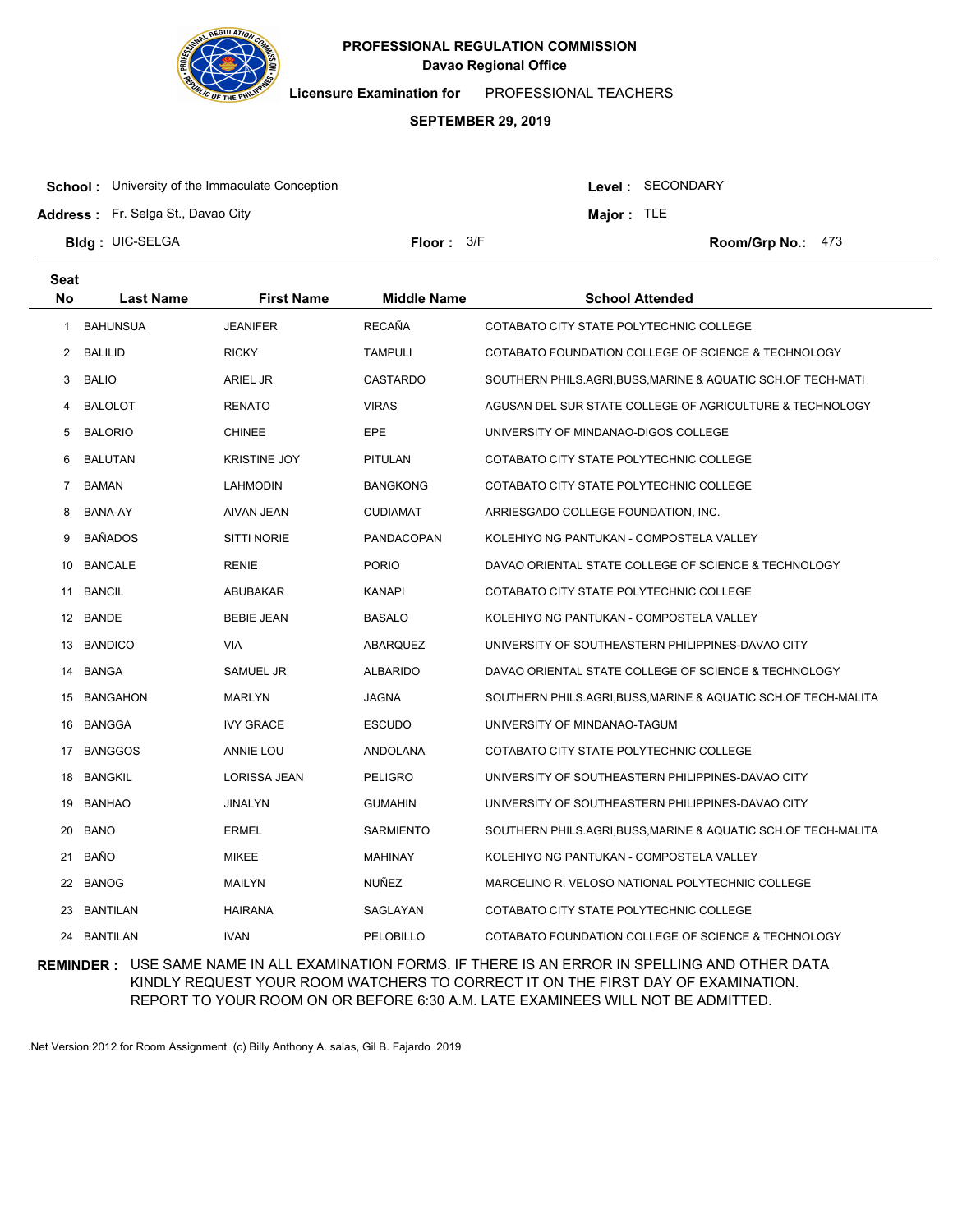

**Licensure Examination for**  PROFESSIONAL TEACHERS

#### **SEPTEMBER 29, 2019**

**School:** University of the Immaculate Conception

Level : SECONDARY

**Major :** TLE

**Address :** Fr. Selga St., Davao City

**Bldg : Floor : Room/Grp No.:** UIC-SELGA

Floor:  $3/F$  Room/Grp No.: 474

| <b>Seat</b><br>No | <b>Last Name</b> | <b>First Name</b>     | <b>Middle Name</b> | <b>School Attended</b>                                       |
|-------------------|------------------|-----------------------|--------------------|--------------------------------------------------------------|
| -1                | <b>BAPTISTA</b>  | <b>HAZEL JOY</b>      | <b>LLENADO</b>     | KOLEHIYO NG PANTUKAN - COMPOSTELA VALLEY                     |
| 2                 | BARAY            | <b>GEORGINA</b>       | <b>PANABIA</b>     | KOLEHIYO NG PANTUKAN - COMPOSTELA VALLEY                     |
| 3                 | <b>BARBACION</b> | <b>REA</b>            | <b>BINONDO</b>     | SOUTHWAY COLLEGE OF TECHNOLOGY                               |
| 4                 | <b>BARGAYO</b>   | <b>TSIDKENOH</b>      | <b>TEMPLADO</b>    | UNIVERSITY OF SOUTHEASTERN PHILIPPINES-DAVAO CITY            |
| 5                 | <b>BARILLO</b>   | NORELL IZZA           | <b>PORZA</b>       | KOLEHIYO NG PANTUKAN - COMPOSTELA VALLEY                     |
| 6                 | <b>BARING</b>    | <b>RUBELYN</b>        | <b>MASELLONES</b>  | SOUTHERN PHILS.AGRI,BUSS,MARINE & AQUATIC SCH.OF TECH-MALITA |
| 7                 | <b>BARRAL</b>    | <b>MIKE</b>           | <b>ORANO</b>       | TAGUM CITY COLLEGE OF SCIENCE AND TECHNOLOGY-TAGUM           |
| 8                 | <b>BARSALOTE</b> | <b>MARJORIE</b>       | <b>BALTONADO</b>   | PHILIPPINE COLLEGE OF TECHNOLOGY                             |
| 9                 | <b>BASAL</b>     | JOMARCK               | <b>OXINA</b>       | AGUSAN DEL SUR STATE COLLEGE OF AGRICULTURE & TECHNOLOGY     |
| 10                | <b>BASILIO</b>   | <b>JOCO</b>           | <b>BLAS</b>        | DAVAO ORIENTAL STATE COLLEGE OF SCIENCE & TECHNOLOGY         |
| 11                | <b>BASILIO</b>   | MAYDA                 | <b>PONGONAN</b>    | DE LA VIDA COLLEGE                                           |
| 12                | <b>BASILISCO</b> | ARA MAE               | AMIHAN             | UNIVERSITY OF SOUTHEASTERN PHILIPPINES-DAVAO CITY            |
|                   | 13 BASTE         | <b>KHEMBERLY JANE</b> | <b>GERMO</b>       | UNIVERSITY OF SOUTHEASTERN PHILIPPINES-DAVAO CITY            |
| 14                | <b>BATINGAL</b>  | JOLLEVIE              | <b>EMPIC</b>       | ARRIESGADO COLLEGE FOUNDATION, INC.                          |
|                   | 15 BATOON        | DAVE FRANCIS          | <b>BELARMINO</b>   | UNIVERSITY OF SOUTHEASTERN PHILIPPINES-DAVAO CITY            |
| 16                | <b>BAUDI</b>     | <b>RAIHANA</b>        | <b>RUDIYOMAN</b>   | COTABATO CITY STATE POLYTECHNIC COLLEGE                      |
| 17                | <b>BAULO</b>     | YASMIN                | ALI                | COTABATO CITY STATE POLYTECHNIC COLLEGE                      |
| 18                | <b>BAUTISTA</b>  | JEANA FE              | <b>PLAZA</b>       | DAVAO ORIENTAL STATE COLLEGE OF SCIENCE & TECHNOLOGY         |
| 19                | <b>BAUTISTA</b>  | JUDY                  | <b>SIGNAPAN</b>    | SOUTHERN PHILS.AGRI,BUSS,MARINE & AQUATIC SCH.OF TECH-MATI   |
| 20                | <b>BAUTISTA</b>  | <b>MICHELE</b>        | <b>NERMAL</b>      | KOLEHIYO NG PANTUKAN - COMPOSTELA VALLEY                     |
| 21                | <b>BAUTISTA</b>  | PHOEBE JOY            | SANCHEZ            | UNIVERSITY OF SOUTHEASTERN PHILIPPINES-DAVAO CITY            |
| 22                | <b>BAUTISTA</b>  | <b>VANESSA</b>        |                    | KOLEHIYO NG PANTUKAN - COMPOSTELA VALLEY                     |
| 23                | <b>BECISLAO</b>  | <b>JOAN</b>           | <b>TACLOBOS</b>    | UNIVERSITY OF SOUTHERN MINDANAO-KIDAPAWAN                    |
| 24                | <b>BEJONA</b>    | <b>IRIS</b>           | JAVA               | COTABATO CITY STATE POLYTECHNIC COLLEGE                      |

**REMINDER :** USE SAME NAME IN ALL EXAMINATION FORMS. IF THERE IS AN ERROR IN SPELLING AND OTHER DATA KINDLY REQUEST YOUR ROOM WATCHERS TO CORRECT IT ON THE FIRST DAY OF EXAMINATION. REPORT TO YOUR ROOM ON OR BEFORE 6:30 A.M. LATE EXAMINEES WILL NOT BE ADMITTED.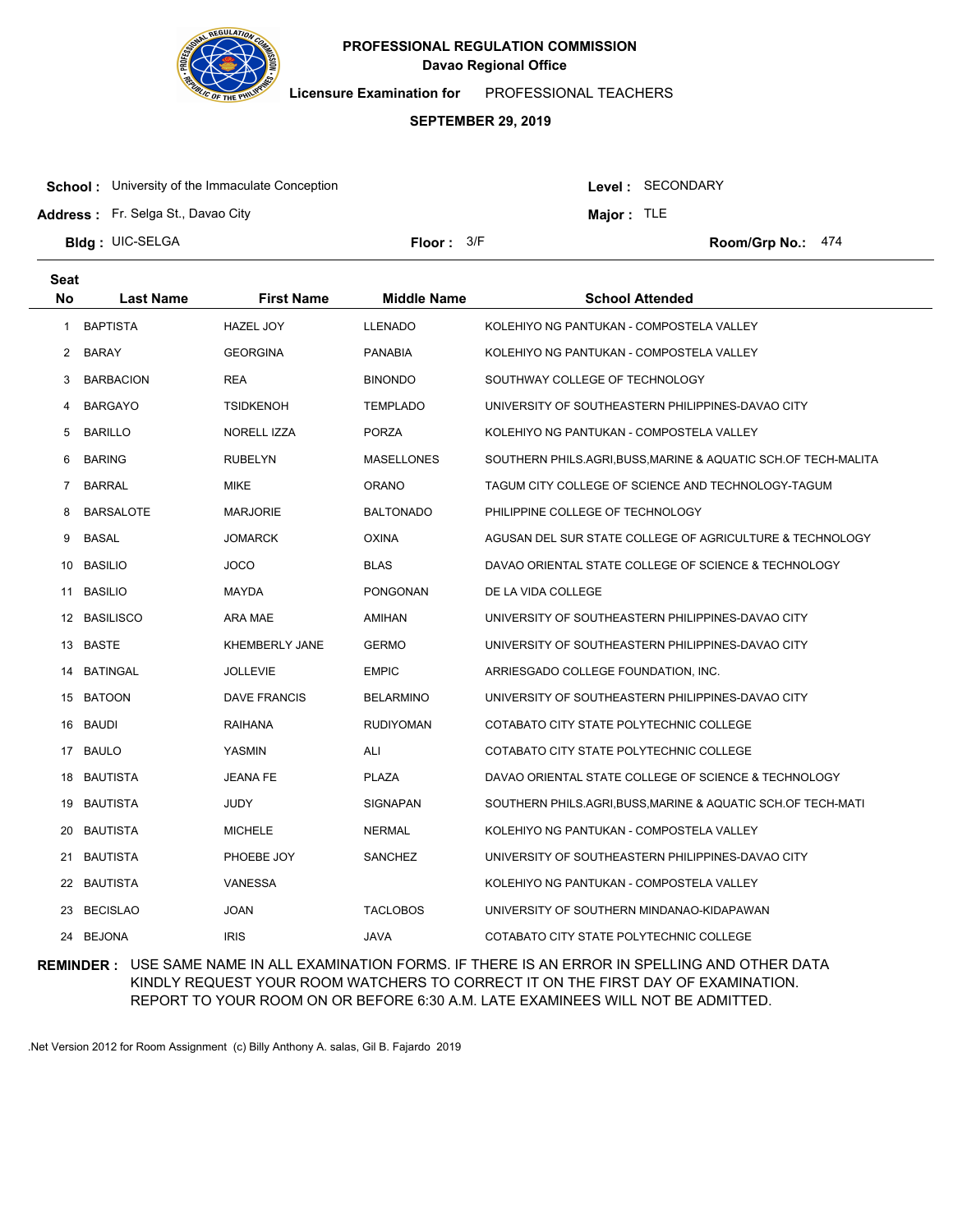

**Licensure Examination for**  PROFESSIONAL TEACHERS

# **SEPTEMBER 29, 2019**

**School:** University of the Immaculate Conception

Level : SECONDARY

**Major :** TLE

**Address :** Fr. Selga St., Davao City

**Bldg : Floor : Room/Grp No.:** UIC-SELGA

Floor: 3/F Room/Grp No.: 475

| Seat         |                   |                    |                    |                                                              |
|--------------|-------------------|--------------------|--------------------|--------------------------------------------------------------|
| No           | <b>Last Name</b>  | <b>First Name</b>  | <b>Middle Name</b> | <b>School Attended</b>                                       |
| $\mathbf{1}$ | <b>BELAYRO</b>    | <b>LYN</b>         | PEREZ              | UNIVERSITY OF SOUTHEASTERN PHILIPPINES-DAVAO CITY            |
| $\mathbf{2}$ | <b>BELO</b>       | JEREMY             | <b>BUSTALEÑO</b>   | UNIVERSITY OF SOUTHEASTERN PHILIPPINES-DAVAO CITY            |
| 3            | <b>BELTRAN</b>    | <b>RENELYN MAE</b> | LAGAMAYO           | SOUTHERN PHILS.AGRI,BUSS,MARINE & AQUATIC SCH.OF TECH-MATI   |
| 4            | <b>BENATERO</b>   | NELCY MAE          | TAGALOG            | DAVAO DEL NORTE STATE COLLEGE                                |
| 5            | <b>BENTAYAO</b>   | <b>WILMA</b>       | <b>SAMOT</b>       | UNIVERSITY OF SOUTHEASTERN PHILIPPINES-DAVAO CITY            |
| 6            | <b>BERINO</b>     | ALFREDO JR         | <b>JENTAPA</b>     | UNIVERSITY OF SOUTHEASTERN PHILIPPINES-DAVAO CITY            |
| 7            | <b>BERNAL</b>     | JESSA LOU          | CABRELA            | UNIVERSITY OF SOUTHEASTERN PHILIPPINES-DAVAO CITY            |
| 8            | <b>BESANA</b>     | JANE RAE           | <b>BESANDE</b>     | UNIVERSITY OF SOUTHEASTERN PHILIPPINES-DAVAO CITY            |
| 9            | <b>BESTORILLO</b> | <b>JONNAVIE</b>    | <b>NAVALES</b>     | KOLEHIYO NG PANTUKAN - COMPOSTELA VALLEY                     |
| 10           | <b>BETE</b>       | <b>SHAIRE</b>      | <b>MAPUTOL</b>     | DAVAO DEL NORTE STATE COLLEGE                                |
| 11           | <b>BIGNO</b>      | <b>JAMES</b>       | BAREÑA             | UNIVERSITY OF SOUTHEASTERN PHILIPPINES-DAVAO CITY            |
|              | 12 BILANDO        | <b>MANILYN</b>     | <b>GOCOTANO</b>    | UNIVERSITY OF SOUTHEASTERN PHILIPPINES-DAVAO CITY            |
|              | 13 BILLONES       | <b>ALJON</b>       | <b>PUDA</b>        | UPI AGRICULTURAL SCHOOL-UPI, MAGUINDANAO                     |
| 14           | BIÑAN             | <b>JESIRY</b>      | <b>MANOMBOY</b>    | SOUTHERN PHILS.AGRI,BUSS,MARINE & AQUATIC SCH.OF TECH-MATI   |
| 15           | <b>BINAORO</b>    | AIDA               | <b>BARRAL</b>      | DAVAO DEL NORTE STATE COLLEGE                                |
| 16           | <b>BINGHAY</b>    | LIEZL              | <b>LONON</b>       | UNIVERSITY OF SOUTHEASTERN PHILIPPINES-DAVAO CITY            |
| 17           | <b>BINGHAY</b>    | RICA JEAN          | VILLANUEVA         | UNIVERSITY OF SOUTHEASTERN PHILIPPINES-DAVAO CITY            |
| 18           | <b>BLANCO</b>     | JOSEPH ROY         | <b>PERALTA</b>     | SOUTHERN PHILS.AGRI,BUSS,MARINE & AQUATIC SCH.OF TECH-MALITA |
| 19           | <b>BLANCO</b>     | MANILYN            | <b>FRIAS</b>       | KOLEHIYO NG PANTUKAN - COMPOSTELA VALLEY                     |
| 20           | <b>BOCADO</b>     | <b>EMELITA</b>     | <b>JABINEZ</b>     | DAVAO ORIENTAL STATE COLLEGE OF SCIENCE & TECHNOLOGY         |
| 21           | <b>BOLO</b>       | LOVEÑA             | <b>MUNDAS</b>      | UNIVERSITY OF SOUTHEASTERN PHILIPPINES-DAVAO CITY            |
| 22           | <b>BOLOCBOLOC</b> | <b>CHEERY ANN</b>  | <b>FLORES</b>      | KOLEHIYO NG PANTUKAN - COMPOSTELA VALLEY                     |
| 23           | <b>BONDOC</b>     | <b>GLADYS</b>      | MALAGAMBA          | MINDANAO POLYTECHNIC STATE COLLEGE (DMMMPSC)                 |
|              | 24 BONGCARAS      | <b>IRENE ROSE</b>  | <b>BARRETE</b>     | KOLEHIYO NG PANTUKAN - COMPOSTELA VALLEY                     |

**REMINDER :** USE SAME NAME IN ALL EXAMINATION FORMS. IF THERE IS AN ERROR IN SPELLING AND OTHER DATA KINDLY REQUEST YOUR ROOM WATCHERS TO CORRECT IT ON THE FIRST DAY OF EXAMINATION. REPORT TO YOUR ROOM ON OR BEFORE 6:30 A.M. LATE EXAMINEES WILL NOT BE ADMITTED.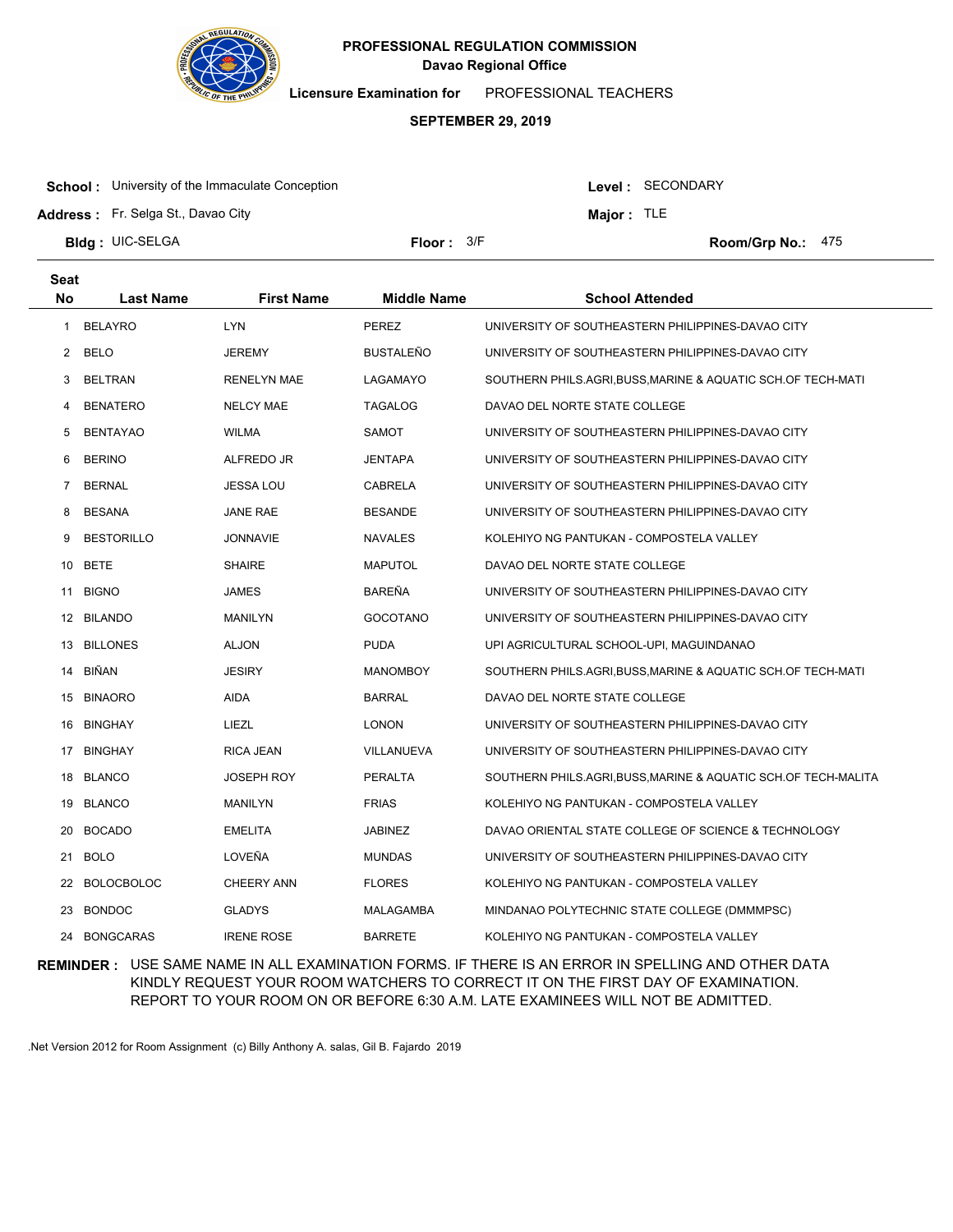

**Licensure Examination for**  PROFESSIONAL TEACHERS

#### **SEPTEMBER 29, 2019**

**School:** University of the Immaculate Conception

Level : SECONDARY

**Major :** TLE

**Address :** Fr. Selga St., Davao City

**Bldg : Floor : Room/Grp No.:** UIC-SELGA

Floor: 3/F Room/Grp No.: 476

| <b>Seat</b>    |                  |                        |                    |                                                              |
|----------------|------------------|------------------------|--------------------|--------------------------------------------------------------|
| <b>No</b>      | <b>Last Name</b> | <b>First Name</b>      | <b>Middle Name</b> | <b>School Attended</b>                                       |
| $\mathbf{1}$   | <b>BONTIA</b>    | HAZEL                  | <b>SUCAYRE</b>     | DAVAO CENTRAL COLLEGE                                        |
| $\overline{2}$ | <b>BOON</b>      | APRIL LYN              | <b>SEVILLA</b>     | SOUTHERN PHILS.AGRI,BUSS,MARINE & AQUATIC SCH.OF TECH-MATI   |
| 3              | <b>BOSTON</b>    | <b>DODON</b>           | <b>CANDIDO</b>     | SOUTHERN PHILS.AGRI,BUSS,MARINE & AQUATIC SCH.OF TECH-MALITA |
| 4              | <b>BRAHIM</b>    | <b>NORSIA</b>          | <b>ABDUL</b>       | COTABATO CITY STATE POLYTECHNIC COLLEGE                      |
| 5              | <b>BRIONES</b>   | LOVELYA MARIE          | HIBALAY            | UNIVERSITY OF SOUTHERN MINDANAO-KABACAN                      |
| 6              | <b>BRIONES</b>   | <b>RICA JANE</b>       | <b>FERNANDEZ</b>   | UNIVERSITY OF SOUTHERN MINDANAO-KABACAN                      |
| 7              | <b>BROCOY</b>    | <b>JUN BRIAN</b>       | <b>IDUL</b>        | TAGUM CITY COLLEGE OF SCIENCE AND TECHNOLOGY-TAGUM           |
| 8              | <b>BUCAG</b>     | <b>JANICE KRISTINA</b> | <b>MUNALEM</b>     | UNIVERSITY OF SOUTHEASTERN PHILIPPINES-DAVAO CITY            |
| 9              | <b>BUFETE</b>    | <b>JESSA MARIE</b>     | <b>ARESTAS</b>     | DAVAO CENTRAL COLLEGE                                        |
| 10             | <b>BUGTAI</b>    | <b>VINCENT</b>         | CABAL              | KOLEHIYO NG PANTUKAN - COMPOSTELA VALLEY                     |
| 11             | BUHAYAN          | <b>IRENIER II</b>      | <b>MAGLUNOB</b>    | UNIVERSITY OF SOUTHEASTERN PHILIPPINES-DAVAO CITY            |
|                | 12 BUNDA         | <b>JOVER</b>           | <b>ULIAD</b>       | AGUSAN DEL SUR STATE COLLEGE OF AGRICULTURE & TECHNOLOGY     |
|                | 13 BUTRON        | <b>ROSE</b>            | <b>PAMERON</b>     | AGUSAN DEL SUR STATE COLLEGE OF AGRICULTURE & TECHNOLOGY     |
| 14             | <b>BUTRON</b>    | <b>VANESSA IRA</b>     | <b>TUBAL</b>       | UNIVERSITY OF SOUTHEASTERN PHILIPPINES-DAVAO CITY            |
|                | 15 CAALAM        | RIZA AMOR              | <b>MATEO</b>       | UPI AGRICULTURAL SCHOOL-UPI, MAGUINDANAO                     |
|                | 16 CAASI         | <b>JASON CARL</b>      | <b>BALALA</b>      | UNIVERSITY OF SOUTHEASTERN PHILIPPINES-DAVAO CITY            |
|                | 17 CABAIS        | JANINE                 | <b>TAPGOS</b>      | COTABATO FOUNDATION COLLEGE OF SCIENCE & TECHNOLOGY          |
| 18             | CABALLERO        | <b>JOAN</b>            | CAÑETE             | DAVAO ORIENTAL STATE COLLEGE OF SCIENCE & TECHNOLOGY         |
| 19             | CABALLERO        | <b>JOSETTE IVY</b>     | <b>IBAÑEZ</b>      | UPI AGRICULTURAL SCHOOL-UPI, MAGUINDANAO                     |
| 20             | CABALLERO        | <b>ORLYNDA</b>         | <b>DIACOR</b>      | TAGUM CITY COLLEGE OF SCIENCE AND TECHNOLOGY-TAGUM           |
| 21             | CABALLERO        | SHEILA MAE             | <b>ARESME</b>      | UNIVERSITY OF SOUTHERN MINDANAO-KABACAN                      |
| 22             | CABANSAG         | MHI                    | <b>MORALES</b>     | DAVAO ORIENTAL STATE COLLEGE OF SCIENCE & TECHNOLOGY         |
| 23             | CABATAÑA         | <b>HARAVIB</b>         | <b>MONIEVA</b>     | KOLEHIYO NG PANTUKAN - COMPOSTELA VALLEY                     |
| 24             | CABATINGAN       | <b>ROWEL</b>           | QUISIO             | KOLEHIYO NG PANTUKAN - COMPOSTELA VALLEY                     |

**REMINDER :** USE SAME NAME IN ALL EXAMINATION FORMS. IF THERE IS AN ERROR IN SPELLING AND OTHER DATA KINDLY REQUEST YOUR ROOM WATCHERS TO CORRECT IT ON THE FIRST DAY OF EXAMINATION. REPORT TO YOUR ROOM ON OR BEFORE 6:30 A.M. LATE EXAMINEES WILL NOT BE ADMITTED.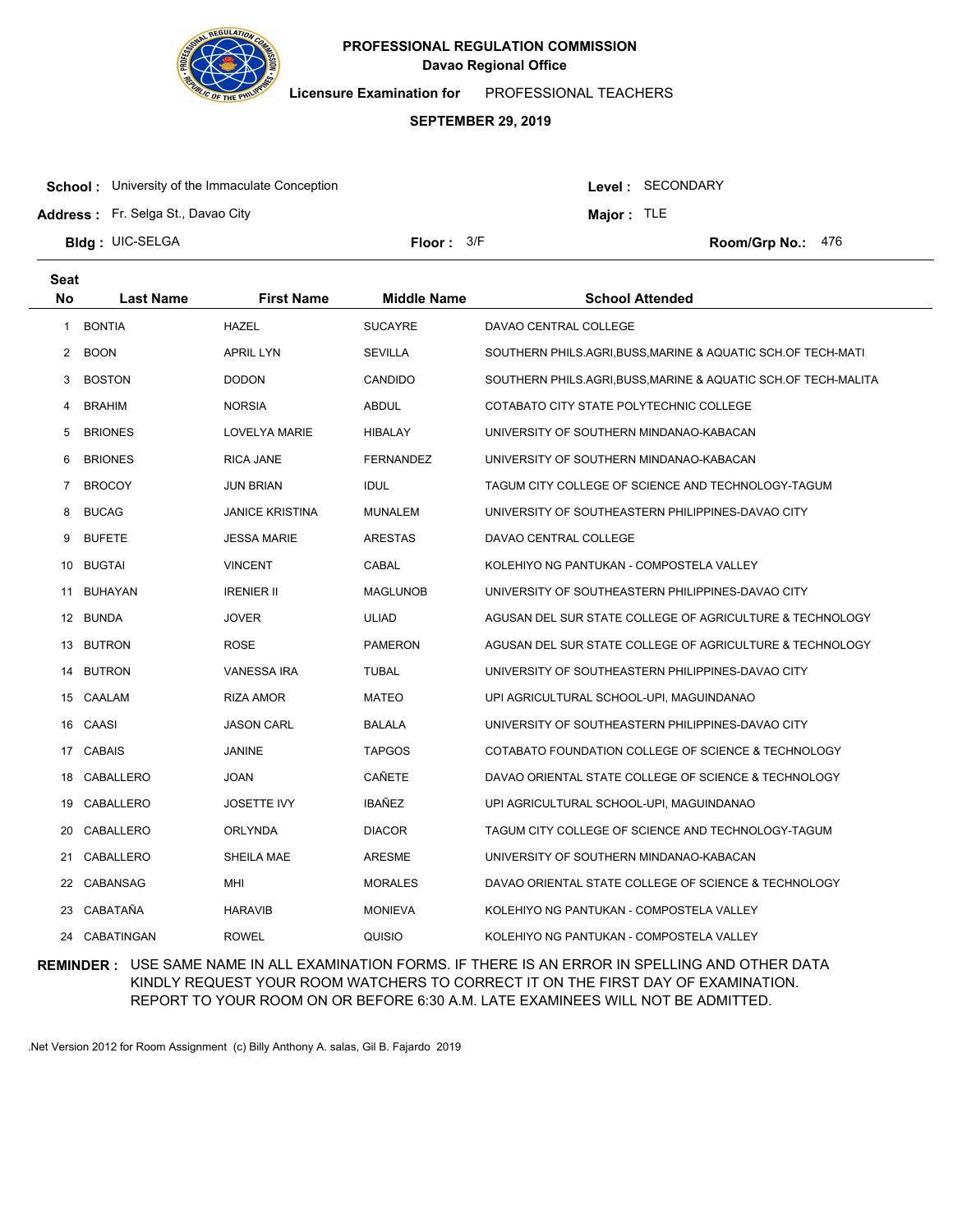

**Licensure Examination for**  PROFESSIONAL TEACHERS

#### **SEPTEMBER 29, 2019**

**School:** University of the Immaculate Conception

Level : SECONDARY

**Major :** TLE

**Address :** Fr. Selga St., Davao City

**Bldg : Floor : Room/Grp No.:** UIC-SELGA

Floor: 4/F Room/Grp No.: 477

| <b>Seat</b>  |                  |                     |                    |                                                          |
|--------------|------------------|---------------------|--------------------|----------------------------------------------------------|
| No           | <b>Last Name</b> | <b>First Name</b>   | <b>Middle Name</b> | <b>School Attended</b>                                   |
| $\mathbf{1}$ | <b>CABATLAO</b>  | <b>ARGEN</b>        | <b>CORRIA</b>      | TAGUM CITY COLLEGE OF SCIENCE AND TECHNOLOGY-TAGUM       |
| $\mathbf{2}$ | <b>CABILAO</b>   | DANIEL              | <b>PINO</b>        | TAGUM CITY COLLEGE OF SCIENCE AND TECHNOLOGY-TAGUM       |
| 3            | CABINGATAN       | <b>KUBE</b>         | <b>DAGANATO</b>    | UNIVERSITY OF SOUTHEASTERN PHILIPPINES-DAVAO CITY        |
| 4            | <b>CABOVERDE</b> | <b>MIA FLOR</b>     | <b>JEMINO</b>      | UNIVERSITY OF SOUTHEASTERN PHILIPPINES-DAVAO CITY        |
| 5            | CABUALAN         | <b>JESSA MAE</b>    | <b>PAROCO</b>      | TAGUM CITY COLLEGE OF SCIENCE AND TECHNOLOGY-TAGUM       |
| 6            | CACACHO          | <b>ARJANE</b>       | <b>ROJAS</b>       | UNIVERSITY OF SOUTHERN MINDANAO-KIDAPAWAN                |
| 7            | <b>CACULBA</b>   | <b>JOVELYN</b>      | <b>MONTES</b>      | AGUSAN DEL SUR STATE COLLEGE OF AGRICULTURE & TECHNOLOGY |
| 8            | CADAA            | <b>MARNEL KAYE</b>  | <b>BANDAYANON</b>  | DAVAO ORIENTAL STATE COLLEGE OF SCIENCE & TECHNOLOGY     |
| 9            | <b>CADUNGOG</b>  | LISLEE              | <b>DENIEGA</b>     | KOLEHIYO NG PANTUKAN - COMPOSTELA VALLEY                 |
| 10           | <b>CAGATIN</b>   | <b>KIMBERLY</b>     | <b>AYUSTE</b>      | ARRIESGADO COLLEGE FOUNDATION, INC.                      |
| 11           | CAGOD            | ROYLYN JOY          | <b>ROQUERO</b>     | NOTRE DAME OF MIDSAYAP COLLEGE                           |
| 12           | <b>CAINGLET</b>  | <b>DARLYN</b>       | SALOMSON           | MINDANAO UNIVERSITY OF SCIENCE & TECHNOLOGY-OROQUIETA    |
| 13           | CAL              | <b>JASMIN</b>       | <b>MOLINA</b>      | AGUSAN DEL SUR STATE COLLEGE OF AGRICULTURE & TECHNOLOGY |
| 14           | CAL              | <b>MARITESS</b>     | <b>CABRERA</b>     | UNIVERSITY OF SOUTHEASTERN PHILIPPINES-DAVAO CITY        |
| 15           | CALAMBA          | <b>JANICE</b>       | <b>TAWI</b>        | UNIVERSITY OF MINDANAO-DIGOS COLLEGE                     |
| 16           | CALANDRIA        | <b>HERMILYN</b>     | <b>BELONIO</b>     | UNIVERSITY OF SOUTHERN MINDANAO-KABACAN                  |
|              | 17 CALCEÑA       | SHIEREY ANN         | CAPUL              | UNIVERSITY OF SOUTHEASTERN PHILIPPINES-DAVAO CITY        |
|              | 18 CALIB         | <b>NURHANIE</b>     | <b>SALIK</b>       | COTABATO CITY STATE POLYTECHNIC COLLEGE                  |
| 19           | CALINAWAGAN      | <b>DARLENE</b>      |                    | NOTRE DAME OF MIDSAYAP COLLEGE                           |
| 20           | <b>CALIPES</b>   | <b>HECEL</b>        | ANIÑON             | KOLEHIYO NG PANTUKAN - COMPOSTELA VALLEY                 |
| 21           | CALO             | <b>NORNESA</b>      | <b>MABANG</b>      | COTABATO CITY STATE POLYTECHNIC COLLEGE                  |
| 22           | CALOPE           | RHEA JANE           | <b>RECAFRANCA</b>  | KOLEHIYO NG PANTUKAN - COMPOSTELA VALLEY                 |
| 23           | <b>CAMARQUEZ</b> | <b>MICAH</b>        | <b>BANDAO</b>      | KOLEHIYO NG PANTUKAN - COMPOSTELA VALLEY                 |
| 24           | CAMASURA         | <b>FRANK JOSEPH</b> | <b>IMPERIAL</b>    | UNIVERSITY OF SOUTHEASTERN PHILIPPINES-DAVAO CITY        |

**REMINDER :** USE SAME NAME IN ALL EXAMINATION FORMS. IF THERE IS AN ERROR IN SPELLING AND OTHER DATA KINDLY REQUEST YOUR ROOM WATCHERS TO CORRECT IT ON THE FIRST DAY OF EXAMINATION. REPORT TO YOUR ROOM ON OR BEFORE 6:30 A.M. LATE EXAMINEES WILL NOT BE ADMITTED.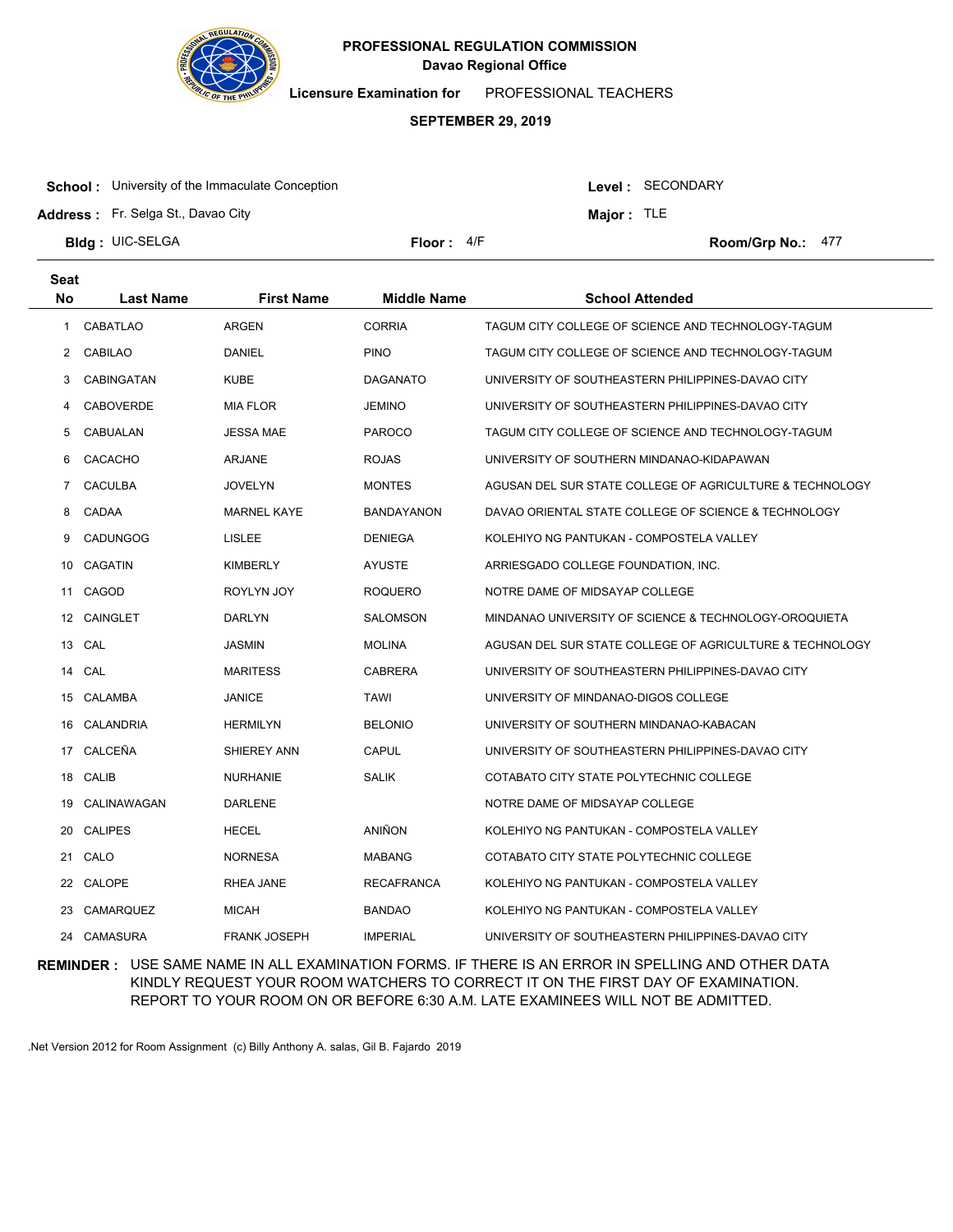

**Licensure Examination for**  PROFESSIONAL TEACHERS

#### **SEPTEMBER 29, 2019**

**School:** University of the Immaculate Conception

Level : SECONDARY

**Major :** TLE

**Address :** Fr. Selga St., Davao City

**Bldg : Floor : Room/Grp No.:** UIC-SELGA Floor: 4/F Room/Grp No.: 478

| <b>Seat</b>      |                  |                                   |                    |                                                             |
|------------------|------------------|-----------------------------------|--------------------|-------------------------------------------------------------|
| <b>No</b>        | <b>Last Name</b> | <b>First Name</b>                 | <b>Middle Name</b> | <b>School Attended</b>                                      |
| 1                | <b>CAMBEL</b>    | <b>ALBERT</b>                     | CALUMPIANO         | COTABATO FOUNDATION COLLEGE OF SCIENCE & TECHNOLOGY         |
| 2                | CAMBONGGA        | SHILOH JEEN                       |                    | UNIVERSITY OF SOUTHEASTERN PHILIPPINES-DAVAO CITY           |
| 3                | CAMONGAY         | <b>EMELYN</b>                     | <b>FIEL</b>        | KOLEHIYO NG PANTUKAN - COMPOSTELA VALLEY                    |
| 4                | CAMPOREDONDO     | LEA MIE                           | <b>MONDELLA</b>    | KOLEHIYO NG PANTUKAN - COMPOSTELA VALLEY                    |
| 5                | <b>CAMPUSO</b>   | JHELLY ROSE                       | AMAHAN             | DAVAO DEL NORTE STATE COLLEGE                               |
| 6                | <b>CAMUS</b>     | <b>LUCY</b>                       | <b>ALONDE</b>      | DAVAO DEL NORTE STATE COLLEGE                               |
| $7^{\circ}$      | CAÑADA           | <b>RESTIE LHOU</b>                | CAPA               | SOUTHERN PHILS.AGRI,BUSS,MARINE & AQUATIC SCH.OF TECH-MATI  |
| 8                | CANAREJO         | <b>MAY ANN</b>                    | <b>CABADA</b>      | SOUTHERN CHRISTIAN COLLEGE                                  |
| 9                | <b>CANARIA</b>   | <b>JOAN</b>                       | <b>INSON</b>       | <b>MOUNTAIN VIEW COLLEGE</b>                                |
| 10               | CAÑEDA           | <b>YHELENE</b>                    | <b>OLORVIDA</b>    | UNIVERSITY OF SOUTHEASTERN PHILIPPINES-DAVAO CITY           |
| 11               | CANEN            | MAIRE CHERISSE DAWN PEREZ         |                    | KOLEHIYO NG PANTUKAN - COMPOSTELA VALLEY                    |
| 12 <sup>12</sup> | CANO             | <b>KAREN</b>                      | <b>ERONICO</b>     | UNIVERSITY OF SOUTHEASTERN PHILIPPINES-DAVAO CITY           |
| 13               | CANTINA          | JESSA                             | <b>ABOGADO</b>     | TAGUM CITY COLLEGE OF SCIENCE AND TECHNOLOGY-TAGUM          |
|                  | 14 CAORTE        | <b>RACHEL</b>                     | <b>CABONILAS</b>   | SOUTHERN PHILS.AGRI.BUSS, MARINE & AQUATIC SCH.OF TECH-MATI |
| 15               | <b>CAPILITAN</b> | <b>STEPHEN CARL</b>               | CABAYA             | SOUTHERN CHRISTIAN COLLEGE                                  |
| 16               | <b>CAPITLE</b>   | <b>JHONREIL</b>                   | <b>CAPONPON</b>    | UNIVERSITY OF SOUTHERN MINDANAO-KABACAN                     |
| 17               | CARREON          | <b>KAYE</b>                       | <b>CARNETES</b>    | TAGUM CITY COLLEGE OF SCIENCE AND TECHNOLOGY-TAGUM          |
| 18               | <b>CARREON</b>   | MARIA ANGELICA RAZIEL BATOMALAQUE |                    | SOUTHERN PHILS.AGRI.BUSS, MARINE & AQUATIC SCH.OF TECH-MATI |
| 19               | CASAR            | ABEGAIL                           | <b>TOLENTINO</b>   | DAVAO CENTRAL COLLEGE                                       |
| 20               | CASAS            | <b>DIANA MARIE</b>                | <b>ENOPEÑA</b>     | UNIVERSITY OF SOUTHEASTERN PHILIPPINES-DAVAO CITY           |
|                  | 21 CASILAO       | <b>NIMFA</b>                      | <b>LICERA</b>      | UNIVERSITY OF SOUTHEASTERN PHILIPPINES-DAVAO CITY           |

**REMINDER :** USE SAME NAME IN ALL EXAMINATION FORMS. IF THERE IS AN ERROR IN SPELLING AND OTHER DATA KINDLY REQUEST YOUR ROOM WATCHERS TO CORRECT IT ON THE FIRST DAY OF EXAMINATION. REPORT TO YOUR ROOM ON OR BEFORE 6:30 A.M. LATE EXAMINEES WILL NOT BE ADMITTED.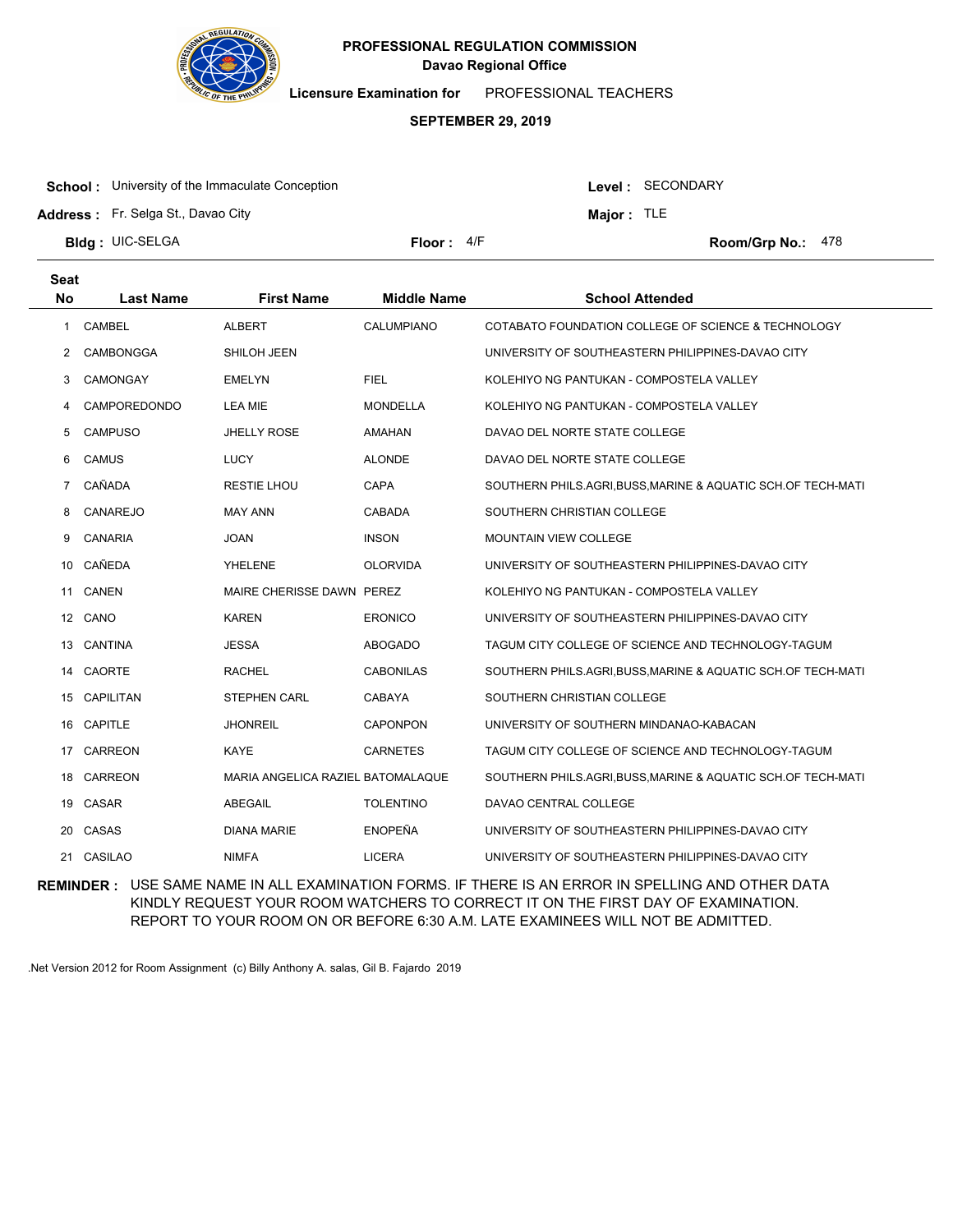

**Licensure Examination for**  PROFESSIONAL TEACHERS

# **SEPTEMBER 29, 2019**

**School:** University of the Immaculate Conception

Level : SECONDARY

**Major :** TLE

**Address :** Fr. Selga St., Davao City

**Bldg : Floor : Room/Grp No.:** UIC-SELGA

Floor: 4/F Room/Grp No.: 479

| <b>Seat</b><br><b>No</b> | <b>Last Name</b>  | <b>First Name</b>    | <b>Middle Name</b> | <b>School Attended</b>                                         |
|--------------------------|-------------------|----------------------|--------------------|----------------------------------------------------------------|
| 1                        | CASTILLO          | REYNALDO JR          | <b>MANGALIWAN</b>  | KOLEHIYO NG PANTUKAN - COMPOSTELA VALLEY                       |
| $\overline{2}$           | CASTRO            | <b>ABIGAIL</b>       | <b>OMAÑA</b>       | DAVAO DEL NORTE STATE COLLEGE                                  |
| 3                        | <b>CATAMIN</b>    | <b>JOVEN</b>         | <b>CAPILITAN</b>   | I-LINK COLLEGE OF SCIENCE & TECHNOLOGY-MIDSAYAP N. COT.        |
| 4                        | CATIGAN           | <b>JOANNA MAE</b>    |                    | SOUTHERN PHILS.AGRI, BUSS, MARINE & AQUATIC SCH.OF TECH-MALITA |
| 5                        | <b>CATUBIG</b>    | <b>DAISY JANE</b>    | LAPASARAN          | DAVAO DEL NORTE STATE COLLEGE                                  |
| 6                        | <b>CATUBIG</b>    | <b>WENDELYN</b>      |                    | UNIVERSITY OF SOUTHEASTERN PHILIPPINES-DAVAO CITY              |
| $\overline{7}$           | CAVAÑAS           | <b>HAZEL GRACE</b>   | <b>CAPONPON</b>    | NOTRE DAME OF MIDSAYAP COLLEGE                                 |
| 8                        | <b>CEBALLOS</b>   | <b>JOMAR</b>         | <b>GIANGAN</b>     | UNIVERSITY OF SOUTHEASTERN PHILIPPINES-DAVAO CITY              |
| 9                        | <b>CELMAR</b>     | <b>KENT</b>          | <b>MANGAYON</b>    | DAVAO ORIENTAL STATE COLLEGE OF SCIENCE & TECHNOLOGY           |
| 10                       | <b>CENIZA</b>     | <b>VON JUVY</b>      | <b>BAGUHIN</b>     | DAVAO ORIENTAL STATE COLLEGE OF SCIENCE & TECHNOLOGY           |
| 11                       | <b>CESUMISION</b> | NORLINDA MIKKAH      | <b>ESTILLOSO</b>   | UNIVERSITY OF SOUTHEASTERN PHILIPPINES-DAVAO CITY              |
| 12                       | <b>CHAMEN</b>     | EDELBERTO JR         | CORTEZO            | DAVAO ORIENTAL STATE COLLEGE OF SCIENCE & TECHNOLOGY           |
| 13                       | <b>CLARION</b>    | <b>IAN KEITH</b>     | CARCALLAS          | UNIVERSITY OF SOUTHEASTERN PHILIPPINES-DAVAO CITY              |
| 14                       | <b>CLARION</b>    | <b>JHEA</b>          | <b>ACUÑA</b>       | SOUTHERN PHILS.AGRI, BUSS, MARINE & AQUATIC SCH.OF TECH-MATI   |
| 15                       | <b>CLERINO</b>    | <b>MATRICA FAITH</b> | <b>MANZANARES</b>  | UNIVERSITY OF SOUTHEASTERN PHILIPPINES-DAVAO CITY              |
| 16                       | COBOL             | <b>JAKE</b>          | <b>VILLAMOR</b>    | DAVAO CENTRAL COLLEGE                                          |
| 17                       | COLAGBANG         | <b>DAVID</b>         | <b>APORBO</b>      | UNIVERSITY OF SOUTHEASTERN PHILIPPINES-DAVAO CITY              |
| 18                       | <b>COLIS</b>      | <b>MARNILEE</b>      | <b>ABSIN</b>       | UNIVERSITY OF SOUTHEASTERN PHILIPPINES-DAVAO CITY              |
| 19                       | <b>COLONIA</b>    | <b>JUDILYN</b>       | <b>ELERIA</b>      | CENTRAL MINDANAO UNIVERSITY                                    |
| 20                       | <b>COMINADOR</b>  | <b>MARGIE</b>        | <b>ALO</b>         | UNIVERSITY OF SOUTHEASTERN PHILIPPINES-DAVAO CITY              |
| 21                       | <b>COMPENDIO</b>  | <b>ANALIZA</b>       | <b>VELASCO</b>     | SOUTHERN PHILS.AGRI.BUSS, MARINE & AQUATIC SCH.OF TECH-MATI    |

**REMINDER :** USE SAME NAME IN ALL EXAMINATION FORMS. IF THERE IS AN ERROR IN SPELLING AND OTHER DATA KINDLY REQUEST YOUR ROOM WATCHERS TO CORRECT IT ON THE FIRST DAY OF EXAMINATION. REPORT TO YOUR ROOM ON OR BEFORE 6:30 A.M. LATE EXAMINEES WILL NOT BE ADMITTED.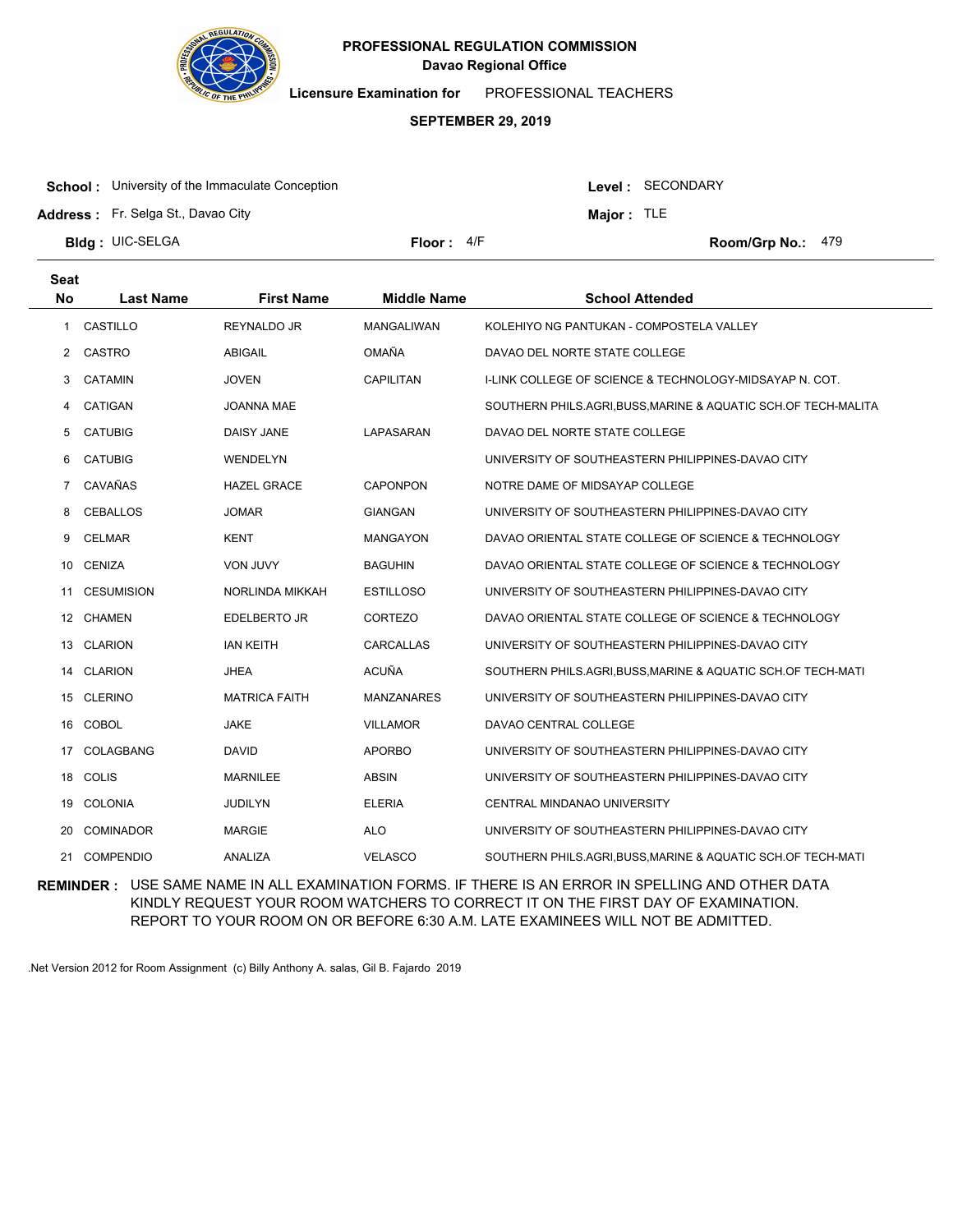

**Licensure Examination for**  PROFESSIONAL TEACHERS

#### **SEPTEMBER 29, 2019**

**School:** University of the Immaculate Conception

Level : SECONDARY

**Major :** TLE

**Address :** Fr. Selga St., Davao City

**Bldg : Floor : Room/Grp No.:** UIC-SELGA

Floor: 4/F Room/Grp No.: 480

| <b>Seat</b><br><b>No</b> | <b>Last Name</b> | <b>First Name</b>              | <b>Middle Name</b> | <b>School Attended</b>                                         |
|--------------------------|------------------|--------------------------------|--------------------|----------------------------------------------------------------|
| $\mathbf{1}$             | COÑADO           | <b>MIRA</b>                    | <b>MONGCUPA</b>    | DAVAO CENTRAL COLLEGE                                          |
| 2                        | CONTEMPLO        | <b>JANNO GIL</b>               | <b>MUNDAN</b>      | DAVAO CENTRAL COLLEGE                                          |
| 3                        | CONTORNO         | <b>RUBY</b>                    | <b>ORONG</b>       | SOUTHEASTERN COLLEGE OF PADADA                                 |
| 4                        | <b>CONTRERAS</b> | <b>JERIC</b>                   | <b>BARAN</b>       | DAVAO ORIENTAL STATE COLLEGE OF SCIENCE & TECHNOLOGY           |
| 5                        | CORONEL          | <b>CHARMAINE</b>               | <b>ABCEDE</b>      | UNIVERSITY OF SOUTHEASTERN PHILIPPINES-DAVAO CITY              |
| 6                        | CORONEL          | <b>RIZALDO</b>                 | <b>MOCOY</b>       | DAVAO ORIENTAL STATE COLLEGE OF SCIENCE & TECHNOLOGY           |
| $\overline{7}$           | <b>CORSIGA</b>   | <b>BONICA</b>                  | <b>ESPINOSA</b>    | KOLEHIYO NG PANTUKAN - COMPOSTELA VALLEY                       |
| 8                        | <b>CORTES</b>    | <b>XYNTHI</b>                  | <b>IGOS</b>        | KOLEHIYO NG PANTUKAN - COMPOSTELA VALLEY                       |
|                          | <b>CORTEZ</b>    | <b>RESYN FAYE</b>              | <b>CEMPRON</b>     | DAVAO DEL NORTE STATE COLLEGE                                  |
| 9                        |                  |                                |                    |                                                                |
| 10                       | COSTAN           | MARY JERJEN CHRISTY PMOLLANIDA |                    | UNIVERSITY OF SOUTHEASTERN PHILIPPINES-DAVAO CITY              |
| 11                       | <b>CRISTOBAL</b> | ELIE ROSE                      | <b>LUBOG</b>       | AGUSAN DEL SUR STATE COLLEGE OF AGRICULTURE & TECHNOLOGY       |
| 12                       | CUALQUERA        | <b>JASON VINCENT</b>           | <b>ABADILLA</b>    | UNIVERSITY OF SOUTHEASTERN PHILIPPINES-DAVAO CITY              |
| 13                       | <b>CUENGA</b>    | <b>JAN MELCCI</b>              | <b>LANDONG</b>     | DAVAO ORIENTAL STATE COLLEGE OF SCIENCE & TECHNOLOGY           |
|                          | 14 CUIZON        | <b>JENNY LOU</b>               | <b>OGABANG</b>     | UNIVERSITY OF MINDANAO-DIGOS COLLEGE                           |
|                          | 15 CUYAG         | <b>STEPHANIE</b>               | <b>ESTRADA</b>     | SOUTHERN PHILS.AGRI, BUSS, MARINE & AQUATIC SCH.OF TECH-MATI   |
| 16                       | <b>CUYNO</b>     | <b>CRISTINE JOY</b>            | <b>DACULES</b>     | UNIVERSITY OF SOUTHEASTERN PHILIPPINES-DAVAO CITY              |
| 17                       | <b>DABBILANI</b> | <b>PROCESA</b>                 | <b>TANGGING</b>    | SOUTHERN PHILS.AGRI, BUSS, MARINE & AQUATIC SCH.OF TECH-MATI   |
| 18                       | <b>DABUCOL</b>   | <b>OLMAN</b>                   | <b>FELIPE</b>      | SOUTHERN PHILS.AGRI, BUSS, MARINE & AQUATIC SCH.OF TECH-MALITA |
| 19                       | <b>DACALOS</b>   | SHEILA MAE                     | <b>MONDEJAR</b>    | <b>JOHN PAUL II COLLEGE</b>                                    |
| 20                       | <b>DACILLO</b>   | <b>NILA</b>                    | <b>NAWAL</b>       | UNIVERSITY OF MINDANAO-DIGOS COLLEGE                           |
|                          | 21 DADIGAN       | <b>TAYA</b>                    | <b>KADIL</b>       | COTABATO CITY STATE POLYTECHNIC COLLEGE                        |

**REMINDER :** USE SAME NAME IN ALL EXAMINATION FORMS. IF THERE IS AN ERROR IN SPELLING AND OTHER DATA KINDLY REQUEST YOUR ROOM WATCHERS TO CORRECT IT ON THE FIRST DAY OF EXAMINATION. REPORT TO YOUR ROOM ON OR BEFORE 6:30 A.M. LATE EXAMINEES WILL NOT BE ADMITTED.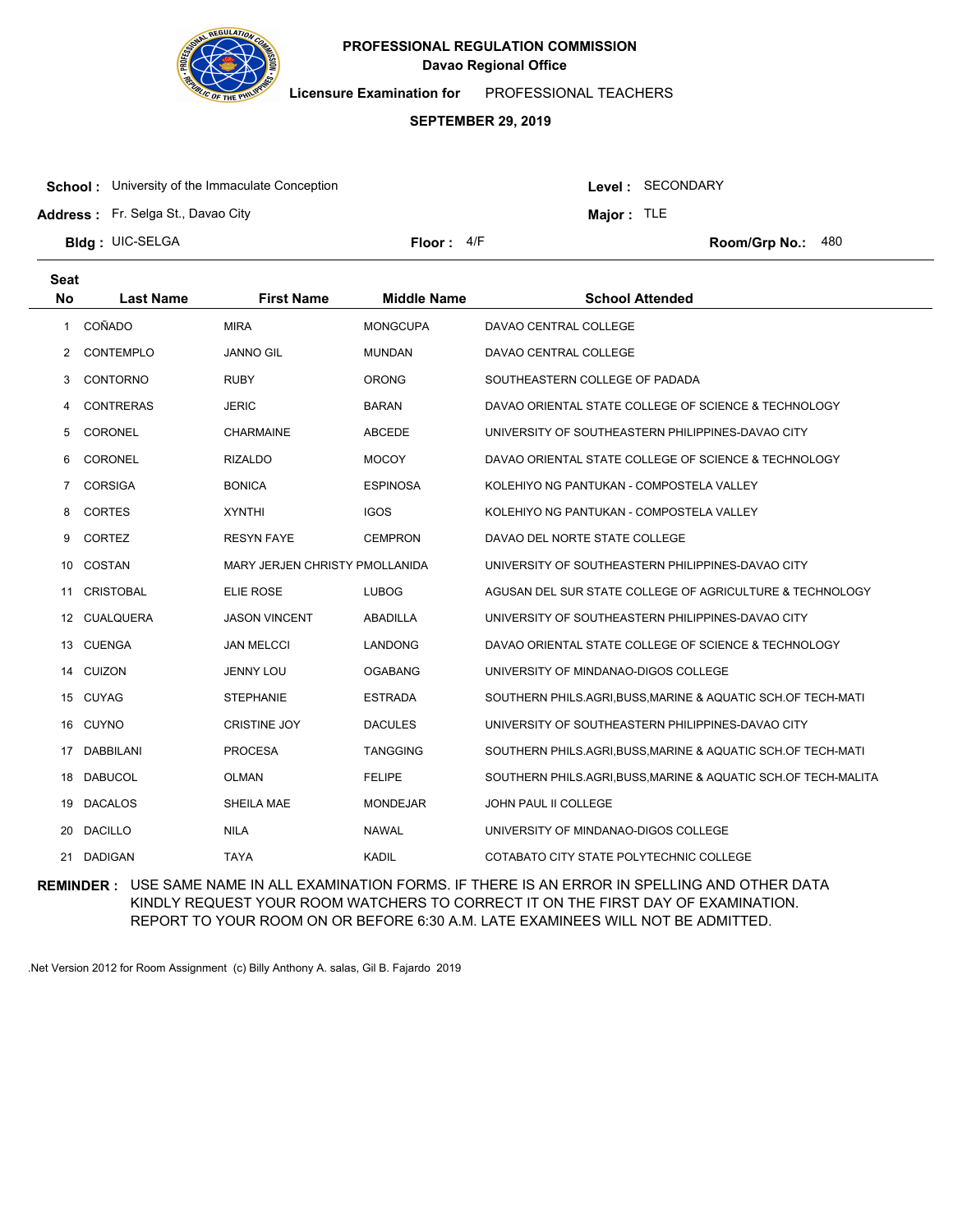

**Licensure Examination for**  PROFESSIONAL TEACHERS

#### **SEPTEMBER 29, 2019**

**School:** University of the Immaculate Conception

**Address :** Fr. Selga St., Davao City

Level : SECONDARY

**Major :** TLE

**Bldg : Floor : Room/Grp No.:** UIC-SELGA

Floor: 4/F Room/Grp No.: 481

| <b>Seat</b>    |                  |                        |                    |                                                                |
|----------------|------------------|------------------------|--------------------|----------------------------------------------------------------|
| <b>No</b>      | <b>Last Name</b> | <b>First Name</b>      | <b>Middle Name</b> | <b>School Attended</b>                                         |
| 1              | <b>DADONG</b>    | <b>GLEIN</b>           | <b>CONLAS</b>      | TAGUM CITY COLLEGE OF SCIENCE AND TECHNOLOGY-TAGUM             |
| 2              | <b>DAGALA</b>    | ALEJANDRO JR           | <b>ROJAS</b>       | SURIGAO STATE COLLEGE OF TECHNOLOGY                            |
| 3              | <b>DAGALLA</b>   | <b>LOUREN</b>          |                    | KOLEHIYO NG PANTUKAN - COMPOSTELA VALLEY                       |
| 4              | DAGANDAN         | <b>MARICEL</b>         | <b>FIGURA</b>      | DAVAO ORIENTAL STATE COLLEGE OF SCIENCE & TECHNOLOGY           |
| 5              | <b>DAGATAN</b>   | DANNAH MAE             | <b>ESDRELON</b>    | UNIVERSITY OF SOUTHEASTERN PHILIPPINES-DAVAO CITY              |
| 6              | <b>DAGOHOY</b>   | <b>CHRISTIAN</b>       | <b>TANASAS</b>     | TAGUM CITY COLLEGE OF SCIENCE AND TECHNOLOGY-TAGUM             |
| $\overline{7}$ | <b>DAJAS</b>     | <b>DAPHNE</b>          | <b>PERLAS</b>      | KOLEHIYO NG PANTUKAN - COMPOSTELA VALLEY                       |
| 8              | <b>DALIGDIG</b>  | <b>AIRA MAE</b>        | <b>SARSA</b>       | SOUTHERN PHILS.AGRI, BUSS, MARINE & AQUATIC SCH.OF TECH-MATI   |
| 9              | <b>DALIGDIG</b>  | <b>QUINNETH KADDIE</b> | <b>OCHIA</b>       | UNIVERSITY OF SOUTHEASTERN PHILIPPINES-DAVAO CITY              |
| 10             | <b>DANDOY</b>    | <b>CHENG</b>           | CARNECE            | DAVAO DEL NORTE STATE COLLEGE                                  |
| 11             | <b>DAQUIO</b>    | <b>GLISTEN ANGELU</b>  | <b>NADELA</b>      | KOLEHIYO NG PANTUKAN - COMPOSTELA VALLEY                       |
|                | 12 DASIG         | <b>RODEL</b>           | <b>MISSION</b>     | I-LINK COLLEGE OF SCIENCE & TECHNOLOGY-MIDSAYAP N. COT.        |
| 13             | <b>DAUD</b>      | <b>NORHASANA</b>       | <b>BLAH</b>        | COTABATO CITY STATE POLYTECHNIC COLLEGE                        |
| 14             | DAVAL            | <b>MARY JOY</b>        | <b>LUMANGTAD</b>   | KOLEHIYO NG PANTUKAN - COMPOSTELA VALLEY                       |
|                | 15 DAVEN         | <b>JOVANNY</b>         | <b>ALBORO</b>      | UNIVERSITY OF SOUTHERN MINDANAO-KIDAPAWAN                      |
| 16             | <b>DAVID</b>     | <b>GLAIZA</b>          | <b>TEMPLA</b>      | SOUTHERN PHILS.AGRI, BUSS, MARINE & AQUATIC SCH.OF TECH-MALITA |
| 17             | <b>DAWA</b>      | <b>GERMIAS</b>         | <b>DALUFO</b>      | DAVAO CENTRAL COLLEGE                                          |
|                | 18 DAWIS         | <b>EDGARDO JR</b>      | <b>TAGARDA</b>     | BUKIDNON STATE UNIVERSITY-(FOR BUKIDNON STATE COLL)- MAIN      |
| 19             | <b>DAYANAN</b>   | <b>KREZEL</b>          | TRESBALLES         | AGUSAN DEL SUR STATE COLLEGE OF AGRICULTURE & TECHNOLOGY       |
| 20             | <b>DAYAO</b>     | <b>LORAINE MARIE</b>   | LAHAYLAHAY         | DAVAO ORIENTAL STATE COLLEGE OF SCIENCE & TECHNOLOGY           |
|                | 21 DE ASIS       | <b>JANE</b>            | PEÑAFIEL           | UNIVERSITY OF SOUTHERN MINDANAO-KIDAPAWAN                      |

**REMINDER :** USE SAME NAME IN ALL EXAMINATION FORMS. IF THERE IS AN ERROR IN SPELLING AND OTHER DATA KINDLY REQUEST YOUR ROOM WATCHERS TO CORRECT IT ON THE FIRST DAY OF EXAMINATION. REPORT TO YOUR ROOM ON OR BEFORE 6:30 A.M. LATE EXAMINEES WILL NOT BE ADMITTED.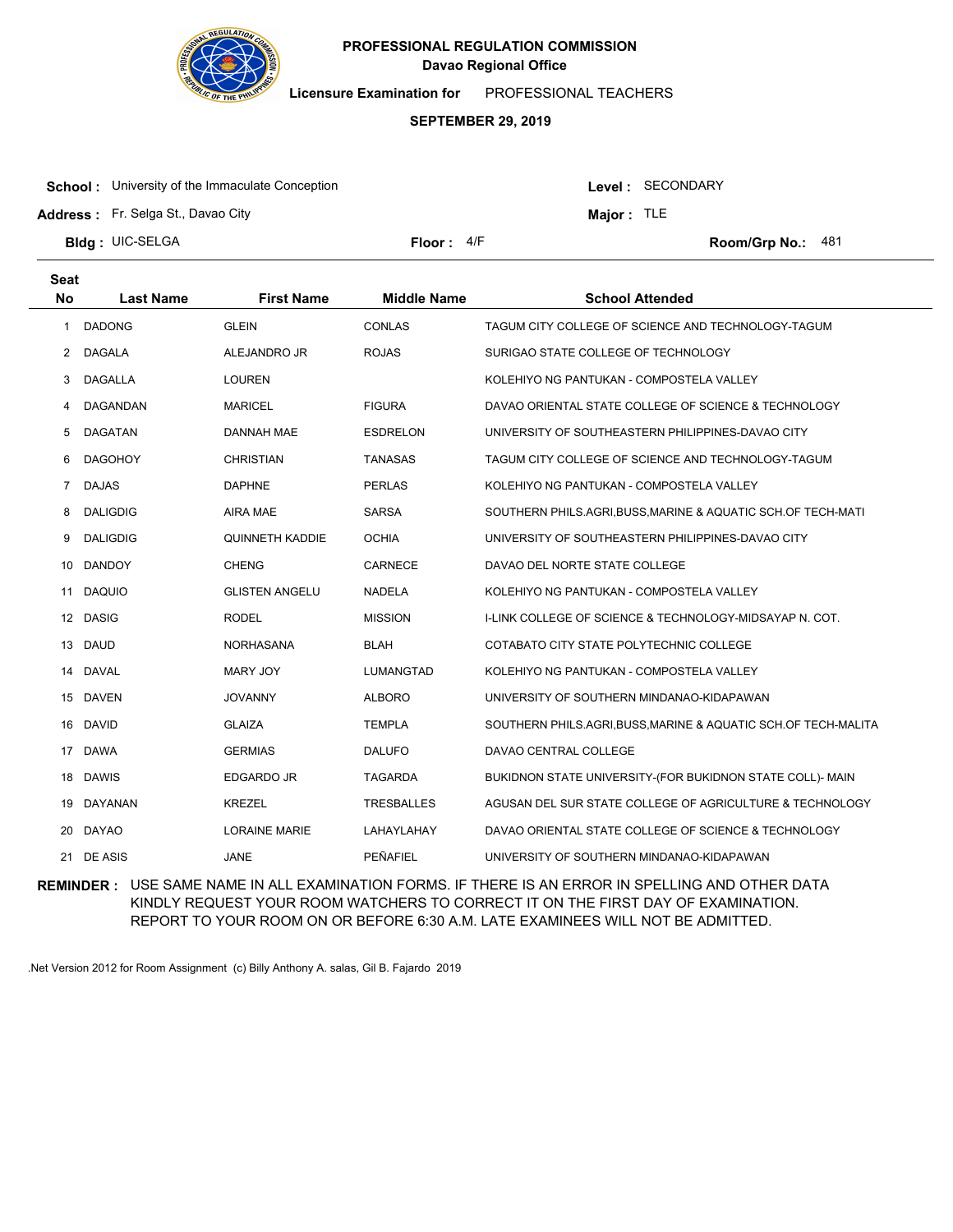

**Licensure Examination for**  PROFESSIONAL TEACHERS

#### **SEPTEMBER 29, 2019**

**School:** University of the Immaculate Conception

Level : SECONDARY

**Major :** TLE

**Address :** Fr. Selga St., Davao City

**Bldg : Floor : Room/Grp No.:** UIC-SELGA

Floor: 4/F Room/Grp No.: 482

| Seat      |                     |                      |                    |                                                                |
|-----------|---------------------|----------------------|--------------------|----------------------------------------------------------------|
| <b>No</b> | <b>Last Name</b>    | <b>First Name</b>    | <b>Middle Name</b> | <b>School Attended</b>                                         |
| 1         | DE GUZMAN           | <b>DARRYL</b>        | <b>BIBIT</b>       | NOTRE DAME OF MIDSAYAP COLLEGE                                 |
| 2         | DE GUZMAN           | <b>SUGAR MARY</b>    | <b>BEBERINO</b>    | SOUTHERN PHILS.AGRI.BUSS, MARINE & AQUATIC SCH.OF TECH-MATI    |
| 3         | DE JESUS            | <b>TEODORO JR</b>    | <b>MAYBANTING</b>  | SURIGAO STATE COLLEGE OF TECHNOLOGY                            |
| 4         | DE LOS SANTOS       | <b>RONAN</b>         | CANONIGO           | DAVAO CENTRAL COLLEGE                                          |
| 5         | DE VERA             | <b>CATHRINE MAE</b>  | <b>CRISTUTA</b>    | SOUTHERN PHILS.AGRI.BUSS, MARINE & AQUATIC SCH.OF TECH-MATI    |
| 6         | <b>DEANG</b>        | <b>CATHY</b>         | <b>TIPACTIPAC</b>  | UNIVERSITY OF SOUTHEASTERN PHILIPPINES-DAVAO CITY              |
| 7         | <b>DECATORIA</b>    | <b>ANALYN</b>        | <b>DASARGO</b>     | AGUSAN DEL SUR STATE COLLEGE OF AGRICULTURE & TECHNOLOGY       |
| 8         | <b>DEGORIO</b>      | <b>RODOLFO</b>       | <b>DIEZ</b>        | DAVAO DEL NORTE STATE COLLEGE                                  |
| 9         | <b>DEGUINION</b>    | <b>JIMSCAR</b>       | <b>PARAN</b>       | UNIVERSITY OF MINDANAO-DAVAO CITY                              |
| 10        | DEJAN               | <b>LINDY</b>         | <b>NARSICO</b>     | KOLEHIYO NG PANTUKAN - COMPOSTELA VALLEY                       |
| 11        | DELA CRUZ           | JELLENNE             | <b>SABIDOR</b>     | UNIVERSITY OF SOUTHEASTERN PHILIPPINES-DAVAO CITY              |
| 12        | DELA PEÑA           | LIZA                 | CALDEA             | UNIVERSITY OF SOUTHEASTERN PHILIPPINES-MABINI                  |
| 13        | <b>DELA TORRE</b>   | <b>CARL GEO</b>      | <b>ATIENZA</b>     | DAVAO DEL NORTE STATE COLLEGE                                  |
| 14        | DELAGAN             | <b>NORAIMA</b>       | <b>UNTONG</b>      | COTABATO CITY STATE POLYTECHNIC COLLEGE                        |
| 15        | <b>DELFINADO</b>    | <b>JEANELFE JOY</b>  | <b>BAHALLA</b>     | SOUTHWAY COLLEGE OF TECHNOLOGY                                 |
| 16        | <b>DELOS SANTOS</b> | <b>JHOANNA MARIE</b> | <b>DUMADAG</b>     | UNIVERSITY OF SOUTHEASTERN PHILIPPINES-DAVAO CITY              |
| 17        | <b>DELOSA</b>       | <b>JENICA</b>        | <b>LLANTO</b>      | KOLEHIYO NG PANTUKAN - COMPOSTELA VALLEY                       |
| 18        | DENILA              | ROBERT JONES         | G                  | UNIVERSITY OF SOUTHEASTERN PHILIPPINES-DAVAO CITY              |
| 19        | <b>DENSING</b>      | <b>NOEL</b>          | <b>VALERO</b>      | SOUTHERN PHILS.AGRI, BUSS, MARINE & AQUATIC SCH.OF TECH-MALITA |
| 20        | <b>DEPAS</b>        | <b>KATHERINE</b>     | <b>EMBOLODE</b>    | UNIVERSITY OF SOUTHEASTERN PHILIPPINES-DAVAO CITY              |
| 21        | <b>DEPIO</b>        | <b>MAESHELLANE</b>   | <b>DALUNAN</b>     | SOUTHERN PHILS.AGRI, BUSS, MARINE & AQUATIC SCH.OF TECH-MATI   |

**REMINDER :** USE SAME NAME IN ALL EXAMINATION FORMS. IF THERE IS AN ERROR IN SPELLING AND OTHER DATA KINDLY REQUEST YOUR ROOM WATCHERS TO CORRECT IT ON THE FIRST DAY OF EXAMINATION. REPORT TO YOUR ROOM ON OR BEFORE 6:30 A.M. LATE EXAMINEES WILL NOT BE ADMITTED.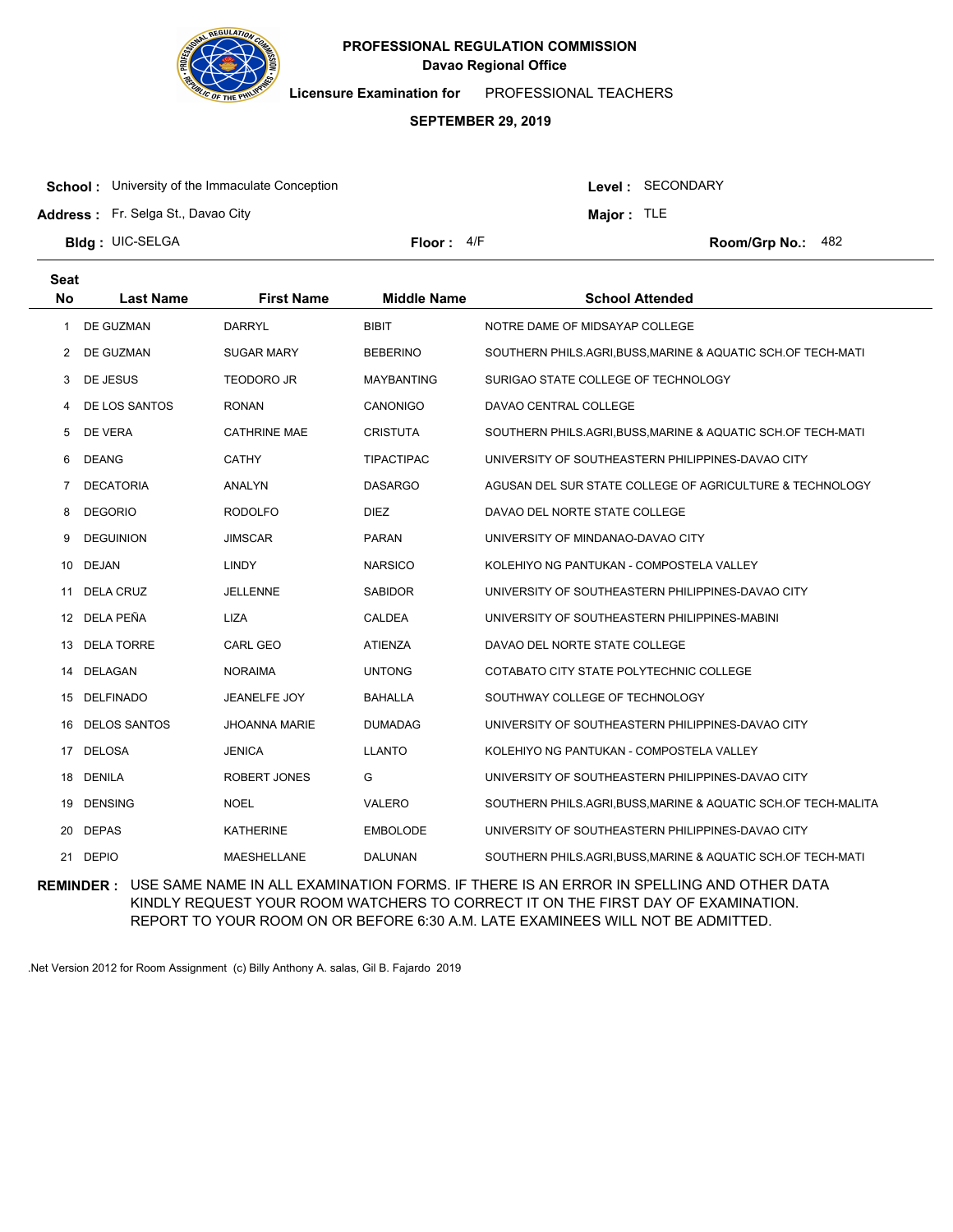

**Licensure Examination for**  PROFESSIONAL TEACHERS

#### **SEPTEMBER 29, 2019**

**School:** University of the Immaculate Conception

Level : SECONDARY

**Major :** TLE

**Address :** Fr. Selga St., Davao City

**Bldg : Floor : Room/Grp No.:** UIC-SELGA

Floor: 4/F Room/Grp No.: 483

| <b>Seat</b> |                   |                         |                    |                                                                |
|-------------|-------------------|-------------------------|--------------------|----------------------------------------------------------------|
| <b>No</b>   | <b>Last Name</b>  | <b>First Name</b>       | <b>Middle Name</b> | <b>School Attended</b>                                         |
| 1           | <b>DERECHO</b>    | STEPANIE LYD            | CANDAR             | UNIVERSITY OF SOUTHERN MINDANAO-KABACAN                        |
| 2           | <b>DESO</b>       | <b>ALIYA</b>            | <b>AMPUAN</b>      | COTABATO CITY STATE POLYTECHNIC COLLEGE                        |
| 3           | <b>DEVILLERES</b> | SAM LOUIE               | <b>VERALLO</b>     | TAGUM CITY COLLEGE OF SCIENCE AND TECHNOLOGY-TAGUM             |
| 4           | <b>DIAMAD</b>     | <b>MAY CHELLE</b>       | <b>MENDOZA</b>     | UNIVERSITY OF MINDANAO-DIGOS COLLEGE                           |
| 5           | <b>DIAZ</b>       | <b>GENE ROSE</b>        | <b>CUEME</b>       | UNIVERSITY OF SOUTHEASTERN PHILIPPINES-DAVAO CITY              |
| 6           | <b>DIAZ</b>       | <b>JOSUA</b>            | <b>CAWILAN</b>     | UPI AGRICULTURAL SCHOOL-UPI, MAGUINDANAO                       |
| 7           | <b>DILABAKEN</b>  | <b>AINA</b>             | <b>BOBONG</b>      | UNIVERSITY OF SOUTHERN MINDANAO-KABACAN                        |
| 8           | <b>DILNA</b>      | <b>HADJORIA</b>         | <b>KASIM</b>       | COTABATO CITY STATE POLYTECHNIC COLLEGE                        |
| 9           | <b>DIMCO</b>      | <b>MA CHRISTINE JOY</b> | <b>BANAWAN</b>     | TAGUM CITY COLLEGE OF SCIENCE AND TECHNOLOGY-TAGUM             |
| 10          | <b>DIOCOLANO</b>  | <b>AISA</b>             | <b>DATUKALI</b>    | COTABATO CITY STATE POLYTECHNIC COLLEGE                        |
| 11          | <b>DOCTOLERO</b>  | <b>JENIVA AMOR</b>      | <b>SALEM</b>       | SURIGAO STATE COLLEGE OF TECHNOLOGY                            |
| 12          | <b>DOMOTDOT</b>   | <b>REGIE</b>            | <b>COLLAMAT</b>    | DON CARLOS POLYTECHNIC COLLEGE                                 |
| 13          | <b>DOROTEO</b>    | <b>ALVIN</b>            | <b>ESTONINA</b>    | AGUSAN DEL SUR STATE COLLEGE OF AGRICULTURE & TECHNOLOGY       |
| 14          | <b>DOYDORA</b>    | <b>ELMIE</b>            | <b>AYUBAN</b>      | NORTH DAVAO COLLEGE-TAGUM FOUNDATION                           |
| 15          | <b>DUAY</b>       | <b>MICHEAL</b>          | MANANDAY           | KOLEHIYO NG PANTUKAN - COMPOSTELA VALLEY                       |
| 16          | <b>DUGADUGA</b>   | <b>RENELYN</b>          | <b>OCAN</b>        | UNIVERSITY OF SOUTHEASTERN PHILIPPINES-DAVAO CITY              |
| 17          | DULAY             | MA. SUZANNE             | <b>CALADIAO</b>    | UNIVERSITY OF SOUTHEASTERN PHILIPPINES-DAVAO CITY              |
| 18          | <b>DUMATO</b>     | <b>MAILEN</b>           | <b>USMAN</b>       | COTABATO CITY STATE POLYTECHNIC COLLEGE                        |
| 19          | <b>DUMBASE</b>    | SUZETTE MAY             | <b>OMANDAC</b>     | DAVAO DEL NORTE STATE COLLEGE                                  |
| 20          | <b>DURADO</b>     | <b>RENALIE</b>          | <b>CALANDA</b>     | SOUTHERN PHILS.AGRI, BUSS, MARINE & AQUATIC SCH.OF TECH-MALITA |
| 21          | <b>DURDAS</b>     | <b>RHEA</b>             | <b>GALUPO</b>      | KOLEHIYO NG PANTUKAN - COMPOSTELA VALLEY                       |

**REMINDER :** USE SAME NAME IN ALL EXAMINATION FORMS. IF THERE IS AN ERROR IN SPELLING AND OTHER DATA KINDLY REQUEST YOUR ROOM WATCHERS TO CORRECT IT ON THE FIRST DAY OF EXAMINATION. REPORT TO YOUR ROOM ON OR BEFORE 6:30 A.M. LATE EXAMINEES WILL NOT BE ADMITTED.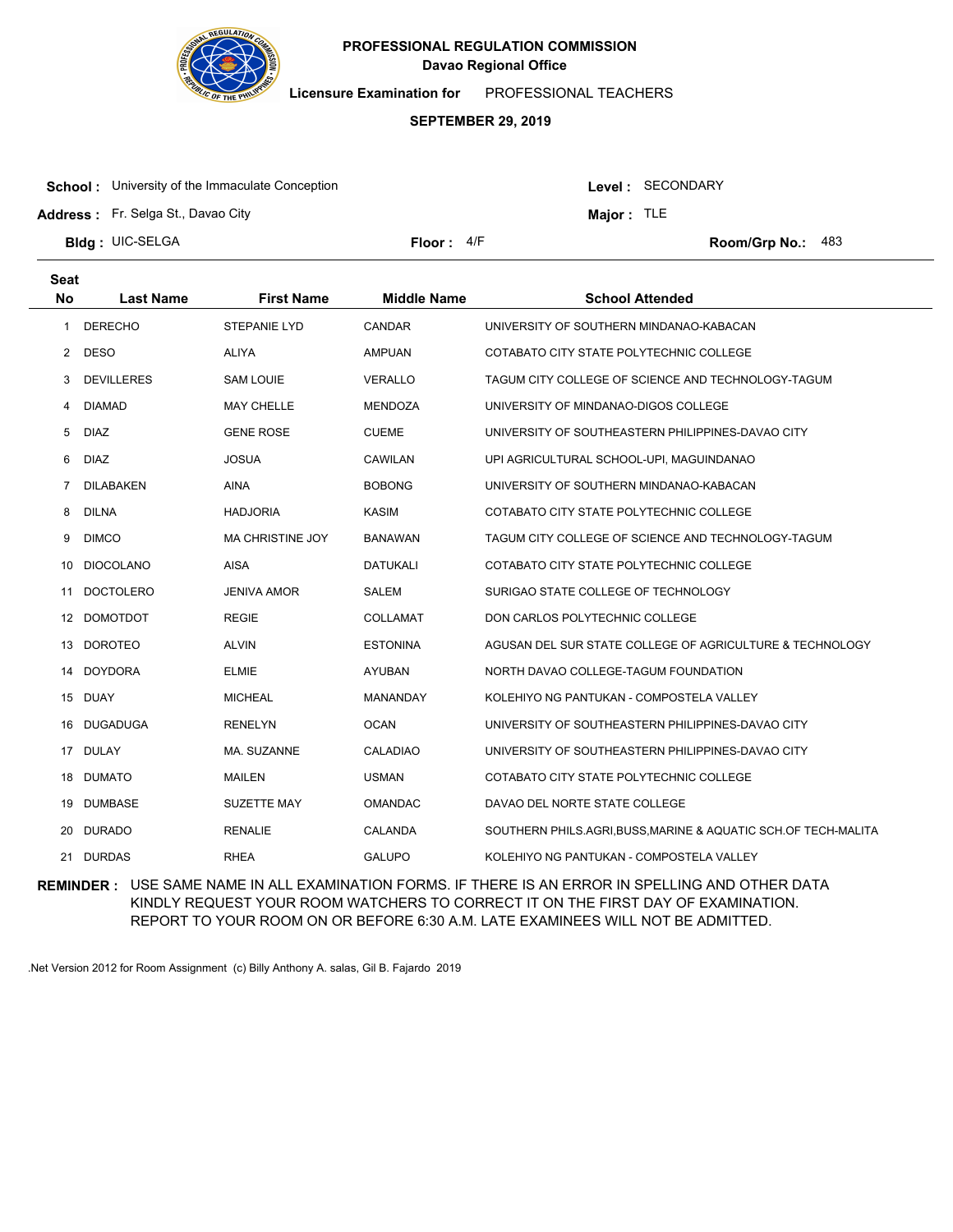

**Licensure Examination for**  PROFESSIONAL TEACHERS

#### **SEPTEMBER 29, 2019**

**School:** University of the Immaculate Conception

**Address :** Fr. Selga St., Davao City

Level : SECONDARY

**Major :** TLE

**Bldg : Floor : Room/Grp No.:** UIC-SELGA Floor: 5/F Room/Grp No.: 484

| <b>Seat</b><br><b>No</b> | <b>Last Name</b>  | <b>First Name</b>      | <b>Middle Name</b> | <b>School Attended</b>                                         |
|--------------------------|-------------------|------------------------|--------------------|----------------------------------------------------------------|
|                          |                   |                        |                    |                                                                |
| 1                        | <b>DUYAC</b>      | <b>JERSON</b>          | <b>BORJA</b>       | TAGUM CITY COLLEGE OF SCIENCE AND TECHNOLOGY-TAGUM             |
| 2                        | DY                | DAINEE ROSE            | <b>OCITE</b>       | AGUSAN DEL SUR STATE COLLEGE OF AGRICULTURE & TECHNOLOGY       |
| 3                        | <b>EDEM</b>       | <b>ELREA</b>           | DAYANAN            | KOLEHIYO NG PANTUKAN - COMPOSTELA VALLEY                       |
| 4                        | <b>EDERANGO</b>   | <b>CARLA MAE</b>       | <b>AGUIRRE</b>     | DAVAO DEL NORTE STATE COLLEGE                                  |
| 5                        | <b>EGONA</b>      | ANGELIQUE PHEAMOR      | <b>BALBARINO</b>   | UNIVERSITY OF SOUTHEASTERN PHILIPPINES-DAVAO CITY              |
| 6                        | <b>EJARA</b>      | <b>JACKILYN</b>        | <b>CERVANTES</b>   | DAVAO DEL NORTE STATE COLLEGE                                  |
| 7                        | <b>EJERA</b>      | <b>GWENDOLYN PILAR</b> | <b>SANCHEZ</b>     | CHRISTIAN COLLEGES OF SOUTHEAST ASIA                           |
| 8                        | <b>ELECCIONES</b> | <b>ELENA</b>           | <b>NAVARRO</b>     | DAVAO CENTRAL COLLEGE                                          |
| 9                        | <b>ELENTORIO</b>  | <b>CYRELL</b>          | <b>ONGUE</b>       | SOUTHERN PHILS.AGRI, BUSS, MARINE & AQUATIC SCH.OF TECH-MATI   |
| 10                       | <b>ELIAN</b>      | <b>WARDA</b>           | SAMPAYAN           | UNIVERSITY OF SOUTHERN MINDANAO-KABACAN                        |
| 11                       | <b>EMBING</b>     | <b>MAISON</b>          | <b>IBRAHIM</b>     | COTABATO CITY STATE POLYTECHNIC COLLEGE                        |
| 12                       | <b>EMPAS</b>      | ALONA JEAN             | <b>RAGASA</b>      | KOLEHIYO NG PANTUKAN - COMPOSTELA VALLEY                       |
| 13                       | <b>EMPIMO</b>     | <b>RICHARD</b>         | <b>MEJIAS</b>      | SOUTHERN PHILS.AGRI, BUSS, MARINE & AQUATIC SCH.OF TECH-MALITA |
| 14                       | <b>ENERLAN</b>    | DAVE JOSEPH            | CALUNGSOD          | NOTRE DAME OF MIDSAYAP COLLEGE                                 |
|                          | 15 ENOC           | <b>SHARMAINE</b>       | <b>BURGOS</b>      | DAVAO CENTRAL COLLEGE                                          |
| 16                       | <b>ENOCH</b>      | <b>JEAVIE</b>          | SALINASAL          | UNIVERSITY OF SOUTHEASTERN PHILIPPINES-DAVAO CITY              |
| 17                       | <b>EREDERA</b>    | <b>CRESELYN</b>        | <b>ECARMA</b>      | DAVAO ORIENTAL STATE COLLEGE OF SCIENCE & TECHNOLOGY           |
| 18                       | <b>ESCOBIDO</b>   | <b>RIZZA</b>           | <b>ACAS</b>        | KOLEHIYO NG PANTUKAN - COMPOSTELA VALLEY                       |
| 19                       | <b>ESMAIL</b>     | <b>NORAISA</b>         | <b>DULUNAN</b>     | COTABATO CITY STATE POLYTECHNIC COLLEGE                        |
| 20                       | <b>ESPACIO</b>    | <b>GLENN</b>           | <b>SITON</b>       | UNIVERSITY OF SOUTHEASTERN PHILIPPINES-DAVAO CITY              |
| 21.                      | <b>ESPAÑOLA</b>   | <b>EFREN</b>           | <b>BERNAL</b>      | UNIVERSITY OF SOUTHEASTERN PHILIPPINES-DAVAO CITY              |

**REMINDER :** USE SAME NAME IN ALL EXAMINATION FORMS. IF THERE IS AN ERROR IN SPELLING AND OTHER DATA KINDLY REQUEST YOUR ROOM WATCHERS TO CORRECT IT ON THE FIRST DAY OF EXAMINATION. REPORT TO YOUR ROOM ON OR BEFORE 6:30 A.M. LATE EXAMINEES WILL NOT BE ADMITTED.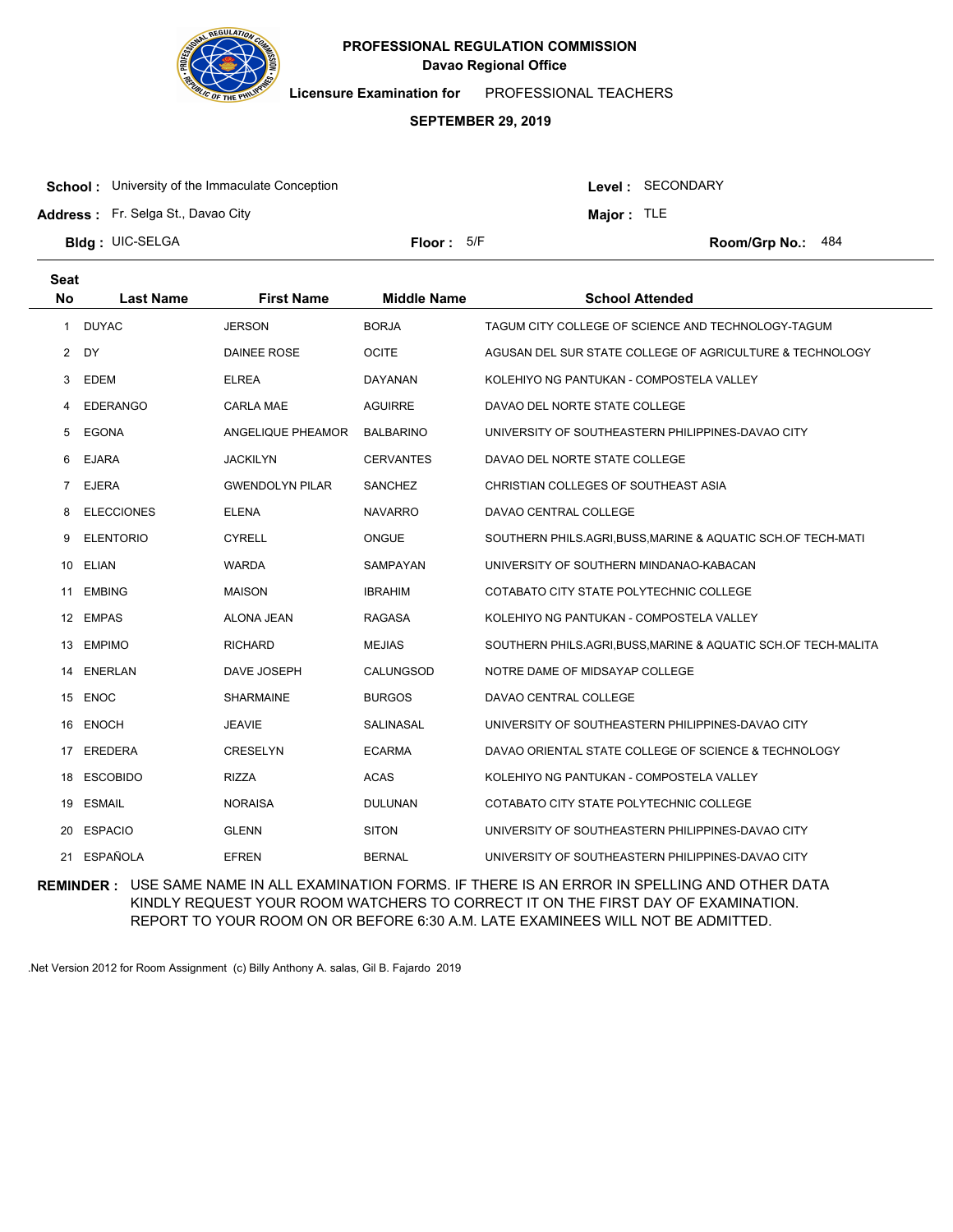

**Licensure Examination for**  PROFESSIONAL TEACHERS

#### **SEPTEMBER 29, 2019**

**School:** University of the Immaculate Conception

Level : SECONDARY

**Major :** TLE

**Address :** Fr. Selga St., Davao City

**Bldg : Floor : Room/Grp No.:** UIC-SELGA

Floor: 5/F Room/Grp No.: 485

| <b>Seat</b><br><b>No</b> | <b>Last Name</b>   | <b>First Name</b>        | <b>Middle Name</b> | <b>School Attended</b>                                       |
|--------------------------|--------------------|--------------------------|--------------------|--------------------------------------------------------------|
| 1                        | <b>ESPARAGOZA</b>  | VANESA                   | LABETA             | NOTRE DAME OF MIDSAYAP COLLEGE                               |
| $\mathbf{2}$             | <b>ESPEJO</b>      | <b>FRIXFROID IRELTON</b> | DELA PEÑA          | UNIVERSITY OF MINDANAO-DIGOS COLLEGE                         |
| 3                        | <b>ESTEMBER</b>    | <b>LENNAR BRYAN</b>      | DELA PEÑA          | NOTRE DAME OF MIDSAYAP COLLEGE                               |
| 4                        | <b>ESTOMO</b>      | <b>HYACINTH</b>          | <b>CLOMA</b>       | KOLEHIYO NG PANTUKAN - COMPOSTELA VALLEY                     |
| 5                        | <b>ESTOSO</b>      | LHENDY MAE               | MELLAMA            | AGUSAN DEL SUR STATE COLLEGE OF AGRICULTURE & TECHNOLOGY     |
| 6                        | <b>ESTRADA</b>     | <b>MITZI</b>             | <b>SABENORIO</b>   | UNIVERSITY OF MINDANAO-DIGOS COLLEGE                         |
| 7                        | <b>EVANGELISTA</b> | <b>REYLAND</b>           | MAMAYABAY          | AGUSAN DEL SUR STATE COLLEGE OF AGRICULTURE & TECHNOLOGY     |
| 8                        | <b>FACTOLARIN</b>  | <b>ADAN</b>              | <b>PLANOS</b>      | AGUSAN DEL SUR STATE COLLEGE OF AGRICULTURE & TECHNOLOGY     |
| 9                        | <b>FACULTAD</b>    | LOVELL KATE              | <b>OLEA</b>        | UNIVERSITY OF MINDANAO-DIGOS COLLEGE                         |
| 10                       | <b>FELICIANO</b>   | <b>NURHANA</b>           | <b>BUDTA</b>       | DAVAO ORIENTAL STATE COLLEGE OF SCIENCE & TECHNOLOGY         |
| 11                       | <b>FERNANDEZ</b>   | <b>GENEVIEVE</b>         | <b>MENENDEZ</b>    | AGUSAN DEL SUR STATE COLLEGE OF AGRICULTURE & TECHNOLOGY     |
|                          | 12 FERNANDEZ       | <b>JIMS DARYLL</b>       | <b>PRESORES</b>    | DAVAO CENTRAL COLLEGE                                        |
| 13                       | <b>FERNANDEZ</b>   | <b>REY</b>               | <b>ACERA</b>       | DAVAO ORIENTAL STATE COLLEGE OF SCIENCE & TECHNOLOGY         |
| 14                       | <b>FERNANDEZ</b>   | <b>RHEA</b>              | <b>GABION</b>      | UNIVERSITY OF MINDANAO-DIGOS COLLEGE                         |
| 15                       | <b>FIGURACION</b>  | <b>ROSIEN PETE</b>       | <b>CAMBONGGA</b>   | UNIVERSITY OF SOUTHEASTERN PHILIPPINES-DAVAO CITY            |
| 16                       | <b>FILARO</b>      | <b>ESABEL</b>            | <b>ALOQUIN</b>     | COTABATO FOUNDATION COLLEGE OF SCIENCE & TECHNOLOGY          |
| 17                       | <b>FILOMENO</b>    | <b>AUBREY LOVE</b>       | <b>VILLASOR</b>    | UNIVERSITY OF SOUTHERN MINDANAO-KABACAN                      |
|                          | 18 FLAUTA          | ANN JIE                  | <b>BARRETTO</b>    | NOTRE DAME OF MIDSAYAP COLLEGE                               |
| 19                       | <b>FLORENTINO</b>  | <b>IRESHIEL</b>          | <b>ALMODOVAR</b>   | PHILIPPINE COLLEGE OF TECHNOLOGY                             |
| 20                       | <b>FLORENTINO</b>  | <b>REZLY</b>             | <b>ESTABAYA</b>    | SOUTHERN PHILS.AGRI, BUSS, MARINE & AQUATIC SCH.OF TECH-MATI |
|                          | 21 FLORES          | <b>CHAKIE</b>            | <b>DALISAY</b>     | UNIVERSITY OF SOUTHEASTERN PHILIPPINES-DAVAO CITY            |

**REMINDER :** USE SAME NAME IN ALL EXAMINATION FORMS. IF THERE IS AN ERROR IN SPELLING AND OTHER DATA KINDLY REQUEST YOUR ROOM WATCHERS TO CORRECT IT ON THE FIRST DAY OF EXAMINATION. REPORT TO YOUR ROOM ON OR BEFORE 6:30 A.M. LATE EXAMINEES WILL NOT BE ADMITTED.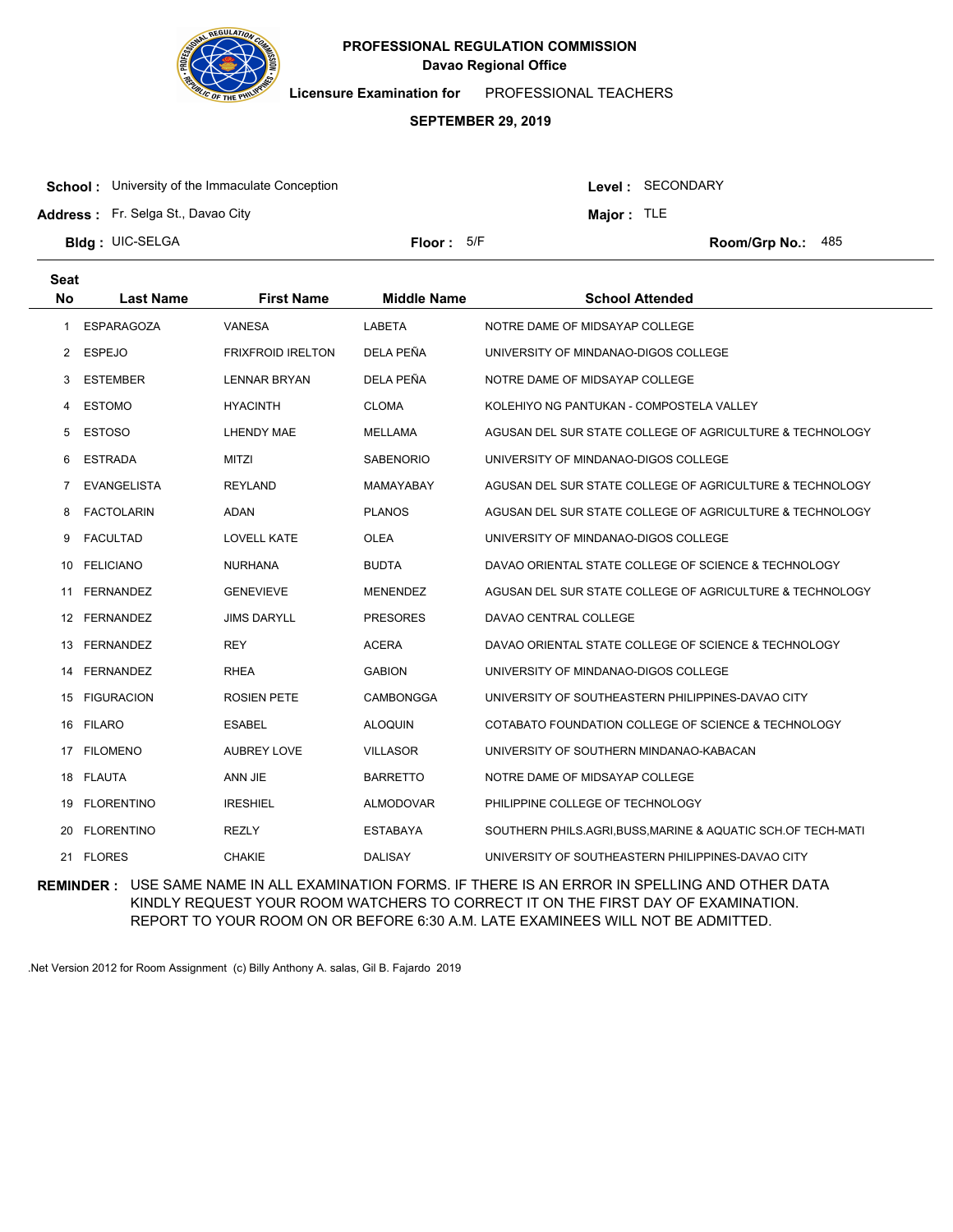

**Licensure Examination for**  PROFESSIONAL TEACHERS

#### **SEPTEMBER 29, 2019**

**School:** University of the Immaculate Conception

Level : SECONDARY

**Major :** TLE

**Address :** Fr. Selga St., Davao City

**Bldg : Floor : Room/Grp No.:** UIC-SELGA

Floor: 5/F Room/Grp No.: 486

| <b>Seat</b> |                  |                        |                    |                                                                |
|-------------|------------------|------------------------|--------------------|----------------------------------------------------------------|
| <b>No</b>   | <b>Last Name</b> | <b>First Name</b>      | <b>Middle Name</b> | <b>School Attended</b>                                         |
| 1           | <b>FLORES</b>    | <b>KRISTINE JOY</b>    | <b>BARRETE</b>     | KOLEHIYO NG PANTUKAN - COMPOSTELA VALLEY                       |
| 2           | <b>FORTUNO</b>   | <b>ANGELLIE</b>        | SAGLE              | SOUTHERN PHILS.AGRI, BUSS, MARINE & AQUATIC SCH.OF TECH-MALITA |
| 3           | <b>FRANCISCO</b> | <b>JOANNAH MONIQUE</b> | <b>CAMPOLLO</b>    | SOUTHERN CHRISTIAN COLLEGE                                     |
| 4           | <b>FRANDO</b>    | ARTURO JR              | <b>TIGUSAN</b>     | KOLEHIYO NG PANTUKAN - COMPOSTELA VALLEY                       |
| 5           | <b>FRENAL</b>    | <b>JESAMIE</b>         | <b>ANDRES</b>      | SOUTHWAY COLLEGE OF TECHNOLOGY                                 |
| 6           | <b>FRONTERAS</b> | <b>AIREEN</b>          | <b>SAMBAS</b>      | UNIVERSITY OF MINDANAO-TAGUM                                   |
| $7^{\circ}$ | <b>FUENTES</b>   | <b>EDILBERTO JR</b>    | <b>AGUILA</b>      | KOLEHIYO NG PANTUKAN - COMPOSTELA VALLEY                       |
| 8           | <b>GABAISEN</b>  | <b>EDEN MARIE</b>      | <b>PATUNGAN</b>    | TAGUM CITY COLLEGE OF SCIENCE AND TECHNOLOGY-TAGUM             |
| 9           | <b>GABIHAN</b>   | ANAMARIE               | LUNA               | DAVAO DEL NORTE STATE COLLEGE                                  |
| 10          | <b>GAERLAN</b>   | <b>NIKKI VIDA</b>      | <b>MALLARI</b>     | KOLEHIYO NG PANTUKAN - COMPOSTELA VALLEY                       |
| 11          | GAGA-A           | RICHJOY ZOE            | <b>GAGARIN</b>     | UNIVERSITY OF SOUTHEASTERN PHILIPPINES-DAVAO CITY              |
|             | 12 GAJETO        | <b>GEZILLE MARIE</b>   | <b>ESPARAGOZA</b>  | NOTRE DAME OF MIDSAYAP COLLEGE                                 |
| 13          | <b>GALANG</b>    | <b>MICHELLE</b>        | <b>ALIGAEN</b>     | SOUTHERN CHRISTIAN COLLEGE                                     |
| 14          | <b>GALIGAO</b>   | <b>NOVA</b>            | <b>GOROSPE</b>     | DAVAO ORIENTAL STATE COLLEGE OF SCIENCE & TECHNOLOGY           |
| 15          | <b>GALINDO</b>   | MARY JOY               | <b>SOLLESTRE</b>   | KOLEHIYO NG PANTUKAN - COMPOSTELA VALLEY                       |
| 16          | GALLEGA          | <b>MAYCA</b>           |                    | KOLEHIYO NG PANTUKAN - COMPOSTELA VALLEY                       |
|             | 17 GALVAN        | ACE YALE               | <b>ALMENCION</b>   | TAGUM CITY COLLEGE OF SCIENCE AND TECHNOLOGY-TAGUM             |
| 18          | <b>GAMIT</b>     | <b>JUVY ANN</b>        | <b>LALISON</b>     | UPI AGRICULTURAL SCHOOL-UPI, MAGUINDANAO                       |
| 19          | GANABAN          | <b>JANINE APPLE</b>    | <b>COLUBIO</b>     | DAVAO DEL NORTE STATE COLLEGE                                  |
| 20          | <b>GANAP</b>     | <b>IRENE MAE</b>       | <b>LOMOCSO</b>     | KOLEHIYO NG PANTUKAN - COMPOSTELA VALLEY                       |
|             | 21 GANZO         | JENNY                  | <b>SAYSON</b>      | UNIVERSITY OF SOUTHEASTERN PHILIPPINES-DAVAO CITY              |

**REMINDER :** USE SAME NAME IN ALL EXAMINATION FORMS. IF THERE IS AN ERROR IN SPELLING AND OTHER DATA KINDLY REQUEST YOUR ROOM WATCHERS TO CORRECT IT ON THE FIRST DAY OF EXAMINATION. REPORT TO YOUR ROOM ON OR BEFORE 6:30 A.M. LATE EXAMINEES WILL NOT BE ADMITTED.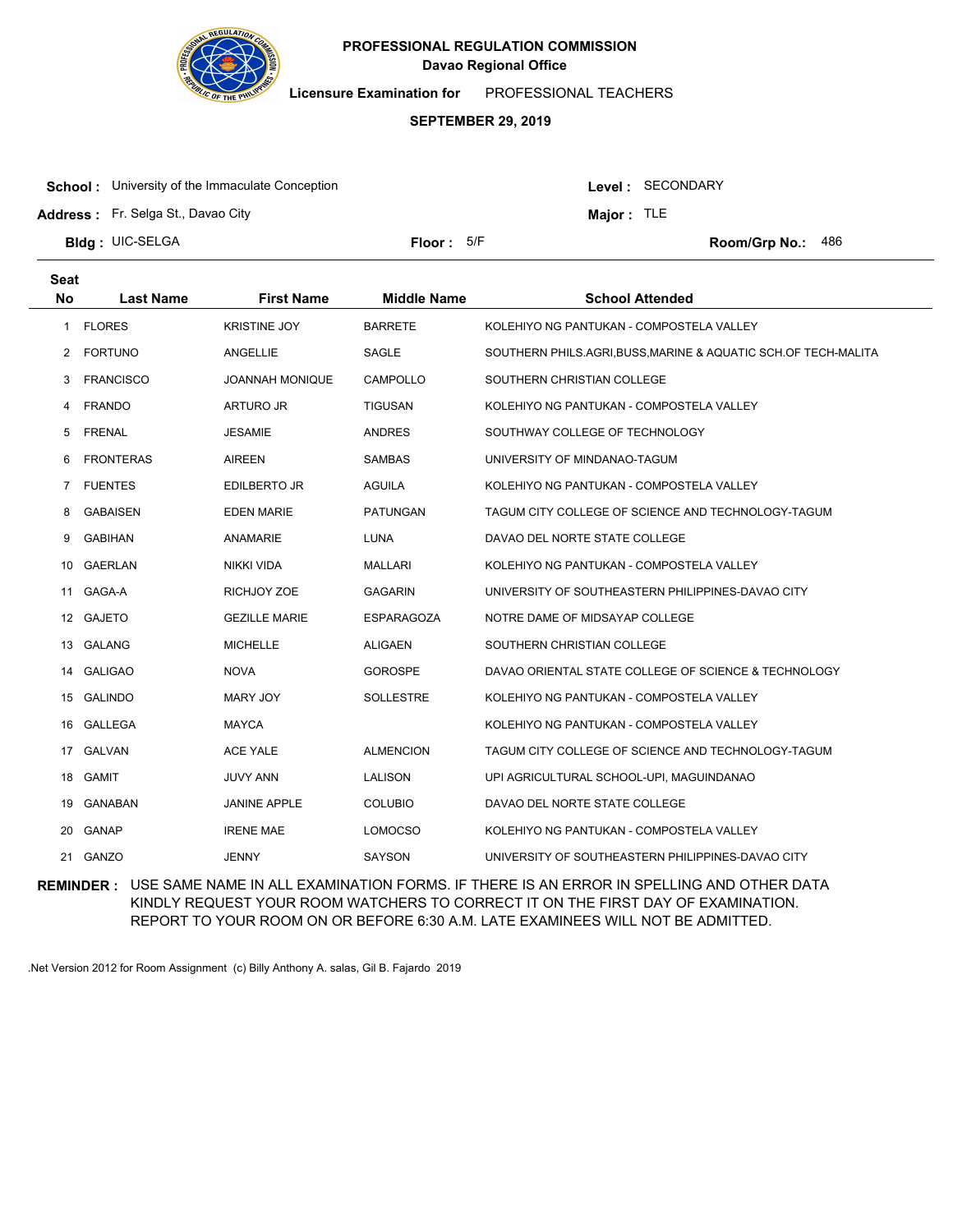

**Licensure Examination for**  PROFESSIONAL TEACHERS

#### **SEPTEMBER 29, 2019**

**School:** University of the Immaculate Conception

Level : SECONDARY

**Major :** TLE

**Address :** Fr. Selga St., Davao City

**Bldg : Floor : Room/Grp No.:** UIC-SELGA

Floor: 5/F Room/Grp No.: 487

| <b>Seat</b>           |                  |                      |                    |                                                                |
|-----------------------|------------------|----------------------|--------------------|----------------------------------------------------------------|
| <b>No</b>             | <b>Last Name</b> | <b>First Name</b>    | <b>Middle Name</b> | <b>School Attended</b>                                         |
| $\mathbf{1}$          | <b>GAOGAO</b>    | <b>JASPER JOSEPH</b> | <b>LUCERO</b>      | DAVAO CENTRAL COLLEGE                                          |
| $\mathbf{2}^{\prime}$ | <b>GAQUIT</b>    | <b>ELVIRA</b>        | VILLAGONZALO       | SOUTHERN PHILS.AGRI, BUSS, MARINE & AQUATIC SCH.OF TECH-MATI   |
| 3                     | <b>GARCIA</b>    | <b>EMILISA</b>       | <b>TRASONA</b>     | SOUTHERN PHILS.AGRI, BUSS, MARINE & AQUATIC SCH.OF TECH-MALITA |
| 4                     | <b>GARFERIO</b>  | <b>JERIC</b>         | <b>BOLOSO</b>      | CHRISTIAN COLLEGES OF SOUTHEAST ASIA                           |
| 5                     | <b>GAVINO</b>    | ELLE JOY             | <b>MORTERA</b>     | UNIVERSITY OF SOUTHERN MINDANAO-KABACAN                        |
| 6                     | <b>GELLA</b>     | <b>SHEKINAH</b>      | <b>TANGGAN</b>     | UNIVERSITY OF SOUTHERN MINDANAO-KIDAPAWAN                      |
| 7                     | <b>GENERALAO</b> | <b>CLERAMAE</b>      | <b>OTON</b>        | SOUTHERN PHILS.AGRI, BUSS, MARINE & AQUATIC SCH.OF TECH-MATI   |
| 8                     | <b>GENERALAO</b> | <b>GERALDINE</b>     | <b>ONDAYO</b>      | SOUTHERN PHILS.AGRI, BUSS, MARINE & AQUATIC SCH.OF TECH-MATI   |
| 9                     | <b>GENERALAO</b> | <b>IONEER</b>        | <b>VILLARENTE</b>  | TAGUM CITY COLLEGE OF SCIENCE AND TECHNOLOGY-TAGUM             |
| 10                    | <b>GENTIO</b>    | <b>RICHARD</b>       | <b>FERRER</b>      | AGUSAN DEL SUR STATE COLLEGE OF AGRICULTURE & TECHNOLOGY       |
| 11                    | <b>GERALDE</b>   | <b>MARKJUNNEL</b>    | <b>AMBAT</b>       | UNIVERSITY OF SOUTHERN MINDANAO-KIDAPAWAN                      |
| 12                    | <b>GERNALE</b>   | <b>ALVIN</b>         | <b>ALBARICO</b>    | UNIVERSITY OF SOUTHEASTERN PHILIPPINES-DAVAO CITY              |
| 13                    | <b>GERONDIO</b>  | <b>JEAH</b>          | <b>RETIZA</b>      | KOLEHIYO NG PANTUKAN - COMPOSTELA VALLEY                       |
| 14                    | <b>GETIGAN</b>   | <b>JIMMY JR</b>      | <b>TICAR</b>       | UNIVERSITY OF SOUTHEASTERN PHILIPPINES-DAVAO CITY              |
| 15                    | <b>GILBERO</b>   | <b>JASON</b>         | <b>DAYONDON</b>    | TAGUM CITY COLLEGE OF SCIENCE AND TECHNOLOGY-TAGUM             |
| 16                    | <b>GIMENO</b>    | <b>LORNA</b>         | <b>ARROCENA</b>    | UNIVERSITY OF MINDANAO-TAGUM                                   |
| 17                    | <b>GODEZANO</b>  | <b>MAY ANN</b>       | DAMAULAO           | DAVAO DEL NORTE STATE COLLEGE                                  |
| 18                    | <b>GODINEZ</b>   | <b>MARIEL</b>        | <b>LUCMAN</b>      | DAVAO DEL NORTE STATE COLLEGE                                  |
| 19                    | GODOY            | <b>CHRISTIAN</b>     | SALDUA             | SOUTHERN PHILS.AGRI, BUSS, MARINE & AQUATIC SCH.OF TECH-MATI   |
| 20                    | <b>GOMERA</b>    | CHARMAINE            | <b>MORALES</b>     | DAVAO ORIENTAL STATE COLLEGE OF SCIENCE & TECHNOLOGY           |
| 21                    | GOMEZ            | <b>EDELYN</b>        | <b>PAPAS</b>       | SURIGAO DEL SUR STATE UNIVERSITY - CANTILAN CAMPUS             |

**REMINDER :** USE SAME NAME IN ALL EXAMINATION FORMS. IF THERE IS AN ERROR IN SPELLING AND OTHER DATA KINDLY REQUEST YOUR ROOM WATCHERS TO CORRECT IT ON THE FIRST DAY OF EXAMINATION. REPORT TO YOUR ROOM ON OR BEFORE 6:30 A.M. LATE EXAMINEES WILL NOT BE ADMITTED.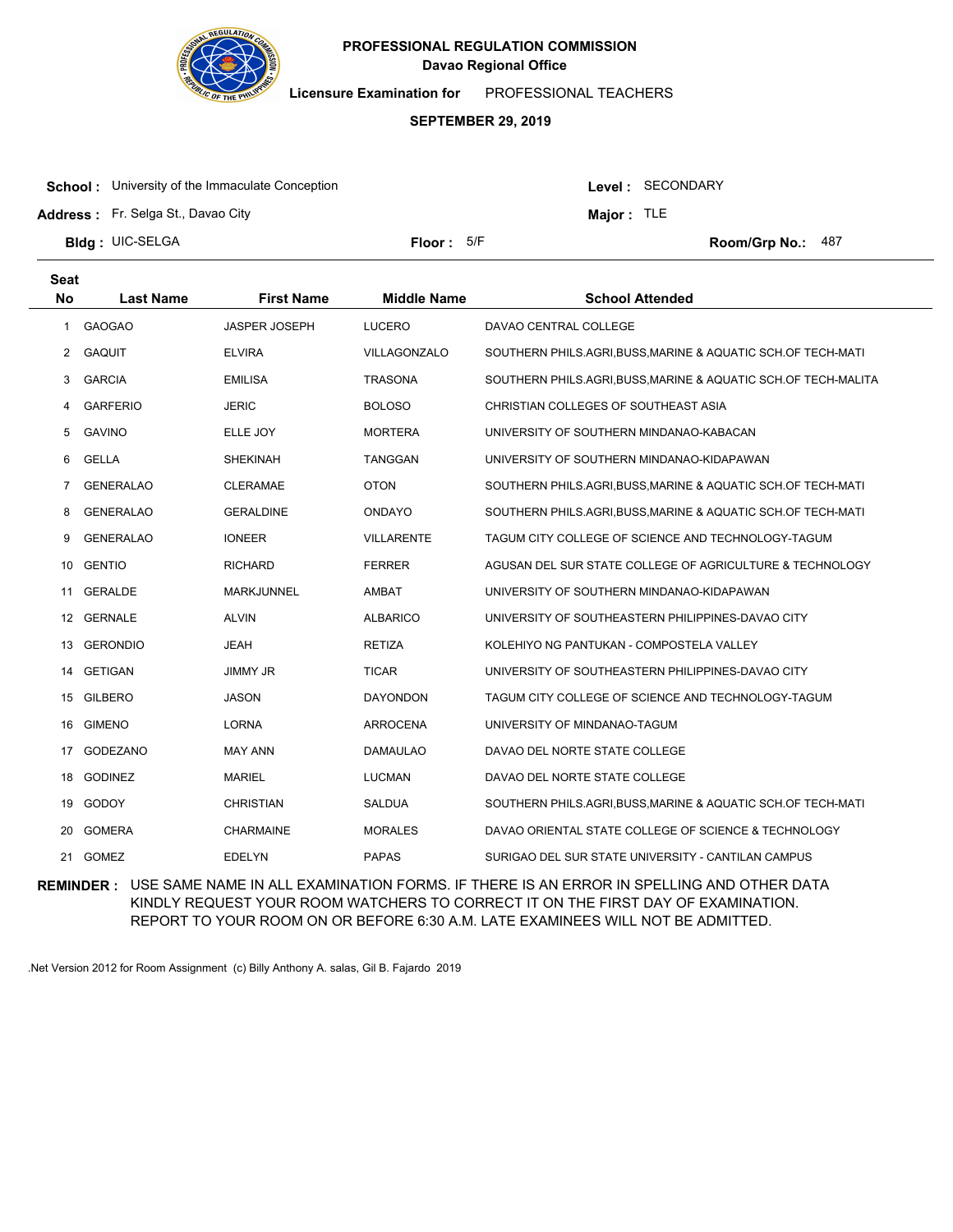

**Licensure Examination for**  PROFESSIONAL TEACHERS

# **SEPTEMBER 29, 2019**

**School:** University of the Immaculate Conception

Level : SECONDARY

**Major :** TLE

**Address :** Fr. Selga St., Davao City

**Bldg : Floor : Room/Grp No.:** UIC-SELGA

Floor: 5/F Room/Grp No.: 488

| <b>Seat</b><br><b>No</b> | <b>Last Name</b>     | <b>First Name</b>       | <b>Middle Name</b> | <b>School Attended</b>                                         |
|--------------------------|----------------------|-------------------------|--------------------|----------------------------------------------------------------|
| $\mathbf{1}$             | GORDO                | <b>NELLY ANN</b>        | <b>TAGNIPES</b>    | DAVAO CENTRAL COLLEGE                                          |
| 2                        | GRANADA              | <b>IJADE</b>            | <b>TOLEDO</b>      | SOUTHEASTERN COLLEGE OF PADADA                                 |
| 3                        | <b>GRULLO</b>        | <b>MAE SHERYL</b>       | OLALO              | SOUTHERN PHILS.AGRI, BUSS, MARINE & AQUATIC SCH.OF TECH-MALITA |
| 4                        | <b>GUBAT</b>         | <b>FRANCISCO JR</b>     | MANATAD            | DAVAO DEL NORTE STATE COLLEGE                                  |
| 5                        | <b>GUIADIL</b>       | <b>JOHAINA</b>          | <b>ABUSAMA</b>     | COTABATO CITY STATE POLYTECHNIC COLLEGE                        |
| 6                        | <b>GUIAN</b>         | <b>CHRISTOPHER RYAN</b> | <b>UMBAY</b>       | UNIVERSITY OF SOUTHEASTERN PHILIPPINES-DAVAO CITY              |
| $\overline{7}$           | <b>GUIÑITA</b>       | <b>CHARISSE</b>         | ABALLE             | DAVAO ORIENTAL STATE COLLEGE OF SCIENCE & TECHNOLOGY           |
| 8                        | <b>GUMANTASON</b>    | <b>MICHILLE</b>         | MENDOZA            | UNIVERSITY OF SOUTHEASTERN PHILIPPINES-DAVAO CITY              |
| 9                        | <b>GUMBA</b>         | SHEILA MAY              | <b>GALVAN</b>      | UNIVERSITY OF SOUTHEASTERN PHILIPPINES-DAVAO CITY              |
| 10                       | GUZMAN               | <b>JOHNREY</b>          | VALDEZ             | SOUTHERN CHRISTIAN COLLEGE                                     |
| 11                       | <b>HADJI MOTALIB</b> | <b>SOHAILA</b>          | <b>TOMAS</b>       | COTABATO CITY STATE POLYTECHNIC COLLEGE                        |
|                          | 12 HARIM             | LAILA                   | <b>JUANI</b>       | KOLEHIYO NG PANTUKAN - COMPOSTELA VALLEY                       |
| 13                       | <b>HARIM</b>         | <b>SHERHA</b>           | <b>JUANI</b>       | KOLEHIYO NG PANTUKAN - COMPOSTELA VALLEY                       |
| 14                       | <b>HAVANA</b>        | <b>SHIELLA</b>          | CAURAO             | AGUSAN DEL SUR STATE COLLEGE OF AGRICULTURE & TECHNOLOGY       |
| 15                       | HEBRON               | <b>HANNAH MARIE</b>     | <b>COMETA</b>      | UNIVERSITY OF SOUTHEASTERN PHILIPPINES-DAVAO CITY              |
| 16                       | <b>HERAWON</b>       | <b>ESTER</b>            | <b>LOBIANO</b>     | KOLEHIYO NG PANTUKAN - COMPOSTELA VALLEY                       |
| 17                       | <b>HILLADO</b>       | <b>MARYJANE</b>         | <b>BONUAN</b>      | DAVAO ORIENTAL STATE COLLEGE OF SCIENCE & TECHNOLOGY           |
|                          | 18 HILOT             | <b>GILVAN LOYD</b>      | <b>SABALO</b>      | UNIVERSITY OF SOUTHEASTERN PHILIPPINES-DAVAO CITY              |
| 19                       | <b>HORNIDO</b>       | <b>CHRISTINE GRACE</b>  | <b>POND</b>        | KOLEHIYO NG PANTUKAN - COMPOSTELA VALLEY                       |
| 20                       | <b>HORNIDO</b>       | <b>REOSIL</b>           | LUNA               | UNIVERSITY OF SOUTHEASTERN PHILIPPINES-DAVAO CITY              |
|                          | 21 HUEVOS            | <b>CHRISTIAN</b>        | <b>ORE</b>         | TAGUM CITY COLLEGE OF SCIENCE AND TECHNOLOGY-TAGUM             |

**REMINDER :** USE SAME NAME IN ALL EXAMINATION FORMS. IF THERE IS AN ERROR IN SPELLING AND OTHER DATA KINDLY REQUEST YOUR ROOM WATCHERS TO CORRECT IT ON THE FIRST DAY OF EXAMINATION. REPORT TO YOUR ROOM ON OR BEFORE 6:30 A.M. LATE EXAMINEES WILL NOT BE ADMITTED.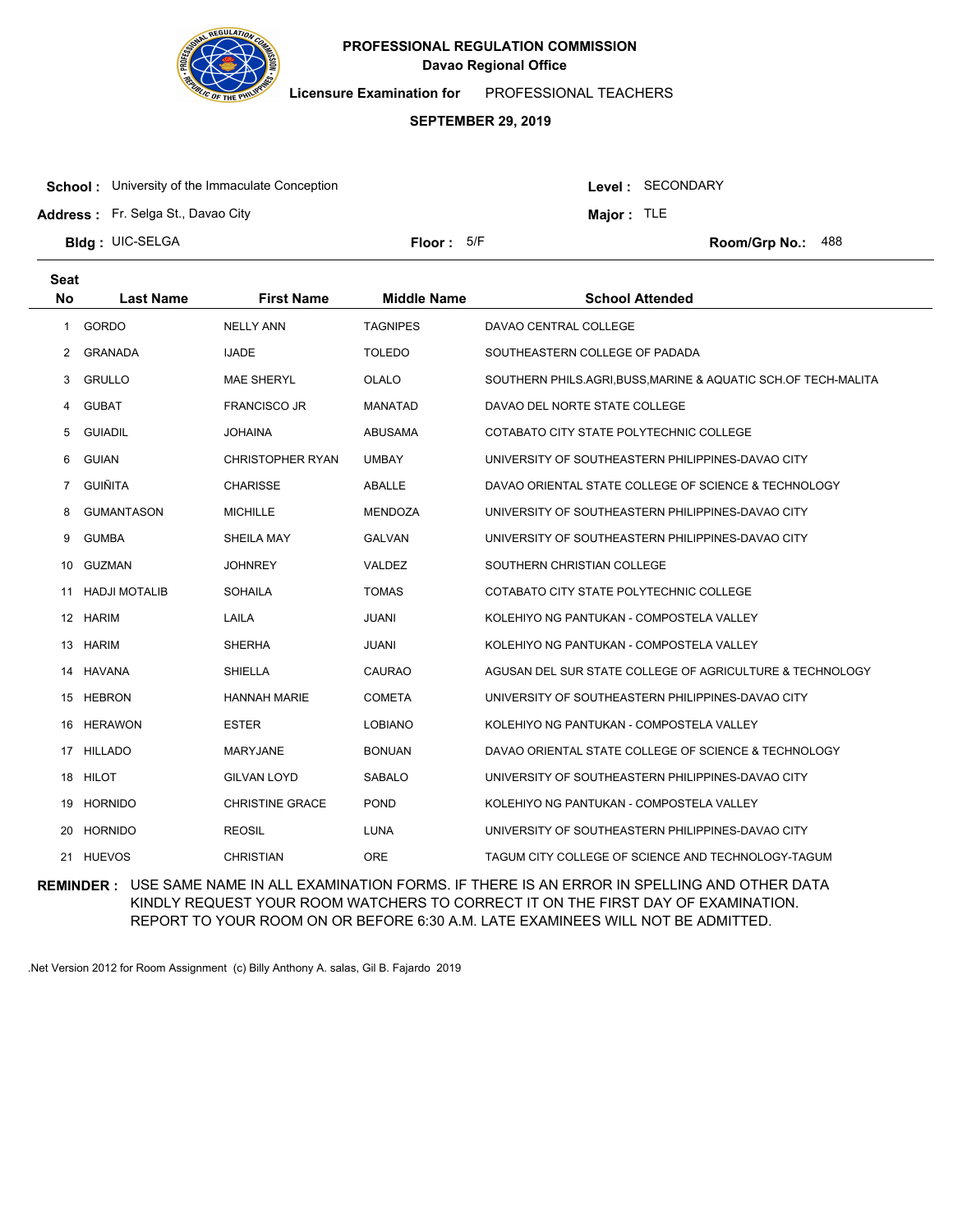

**Licensure Examination for**  PROFESSIONAL TEACHERS

#### **SEPTEMBER 29, 2019**

**School :** Brokenshire College High School & Noreen Buildings

**Address :** Madapo Hills

Level : SECONDARY

**Major :** TLE

**Bldg :** Brokenshire College **Room Accord Election College 1 College 1 College 1 Room/Grp No.: Room/Grp No.:** Floor: G/F NOREEN BLDG Room/Grp No.: 489

| <b>Seat</b>          |                  |                       |                    |                                                          |
|----------------------|------------------|-----------------------|--------------------|----------------------------------------------------------|
| <b>No</b>            | <b>Last Name</b> | <b>First Name</b>     | <b>Middle Name</b> | <b>School Attended</b>                                   |
| 1                    | <b>IBAÑEZ</b>    | <b>KAYCE BELLE</b>    | CABALLERO          | UPI AGRICULTURAL SCHOOL-UPI, MAGUINDANAO                 |
| $\mathbf{2}^{\circ}$ | <b>IBRAHIM</b>   | <b>MODARIZA</b>       | AKMAD              | COTABATO CITY STATE POLYTECHNIC COLLEGE                  |
| 3                    | <b>IGNACIO</b>   | <b>APRIL ROSE</b>     | <b>JAINAR</b>      | UNIVERSITY OF MINDANAO-DIGOS COLLEGE                     |
| 4                    | <b>IMLAN</b>     | <b>ELHAM</b>          | <b>KUSAIN</b>      | COTABATO CITY STATE POLYTECHNIC COLLEGE                  |
| 5                    | <b>IMPERIAL</b>  | <b>MARCEL</b>         | <b>BARING</b>      | UNIVERSITY OF SOUTHEASTERN PHILIPPINES-DAVAO CITY        |
| 6                    | <b>INATO</b>     | PHOEBE KATE           | <b>PURISIMA</b>    | KOLEHIYO NG PANTUKAN - COMPOSTELA VALLEY                 |
| $7^{\circ}$          | <b>ITANG</b>     | <b>JEAN ELIZABETH</b> | <b>DAUGDAUG</b>    | UNIVERSITY OF SOUTHEASTERN PHILIPPINES-DAVAO CITY        |
| 8                    | <b>IYOG</b>      | LEAH                  | <b>OSICO</b>       | UNIVERSITY OF SOUTHEASTERN PHILIPPINES-DAVAO CITY        |
| 9                    | JABAGAT          | <b>LENITH</b>         | CANCIO             | DAVAO DEL NORTE STATE COLLEGE                            |
| 10                   | JABAJAB          | DONNA MAE             | <b>TUARIO</b>      | COTABATO FOUNDATION COLLEGE OF SCIENCE & TECHNOLOGY      |
| 11                   | <b>JACOB</b>     | <b>JOY</b>            | <b>CABUYAO</b>     | UNIVERSITY OF SOUTHEASTERN PHILIPPINES-DAVAO CITY        |
| 12                   | <b>JACOBE</b>    | MAAN                  | <b>SUELLO</b>      | KOLEHIYO NG PANTUKAN - COMPOSTELA VALLEY                 |
| 13                   | <b>JADRAQUE</b>  | <b>PRINCESS</b>       | CABA               | UNIVERSITY OF MINDANAO-DIGOS COLLEGE                     |
| 14                   | JALA             | <b>JOAN</b>           | <b>GENOBIAGON</b>  | KOLEHIYO NG PANTUKAN - COMPOSTELA VALLEY                 |
| 15                   | JAMAQUILAN       | LEALYN                | <b>INOCENCIO</b>   | UNIVERSITY OF SOUTHEASTERN PHILIPPINES-COMPOSTEAL CENTER |
| 16                   | <b>JAMCO</b>     | ANGELYN               | <b>BERDIN</b>      | SOUTHERN CHRISTIAN COLLEGE                               |
| 17                   | <b>JAVA</b>      | <b>HENRY</b>          | <b>BAGON</b>       | UNIVERSITY OF SOUTHEASTERN PHILIPPINES-DAVAO CITY        |
| 18                   | <b>JAVILLES</b>  | <b>LOUIE</b>          | <b>GRACIA</b>      | NORTH DAVAO COLLEGES-PANABO                              |
| 19                   | <b>JIMENEZ</b>   | <b>RHODORA</b>        | <b>DACILLO</b>     | CENTRAL MINDANAO UNIVERSITY                              |
| 20                   | <b>JIMENEZ</b>   | <b>XIET</b>           | <b>DAVO</b>        | UNIVERSITY OF SOUTHEASTERN PHILIPPINES-DAVAO CITY        |
| 21                   | <b>JOROLAN</b>   | ANNABELLE             | DELA PEÑA          | UNIVERSITY OF MINDANAO-DIGOS COLLEGE                     |

**REMINDER :** USE SAME NAME IN ALL EXAMINATION FORMS. IF THERE IS AN ERROR IN SPELLING AND OTHER DATA KINDLY REQUEST YOUR ROOM WATCHERS TO CORRECT IT ON THE FIRST DAY OF EXAMINATION. REPORT TO YOUR ROOM ON OR BEFORE 6:30 A.M. LATE EXAMINEES WILL NOT BE ADMITTED.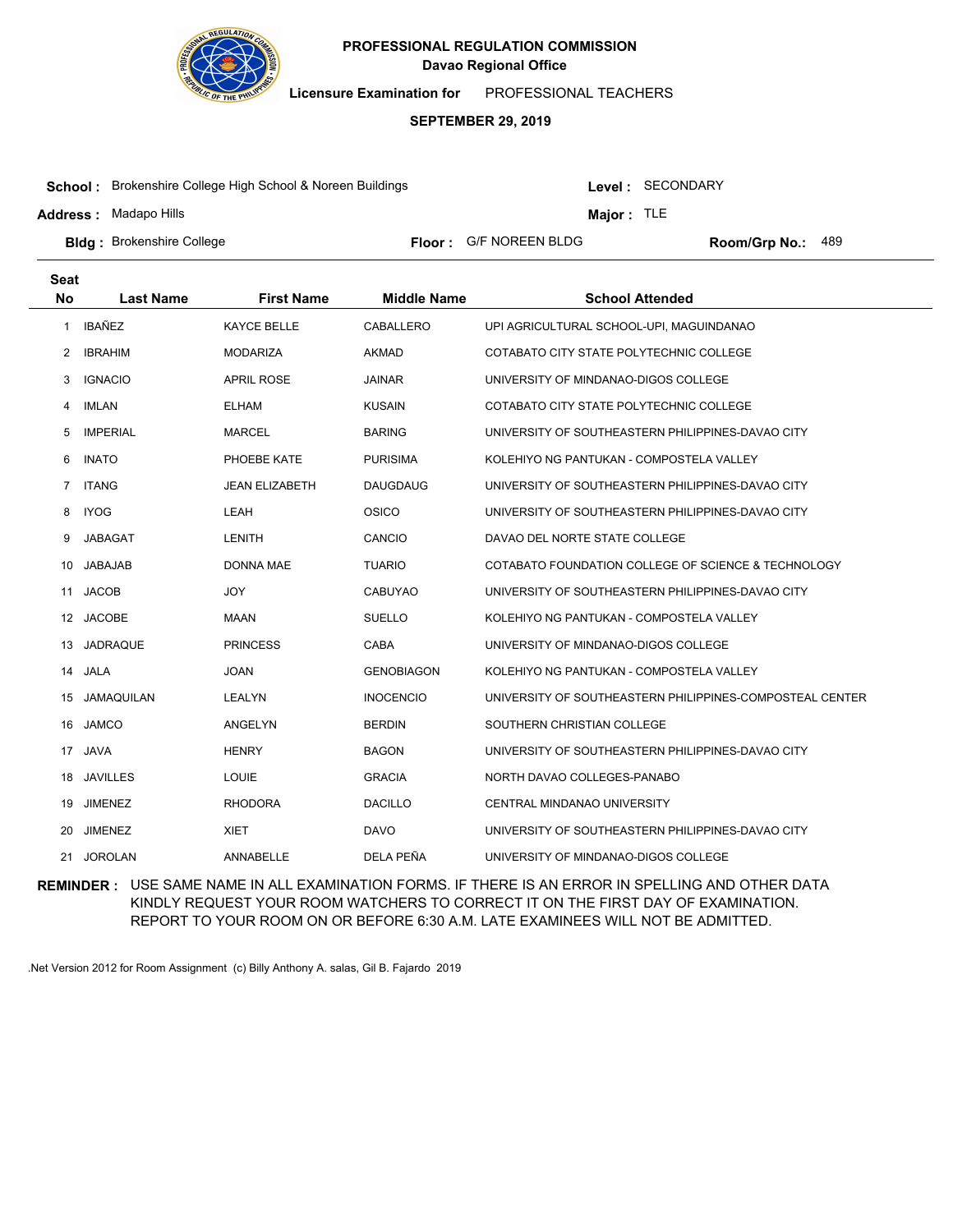

**Licensure Examination for**  PROFESSIONAL TEACHERS

#### **SEPTEMBER 29, 2019**

**School :** Brokenshire College High School & Noreen Buildings

**Address :** Madapo Hills

Level : SECONDARY

**Major :** TLE

**Bldg :** Brokenshire College **All Property College and Science Floor :** G/F NOREEN BLDG **Room/Grp No.: Room/Grp No.:** Floor: G/F NOREEN BLDG Room/Grp No.: 490

| <b>Seat</b>    |                   |                     |                    |                                                                |
|----------------|-------------------|---------------------|--------------------|----------------------------------------------------------------|
| <b>No</b>      | <b>Last Name</b>  | <b>First Name</b>   | <b>Middle Name</b> | <b>School Attended</b>                                         |
| $\mathbf{1}$   | <b>JUMALIN</b>    | <b>REGINE</b>       | <b>LISONDRA</b>    | UNIVERSITY OF SOUTHEASTERN PHILIPPINES-DAVAO CITY              |
| 2              | <b>KABUNTALAN</b> | <b>JAMELA</b>       | <b>GUIAPAL</b>     | COTABATO CITY STATE POLYTECHNIC COLLEGE                        |
| 3              | <b>KALIM</b>      | <b>ASNAWI</b>       | <b>ALAP</b>        | COTABATO CITY STATE POLYTECHNIC COLLEGE                        |
| 4              | <b>KAMSA</b>      | <b>BAISLA</b>       | <b>NASA</b>        | UPI AGRICULTURAL SCHOOL-UPI, MAGUINDANAO                       |
| 5              | <b>KARIM</b>      | <b>MAIMONA</b>      | <b>RONDA</b>       | COTABATO CITY STATE POLYTECHNIC COLLEGE                        |
| 6              | <b>KIAWAN</b>     | <b>LORIE JANE</b>   | <b>ENOY</b>        | UNIVERSITY OF SOUTHEASTERN PHILIPPINES-DAVAO CITY              |
| $\overline{7}$ | <b>KULA</b>       | <b>ARBAYA</b>       | <b>KAMID</b>       | COTABATO CITY STATE POLYTECHNIC COLLEGE                        |
| 8              | <b>KUNAT</b>      | <b>RAZEIL JANE</b>  | <b>MALIGANG</b>    | UNIVERSITY OF SOUTHEASTERN PHILIPPINES-DAVAO CITY              |
| 9              | <b>KUSAIN</b>     | <b>DAINA</b>        | <b>DELFINADO</b>   | UNIVERSITY OF SOUTHEASTERN PHILIPPINES-DAVAO CITY              |
| 10             | <b>KUSAIN</b>     | <b>SAIMA</b>        | <b>ALIBAS</b>      | COTABATO CITY STATE POLYTECHNIC COLLEGE                        |
| 11             | LABASANO          | <b>JOSEPH RYAN</b>  | <b>ACASO</b>       | DAVAO ORIENTAL STATE COLLEGE OF SCIENCE & TECHNOLOGY           |
|                | 12 LABIAL         | <b>JACIELLE</b>     | <b>ALCAIN</b>      | DAVAO CENTRAL COLLEGE                                          |
| 13             | <b>LACHICA</b>    | <b>MARK EDWARD</b>  | <b>CASSION</b>     | TAGUM CITY COLLEGE OF SCIENCE AND TECHNOLOGY-TAGUM             |
| 14             | <b>LACUDENI</b>   | <b>CRISTINA</b>     | <b>GEDULA</b>      | COTABATO CITY STATE POLYTECHNIC COLLEGE                        |
|                | 15 LADIARAM       | <b>SITTI NUR</b>    | <b>TARUSAN</b>     | KOLEHIYO NG PANTUKAN - COMPOSTELA VALLEY                       |
| 16             | LAGANSUA          | <b>FERL JESSEL</b>  | <b>ANTONIO</b>     | SOUTHERN PHILS.AGRI, BUSS, MARINE & AQUATIC SCH.OF TECH-MALITA |
| 17             | LAGOD             | <b>JUDILYN</b>      | POL                | JOSE RIZAL MEMORIAL STATE UNIVERSITY-DIPOLOG                   |
|                | 18 LAGUD          | <b>LOVELY BABES</b> | <b>EQUILANG</b>    | CHRISTIAN COLLEGES OF SOUTHEAST ASIA                           |
| 19             | LAHMUDIN          | <b>RASMIA</b>       | PANANSARAN         | COTABATO CITY STATE POLYTECHNIC COLLEGE                        |
| 20             | LALISAN           | <b>IMEE</b>         | <b>CAMPILLO</b>    | UNIVERSITY OF SOUTHEASTERN PHILIPPINES-DAVAO CITY              |
|                | 21 LAMASAN        | <b>JOAN LIEZL</b>   | <b>MAIDO</b>       | UPI AGRICULTURAL SCHOOL-UPI, MAGUINDANAO                       |

**REMINDER :** USE SAME NAME IN ALL EXAMINATION FORMS. IF THERE IS AN ERROR IN SPELLING AND OTHER DATA KINDLY REQUEST YOUR ROOM WATCHERS TO CORRECT IT ON THE FIRST DAY OF EXAMINATION. REPORT TO YOUR ROOM ON OR BEFORE 6:30 A.M. LATE EXAMINEES WILL NOT BE ADMITTED.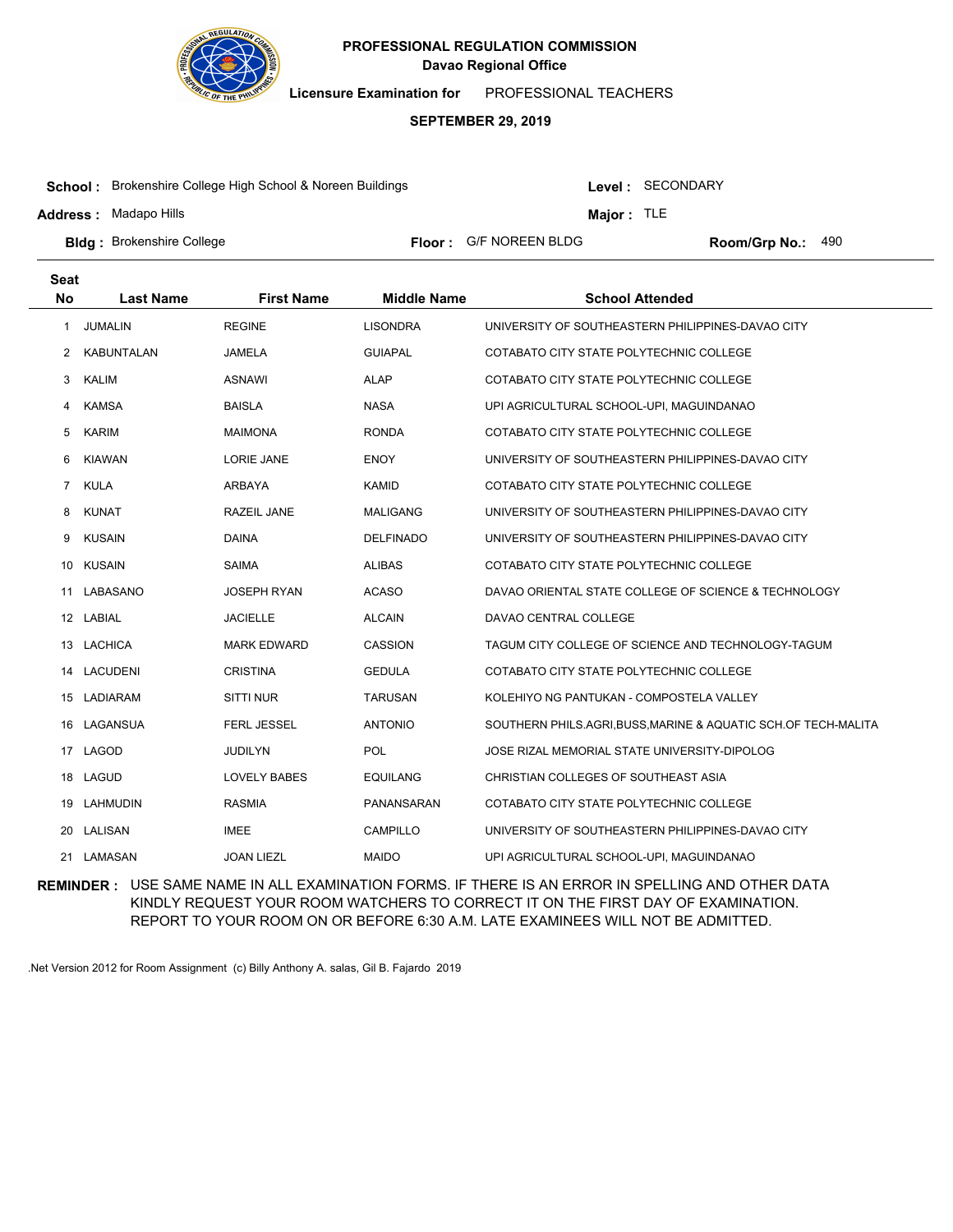

**Licensure Examination for**  PROFESSIONAL TEACHERS

#### **SEPTEMBER 29, 2019**

**School :** Brokenshire College High School & Noreen Buildings

**Address :** Madapo Hills

Level : SECONDARY

**Major :** TLE

**Bldg :** Brokenshire College **All Property College and Science Floor :** G/F NOREEN BLDG **Room/Grp No.: Room/Grp No.:** Floor: G/F NOREEN BLDG Room/Grp No.: 491

| <b>Seat</b>    |                  |                      |                    |                                                                |
|----------------|------------------|----------------------|--------------------|----------------------------------------------------------------|
| <b>No</b>      | <b>Last Name</b> | <b>First Name</b>    | <b>Middle Name</b> | <b>School Attended</b>                                         |
| 1              | <b>LAMBIYAO</b>  | <b>NOVIE LIEN</b>    | VALDEZ             | PANGASINAN STATE UNIVERSITY-ASINGAN                            |
| 2              | LAMIGO           | PHOEBE ROSE          | <b>ARAGON</b>      | UPI AGRICULTURAL SCHOOL-UPI, MAGUINDANAO                       |
| 3              | LANGUITA         | <b>JIMBOY</b>        | <b>BELENARIO</b>   | UNIVERSITY OF SOUTHERN MINDANAO-KABACAN                        |
| 4              | LAPASTORA        | <b>CHRISTINE MAE</b> | <b>UNTALAN</b>     | UNIVERSITY OF SOUTHERN MINDANAO-KIDAPAWAN                      |
| 5              | LARAÑO           | <b>ROSALIE</b>       | <b>BARINGUIAN</b>  | KOLEHIYO NG PANTUKAN - COMPOSTELA VALLEY                       |
| 6              | LARGADO          | <b>JESS ELTON</b>    | <b>CORTEZ</b>      | KOLEHIYO NG PANTUKAN - COMPOSTELA VALLEY                       |
| $\overline{7}$ | LARISMA          | <b>VAL ANGELA</b>    | <b>CORONADO</b>    | NOTRE DAME OF MIDSAYAP COLLEGE                                 |
| 8              | <b>LAROBIS</b>   | <b>JASMIN</b>        | <b>MALON</b>       | SOUTHERN PHILS.AGRI, BUSS, MARINE & AQUATIC SCH.OF TECH-MALITA |
| 9              | <b>LARU-AN</b>   | <b>KENNETH</b>       | <b>ISIDRO</b>      | KOLEHIYO NG PANTUKAN - COMPOSTELA VALLEY                       |
| 10             | LAUSA            | <b>VINEDIC</b>       | <b>CAPUYAN</b>     | SURIGAO STATE COLLEGE OF TECHNOLOGY                            |
| 11             | LAWIAN           | <b>SERITA</b>        | <b>MINO</b>        | COTABATO FOUNDATION COLLEGE OF SCIENCE & TECHNOLOGY            |
|                | 12 LAYNO         | JULITO JR            | <b>BUSTOS</b>      | AGUSAN DEL SUR STATE COLLEGE OF AGRICULTURE & TECHNOLOGY       |
| 13             | LEBRERO          | <b>CHRISTHOLYN</b>   | <b>SACARE</b>      | COTABATO CITY STATE POLYTECHNIC COLLEGE                        |
|                | 14 LEE           | <b>OLIVA LOY</b>     | VARQUEZ            | UNIVERSITY OF SOUTHEASTERN PHILIPPINES-DAVAO CITY              |
|                | 15 LEGASPI       | <b>ROSALIE</b>       | <b>USMAN</b>       | UNIVERSITY OF MINDANAO-DIGOS COLLEGE                           |
| 16             | <b>LIAGING</b>   | <b>ROLAND</b>        | <b>LOFRANCO</b>    | UNIVERSITY OF SOUTHEASTERN PHILIPPINES-DAVAO CITY              |
| 17             | <b>LIGUTOM</b>   | <b>JORALYN</b>       | <b>RIVERA</b>      | DAVAO CENTRAL COLLEGE                                          |
|                | 18 LILLO         | <b>MARY MAE</b>      | <b>FLORENTINO</b>  | UNIVERSITY OF MINDANAO-DIGOS COLLEGE                           |
| 19             | LIMASA           | <b>JEANUA MAE</b>    | <b>GASCON</b>      | SOUTHERN PHILS.AGRI, BUSS, MARINE & AQUATIC SCH.OF TECH-MATI   |
| 20             | <b>LIMENTANG</b> | <b>JASMINE GRACE</b> | <b>TUBA</b>        | DAVAO ORIENTAL STATE COLLEGE OF SCIENCE & TECHNOLOGY           |
|                | 21 LIMOSNERO     | <b>JEANRIZ</b>       | <b>HELICAME</b>    | UNIVERSITY OF MINDANAO-DIGOS COLLEGE                           |

**REMINDER :** USE SAME NAME IN ALL EXAMINATION FORMS. IF THERE IS AN ERROR IN SPELLING AND OTHER DATA KINDLY REQUEST YOUR ROOM WATCHERS TO CORRECT IT ON THE FIRST DAY OF EXAMINATION. REPORT TO YOUR ROOM ON OR BEFORE 6:30 A.M. LATE EXAMINEES WILL NOT BE ADMITTED.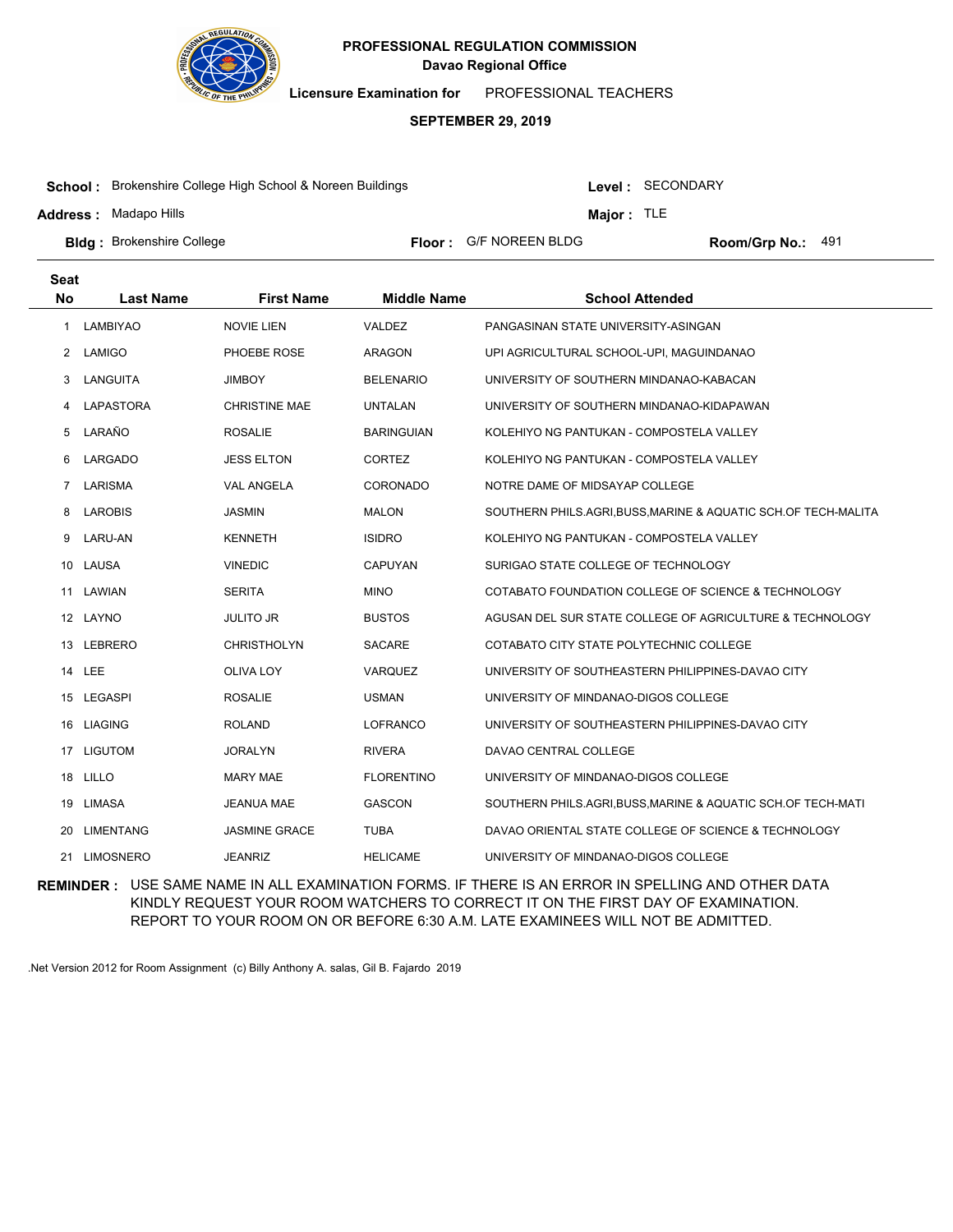

**Licensure Examination for**  PROFESSIONAL TEACHERS

#### **SEPTEMBER 29, 2019**

**School :** Brokenshire College High School & Noreen Buildings

**Address :** Madapo Hills

Level : SECONDARY

**Major :** TLE

**Bldg :** Brokenshire College **All Property College and Science Floor :** G/F NOREEN BLDG **Room/Grp No.: Room/Grp No.:** Floor: G/F NOREEN BLDG Room/Grp No.: 492

| <b>Seat</b>    |                  |                     |                    |                                                                |
|----------------|------------------|---------------------|--------------------|----------------------------------------------------------------|
| <b>No</b>      | <b>Last Name</b> | <b>First Name</b>   | <b>Middle Name</b> | <b>School Attended</b>                                         |
| $\mathbf{1}$   | <b>LIMULONG</b>  | <b>JESSALINA</b>    | <b>AGUIL</b>       | COTABATO CITY STATE POLYTECHNIC COLLEGE                        |
| 2              | <b>LINA</b>      | <b>HANNAH MAE</b>   | YU                 | DAVAO DEL NORTE STATE COLLEGE                                  |
| 3              | LINTUAN          | <b>QUENNIE</b>      | <b>OLIMPAY</b>     | KOLEHIYO NG PANTUKAN - COMPOSTELA VALLEY                       |
| 4              | <b>LIPUAS</b>    | NOR-ASIA            | <b>TOMA</b>        | COTABATO CITY STATE POLYTECHNIC COLLEGE                        |
| 5              | LITUAÑAS         | <b>CHARLIE</b>      | <b>NIETES</b>      | DAVAO ORIENTAL STATE COLLEGE OF SCIENCE & TECHNOLOGY           |
| 6              | LLEMIT           | <b>ELSERI MARIE</b> | DELA PEÑA          | SOUTHERN PHILS.AGRI, BUSS, MARINE & AQUATIC SCH.OF TECH-MATI   |
| $\overline{7}$ | <b>LODOVICE</b>  | <b>LEONICE</b>      | <b>ENHAMBRE</b>    | SOUTHERN PHILS.AGRI, BUSS, MARINE & AQUATIC SCH.OF TECH-MALITA |
| 8              | LOM-OC           | <b>HONEY ROSE</b>   | <b>BESTORILLO</b>  | KOLEHIYO NG PANTUKAN - COMPOSTELA VALLEY                       |
| 9              | <b>LOMOD</b>     | <b>NANETTE</b>      | <b>CELIOTE</b>     | UNIVERSITY OF MINDANAO-DAVAO CITY                              |
| 10             | LONGAKIT         | <b>RONA</b>         | <b>BULAWAN</b>     | DAVAO DEL NORTE STATE COLLEGE                                  |
|                | 11 LORE          | <b>THESA</b>        | <b>FLORES</b>      | SOUTHERN PHILS.AGRI, BUSS, MARINE & AQUATIC SCH.OF TECH-MALITA |
|                | 12 LUCIANO       | <b>NOR FATIMA</b>   | <b>MONDERONDO</b>  | DAVAO ORIENTAL STATE COLLEGE OF SCIENCE & TECHNOLOGY           |
|                | 13 LUMAAD        | LIEZEL              | <b>TUQUIB</b>      | UNIVERSITY OF MINDANAO-TAGUM                                   |
| 14             | <b>LUMAMPAO</b>  | <b>ROSY FLOR</b>    | <b>ALMADEN</b>     | UNIVERSITY OF SOUTHEASTERN PHILIPPINES-DAVAO CITY              |
| 15             | LUMANAO          | MAE                 | <b>NADELO</b>      | KOLEHIYO NG PANTUKAN - COMPOSTELA VALLEY                       |
| 16             | LUMANAO          | ROMEO JR            | <b>MIRAMONTE</b>   | DAVAO ORIENTAL STATE COLLEGE OF SCIENCE & TECHNOLOGY           |
|                | 17 LUMBAY        | LOYALTY             | <b>CELA</b>        | TAGUM CITY COLLEGE OF SCIENCE AND TECHNOLOGY-TAGUM             |
| 18             | <b>LUMBIN</b>    | <b>KEVIN DEVONE</b> | <b>ECMATAN</b>     | KOLEHIYO NG PANTUKAN - COMPOSTELA VALLEY                       |
|                | 19 LUNA          | <b>ELMY JOY</b>     | <b>GUTIB</b>       | DAVAO DEL NORTE STATE COLLEGE                                  |
|                | 20 LUNAS         | <b>NOREEN</b>       | <b>CORPUZ</b>      | SOUTHERN PHILS.AGRI, BUSS, MARINE & AQUATIC SCH.OF TECH-MATI   |
| 21             | MABALOD          | ALVIN JR            | <b>ROMAN</b>       | UPI AGRICULTURAL SCHOOL-UPI, MAGUINDANAO                       |

**REMINDER :** USE SAME NAME IN ALL EXAMINATION FORMS. IF THERE IS AN ERROR IN SPELLING AND OTHER DATA KINDLY REQUEST YOUR ROOM WATCHERS TO CORRECT IT ON THE FIRST DAY OF EXAMINATION. REPORT TO YOUR ROOM ON OR BEFORE 6:30 A.M. LATE EXAMINEES WILL NOT BE ADMITTED.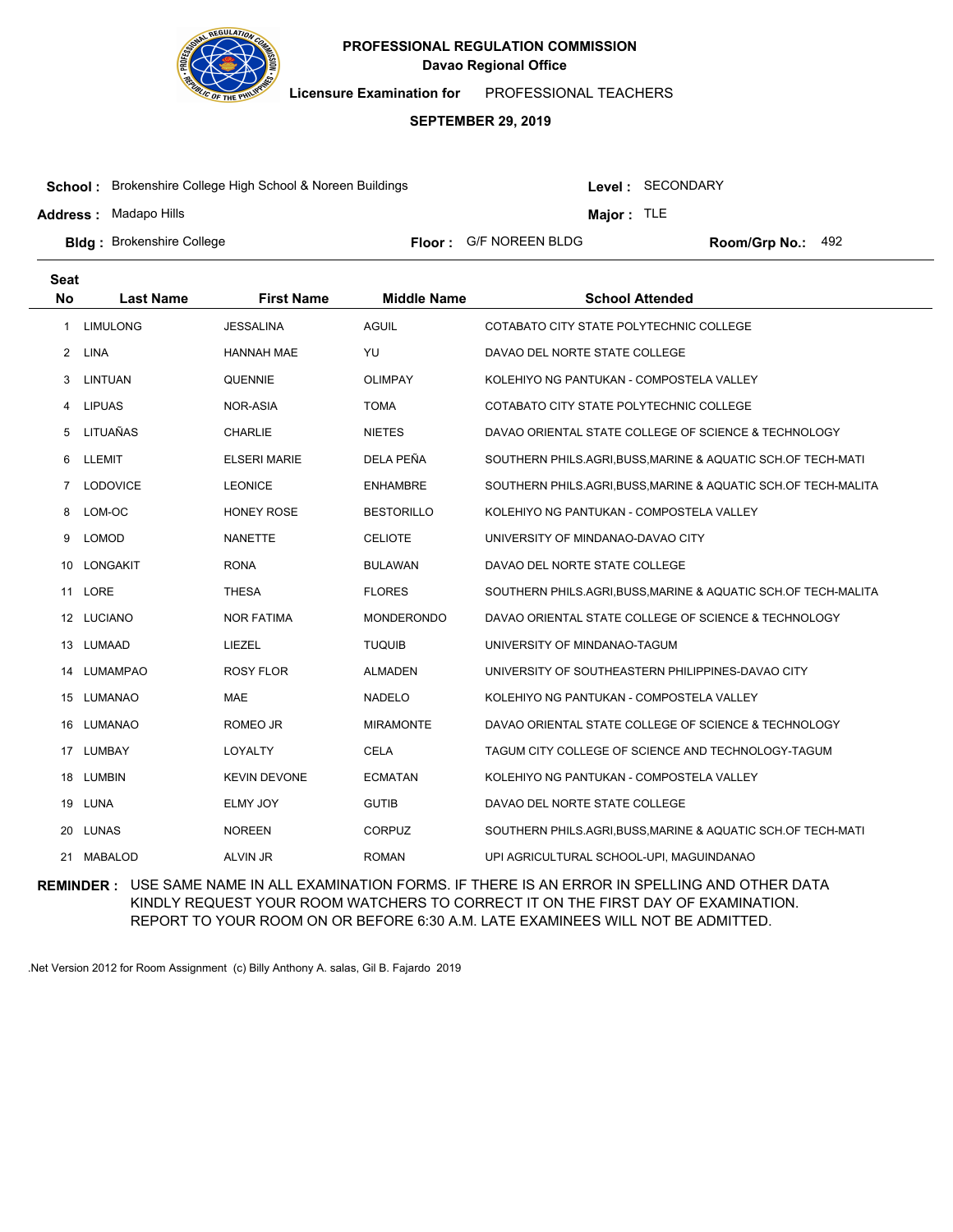

**Licensure Examination for**  PROFESSIONAL TEACHERS

#### **SEPTEMBER 29, 2019**

**School :** Brokenshire College High School & Noreen Buildings

**Address :** Madapo Hills

Level : SECONDARY

**Major :** TLE

**Bldg :** Brokenshire College **All Property College and Science Floor :** G/F NOREEN BLDG **Room/Grp No.: Room/Grp No.:** 

Floor: G/F NOREEN BLDG Room/Grp No.: 493

| Seat      |                    |                      |                    |                                                              |
|-----------|--------------------|----------------------|--------------------|--------------------------------------------------------------|
| <b>No</b> | <b>Last Name</b>   | <b>First Name</b>    | <b>Middle Name</b> | <b>School Attended</b>                                       |
| 1         | <b>MABANDING</b>   | <b>KAREN AMIJAYA</b> | <b>MOCALLAY</b>    | COMPOSTELA VALLEY STATE COLLEGE - NEW BATAAN BRANCH          |
| 2         | <b>MABANDOS</b>    | MERY-AN              | <b>VILLARASCO</b>  | SURIGAO STATE COLLEGE OF TECHNOLOGY                          |
| 3         | <b>MACADATU</b>    | <b>BAINORA SR</b>    | <b>GIUAMALON</b>   | COTABATO CITY STATE POLYTECHNIC COLLEGE                      |
| 4         | <b>MACANAN</b>     | <b>JOHN RAVEN</b>    | <b>CHORESCA</b>    | UNIVERSITY OF SOUTHEASTERN PHILIPPINES-DAVAO CITY            |
| 5         | MACAPA-AR          | <b>JASMIN</b>        | <b>SULTAN</b>      | SOUTHERN PHILS.AGRI, BUSS, MARINE & AQUATIC SCH.OF TECH-MATI |
| 6         | <b>MACARIMBANG</b> | BAI AIDA             | <b>MACAPANTON</b>  | COTABATO CITY STATE POLYTECHNIC COLLEGE                      |
| 7         | <b>MACASA</b>      | <b>ASTHER</b>        | <b>FLORA</b>       | SURIGAO STATE COLLEGE OF TECHNOLOGY                          |
| 8         | <b>MACASAMPON</b>  | <b>ELIZABETH</b>     | LINGANAN           | KOLEHIYO NG PANTUKAN - COMPOSTELA VALLEY                     |
| 9         | <b>MACHON</b>      | <b>FERRY</b>         | <b>ANTONIO</b>     | UNIVERSITY OF SOUTHEASTERN PHILIPPINES-TAGUM                 |
| 10        | <b>MADELO</b>      | <b>GRACEL</b>        | <b>HUGO</b>        | UNIVERSITY OF MINDANAO-DIGOS COLLEGE                         |
| 11        | <b>MAGADAN</b>     | <b>JESTONI</b>       | <b>DELOS REYES</b> | UNIVERSITY OF SOUTHEASTERN PHILIPPINES-DAVAO CITY            |
| 12        | <b>MAGALSO</b>     | <b>MA REBECCA</b>    | CATAD              | UNIVERSITY OF SOUTHERN MINDANAO-KIDAPAWAN                    |
| 13        | <b>MAGUINDANAO</b> | JOAN                 | <b>BANDILLO</b>    | KOLEHIYO NG PANTUKAN - COMPOSTELA VALLEY                     |
| 14        | MAHINAY            | <b>DOREEN</b>        | <b>VILLABER</b>    | SOUTHERN PHILS.AGRI,BUSS,MARINE & AQUATIC SCH.OF TECH-MALITA |
| 15        | <b>MALACAS</b>     | <b>JEY</b>           | <b>ANDAB</b>       | UNIVERSITY OF SOUTHERN MINDANAO-KIDAPAWAN                    |
| 16        | <b>MALACAS</b>     | JOEFREY              | <b>DULALAS</b>     | UNIVERSITY OF SOUTHEASTERN PHILIPPINES-DAVAO CITY            |
|           | 17 MALBAN          | MAE JOY              | ARTIAGA            | SOUTHWAY COLLEGE OF TECHNOLOGY                               |
| 18        | <b>MALDO</b>       | <b>MARIZ</b>         | <b>MAHILUM</b>     | KOLEHIYO NG PANTUKAN - COMPOSTELA VALLEY                     |
| 19        | MALICSE            | <b>NICE</b>          | <b>DIZON</b>       | DAVAO DEL NORTE STATE COLLEGE                                |
| 20        | <b>MALINAO</b>     | ALVY JOY             | CAMINO             | SOUTHERN CHRISTIAN COLLEGE                                   |
|           | 21 MALINAO         | <b>MARY JOY</b>      | <b>TOLENTINO</b>   | KOLEHIYO NG PANTUKAN - COMPOSTELA VALLEY                     |

**REMINDER :** USE SAME NAME IN ALL EXAMINATION FORMS. IF THERE IS AN ERROR IN SPELLING AND OTHER DATA KINDLY REQUEST YOUR ROOM WATCHERS TO CORRECT IT ON THE FIRST DAY OF EXAMINATION. REPORT TO YOUR ROOM ON OR BEFORE 6:30 A.M. LATE EXAMINEES WILL NOT BE ADMITTED.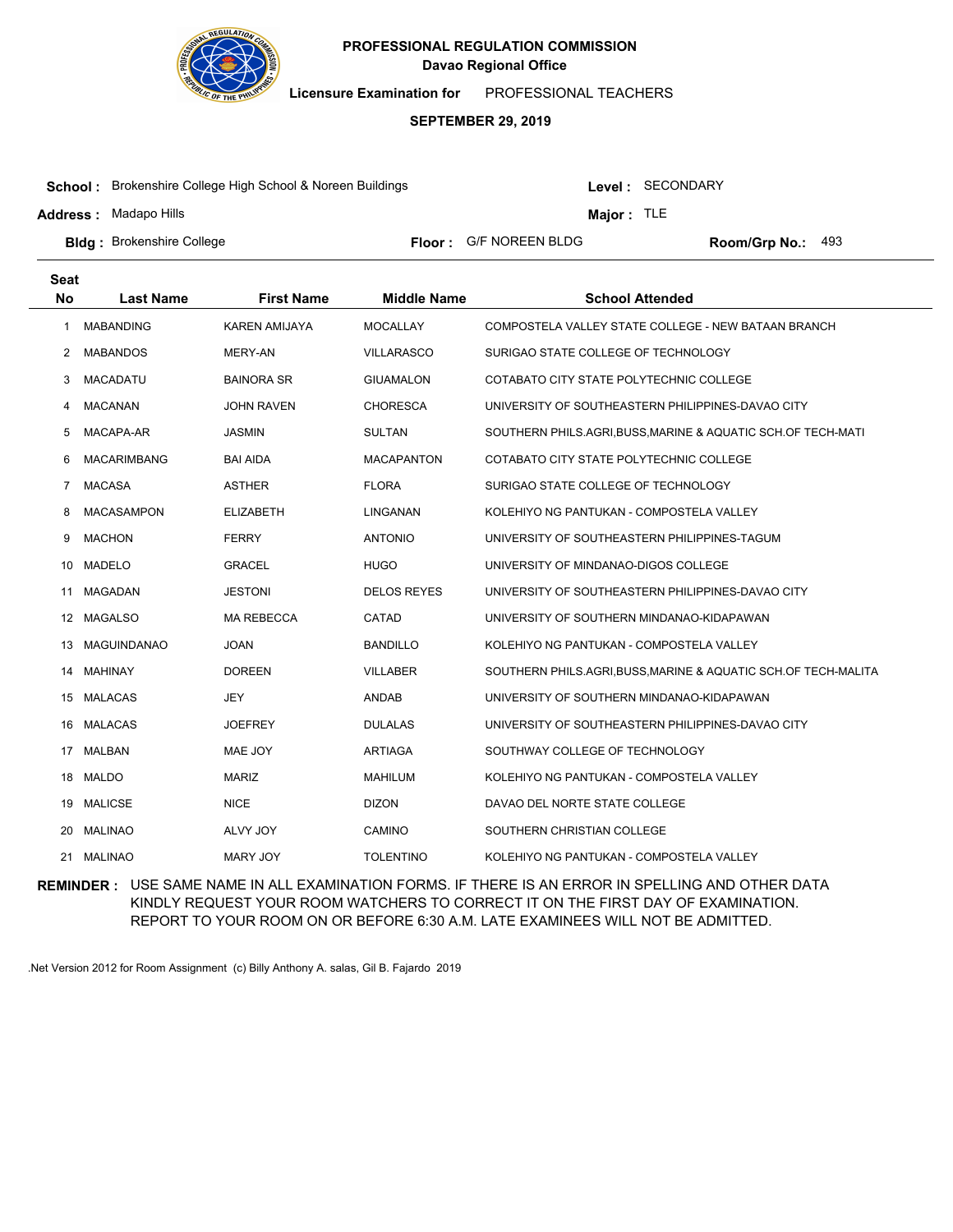

**Licensure Examination for**  PROFESSIONAL TEACHERS

#### **SEPTEMBER 29, 2019**

**School :** Brokenshire College High School & Noreen Buildings

**Address :** Madapo Hills

Level : SECONDARY

**Major :** TLE

Floor: G/F NOREEN BLDG Room/Grp No.: 494

**Bldg :** Brokenshire College **All Property College and Science Floor :** G/F NOREEN BLDG **Room/Grp No.: Room/Grp No.:** 

| <b>Seat</b> |                  |                        |                    |                                                                |
|-------------|------------------|------------------------|--------------------|----------------------------------------------------------------|
| <b>No</b>   | <b>Last Name</b> | <b>First Name</b>      | <b>Middle Name</b> | <b>School Attended</b>                                         |
| 1           | <b>MALINAO</b>   | <b>QUEENIE MARIE</b>   | <b>VAILOCES</b>    | UNIVERSITY OF SOUTHEASTERN PHILIPPINES-DAVAO CITY              |
| 2           | MALITA           | ALEXANDRIAN JEZZ       | <b>PILONGO</b>     | UNIVERSITY OF SOUTHEASTERN PHILIPPINES-DAVAO CITY              |
| 3           | MALUD            | <b>RENNA JEAN</b>      | <b>DIANA</b>       | UNIVERSITY OF SOUTHEASTERN PHILIPPINES-DAVAO CITY              |
| 4           | MAMAD            | <b>JENELYN</b>         | <b>ANGGOY</b>      | DAVAO CENTRAL COLLEGE                                          |
| 5           | <b>MAMALIAS</b>  | PRINCESS KRISTINE SHEE |                    | UNIVERSITY OF MINDANAO-DIGOS COLLEGE                           |
| 6           | MAMASALAGAT      | <b>NORHANA</b>         | GANDUNGAN          | UNIVERSITY OF SOUTHERN MINDANAO-KABACAN                        |
| 7           | <b>MAMICAL</b>   | <b>FRANCIS ERIC</b>    | <b>MANIQUEZ</b>    | UNIVERSITY OF MINDANAO-TAGUM                                   |
| 8           | <b>MAMINTAL</b>  | <b>SITTIE RAISA</b>    | <b>DELMO</b>       | UPI AGRICULTURAL SCHOOL-UPI, MAGUINDANAO                       |
| 9           | <b>MAMITES</b>   | <b>NOVEE MAE</b>       | <b>JOROMAT</b>     | SOUTHERN PHILS.AGRI, BUSS, MARINE & AQUATIC SCH.OF TECH-MALITA |
| 10          | <b>MAMOLO</b>    | <b>RENROSE</b>         | <b>PIAMONTE</b>    | DAVAO CENTRAL COLLEGE                                          |
| 11          | MAÑACAP          | <b>CECILLE</b>         | <b>ALMADIN</b>     | UNIVERSITY OF SOUTHEASTERN PHILIPPINES-DAVAO CITY              |
| 12          | MAÑAGO           | <b>MICHAEL</b>         | LUMANGYAO          | DAVAO ORIENTAL STATE COLLEGE OF SCIENCE & TECHNOLOGY           |
| 13          | MANAMBAY         | <b>ALBERTO</b>         | <b>ATONG</b>       | SOUTHERN PHILS.AGRI, BUSS, MARINE & AQUATIC SCH.OF TECH-MALITA |
| 14          | MANANG           | JAHZEEL LOVE           | <b>LAMANG</b>      | DAVAO ORIENTAL STATE COLLEGE OF SCIENCE & TECHNOLOGY           |
| 15          | MANGARON         | <b>CHARLIE</b>         | <b>CARNICE</b>     | TAGUM CITY COLLEGE OF SCIENCE AND TECHNOLOGY-TAGUM             |
| 16          | <b>MANGARON</b>  | <b>HONEY JANE</b>      | <b>ROXAS</b>       | UNIVERSITY OF SOUTHEASTERN PHILIPPINES-DAVAO CITY              |
| 17          | MANGONDATO       | JAMALIKHA              | <b>DIMARO</b>      | MARAWI CAPITOL FOUNDATION COLLEGE                              |
| 18          | MANGUBAT         | <b>CRISELYN</b>        | <b>SOBRECAREY</b>  | UNIVERSITY OF SOUTHEASTERN PHILIPPINES-DAVAO CITY              |
| 19          | MANINANG         | JANINE                 | <b>EVANGELISTA</b> | COTABATO CITY STATE POLYTECHNIC COLLEGE                        |
| 20          | MANLULU          | <b>HAZEL LOVE</b>      | <b>OGAWAN</b>      | UNIVERSITY OF SOUTHERN MINDANAO-KABACAN                        |
| 21          | <b>MANONAG</b>   | CARLO                  | <b>GORE</b>        | SOUTHERN PHILS.AGRI.BUSS, MARINE & AQUATIC SCH.OF TECH-MATI    |

**REMINDER :** USE SAME NAME IN ALL EXAMINATION FORMS. IF THERE IS AN ERROR IN SPELLING AND OTHER DATA KINDLY REQUEST YOUR ROOM WATCHERS TO CORRECT IT ON THE FIRST DAY OF EXAMINATION. REPORT TO YOUR ROOM ON OR BEFORE 6:30 A.M. LATE EXAMINEES WILL NOT BE ADMITTED.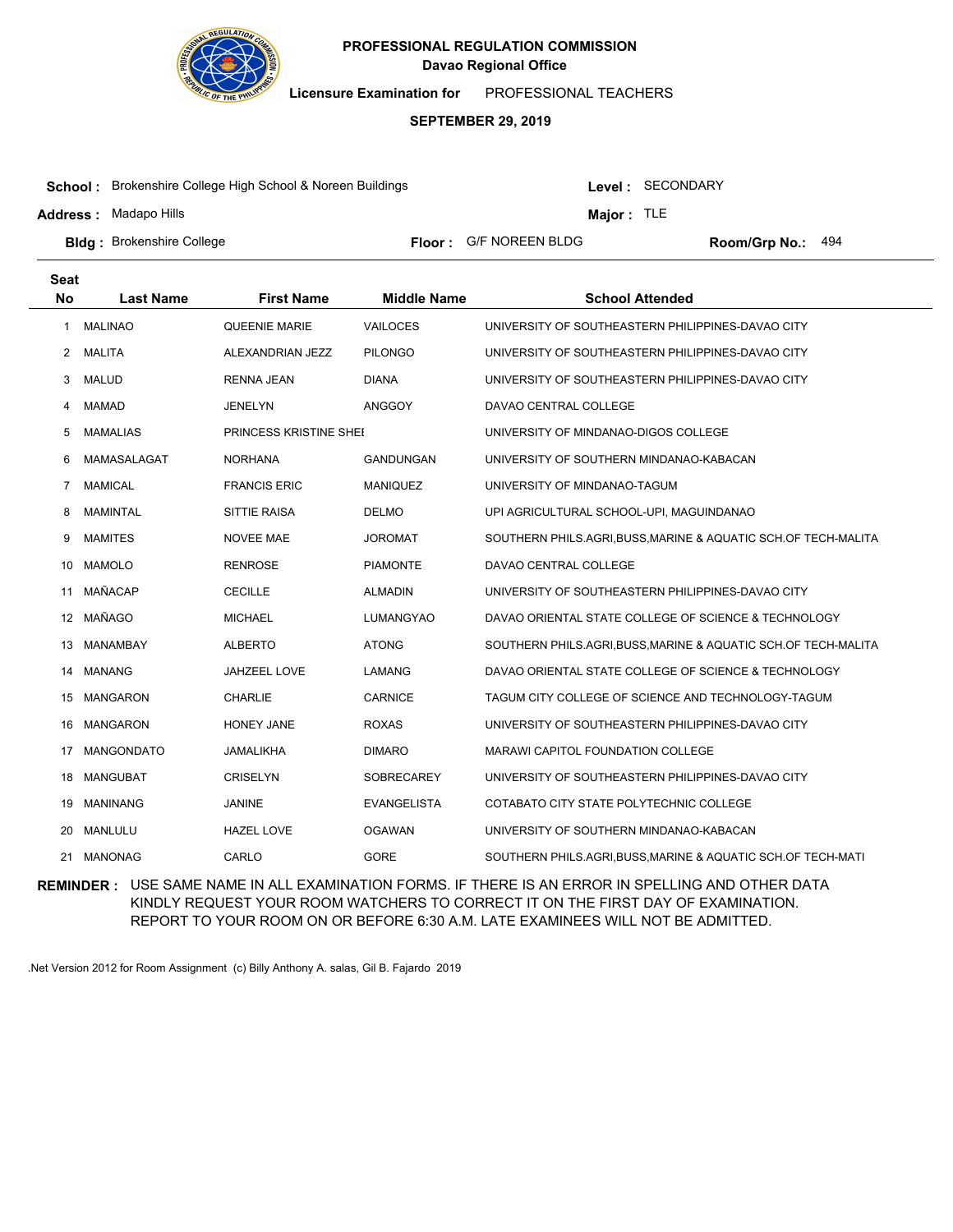

**Licensure Examination for**  PROFESSIONAL TEACHERS

#### **SEPTEMBER 29, 2019**

**School :** Brokenshire College High School & Noreen Buildings

**Address :** Madapo Hills

Level : SECONDARY

**Major :** TLE

**Bldg :** Brokenshire College **Room Accord Election College 1 College 1 Accord Floor : 2/F NOREEN BLDG <b>Room/Grp No.:** Floor: 2/F NOREEN BLDG Room/Grp No.: 495

| <b>Seat</b> |                    |                    |                    |                                                              |
|-------------|--------------------|--------------------|--------------------|--------------------------------------------------------------|
| <b>No</b>   | <b>Last Name</b>   | <b>First Name</b>  | <b>Middle Name</b> | <b>School Attended</b>                                       |
| 1           | <b>MANTAWIL</b>    | <b>ZUHANIE</b>     | <b>BANDILA</b>     | COTABATO CITY STATE POLYTECHNIC COLLEGE                      |
| 2           | <b>MAPARA</b>      | <b>LADY ANN</b>    | <b>GALDOZA</b>     | KOLEHIYO NG PANTUKAN - COMPOSTELA VALLEY                     |
| 3           | <b>MAPINUGOS</b>   | <b>CANDY</b>       | SUMAMBOT           | TAGUM CITY COLLEGE OF SCIENCE AND TECHNOLOGY-TAGUM           |
| 4           | <b>MAQUILAN</b>    | <b>VANESSA</b>     | <b>ABEJUELA</b>    | KOLEHIYO NG PANTUKAN - COMPOSTELA VALLEY                     |
| 5           | MARA-AT            | <b>ELEASAR</b>     | <b>TEQUILO</b>     | KOLEHIYO NG PANTUKAN - COMPOSTELA VALLEY                     |
| 6           | <b>MARABULAS</b>   | <b>KEMBERLY</b>    | QUINTANO           | UNIVERSITY OF SOUTHEASTERN PHILIPPINES-DAVAO CITY            |
| 7           | <b>MARANDE</b>     | <b>FEBE KAYE</b>   | <b>NAKILA</b>      | DAVAO DEL NORTE STATE COLLEGE                                |
| 8           | <b>MARAVILLA</b>   | <b>ALMIRA</b>      | <b>ADLAWON</b>     | AGUSAN DEL SUR STATE COLLEGE OF AGRICULTURE & TECHNOLOGY     |
| 9           | <b>MARCELLONES</b> | <b>ARVIE ANN</b>   | <b>ANINON</b>      | UNIVERSITY OF SOUTHEASTERN PHILIPPINES-DAVAO CITY            |
| 10          | <b>MARTIN</b>      | ANGELITO JR        | <b>FLORES</b>      | KOLEHIYO NG PANTUKAN - COMPOSTELA VALLEY                     |
| 11          | MASANGUID          | <b>BOYETTE</b>     | <b>LADIAMODA</b>   | DAVAO CENTRAL COLLEGE                                        |
|             | 12 MASIAN          | <b>DANTE JR</b>    | PADAYUGDOG         | UNIVERSITY OF SOUTHEASTERN PHILIPPINES-DAVAO CITY            |
| 13          | MASTURA            | <b>HAGUIARAH</b>   | <b>KAMENSALI</b>   | UNIVERSITY OF SOUTHERN MINDANAO-KABACAN                      |
| 14          | MATA               | <b>JOHNA</b>       | <b>NEMENIO</b>     | NEGROS ORIENTAL STATE UNIVERSITY (CVPC)-GUIHULNGAN           |
| 15          | <b>MATALAM</b>     | <b>RUDOLF JIM</b>  | <b>ANOYA</b>       | UNIVERSITY OF SOUTHEASTERN PHILIPPINES-DAVAO CITY            |
| 16          | <b>MATEO</b>       | <b>CHERRY JANE</b> | <b>WATIN</b>       | SOUTHERN PHILS.AGRI, BUSS, MARINE & AQUATIC SCH.OF TECH-MATI |
|             | 17 MATIN           | <b>JONA MAE</b>    | <b>POJAS</b>       | UNIVERSITY OF SOUTHERN MINDANAO-KIDAPAWAN                    |
| 18          | MAYNAGCOT          | <b>ARNEL</b>       | <b>PUNTO</b>       | DAVAO ORIENTAL STATE COLLEGE OF SCIENCE & TECHNOLOGY         |
| 19          | <b>MAYO</b>        | <b>ALEZ</b>        | <b>ANDO</b>        | UNIVERSITY OF SOUTHEASTERN PHILIPPINES-COMPOSTEAL CENTER     |
| 20          | <b>MEDALLA</b>     | RAUL BONG JR       | <b>MELENDRES</b>   | ARRIESGADO COLLEGE FOUNDATION, INC.                          |
| 21          | <b>MEJORADA</b>    | <b>JERICO</b>      | <b>RODA</b>        | UNIVERSITY OF SOUTHEASTERN PHILIPPINES-DAVAO CITY            |

**REMINDER :** USE SAME NAME IN ALL EXAMINATION FORMS. IF THERE IS AN ERROR IN SPELLING AND OTHER DATA KINDLY REQUEST YOUR ROOM WATCHERS TO CORRECT IT ON THE FIRST DAY OF EXAMINATION. REPORT TO YOUR ROOM ON OR BEFORE 6:30 A.M. LATE EXAMINEES WILL NOT BE ADMITTED.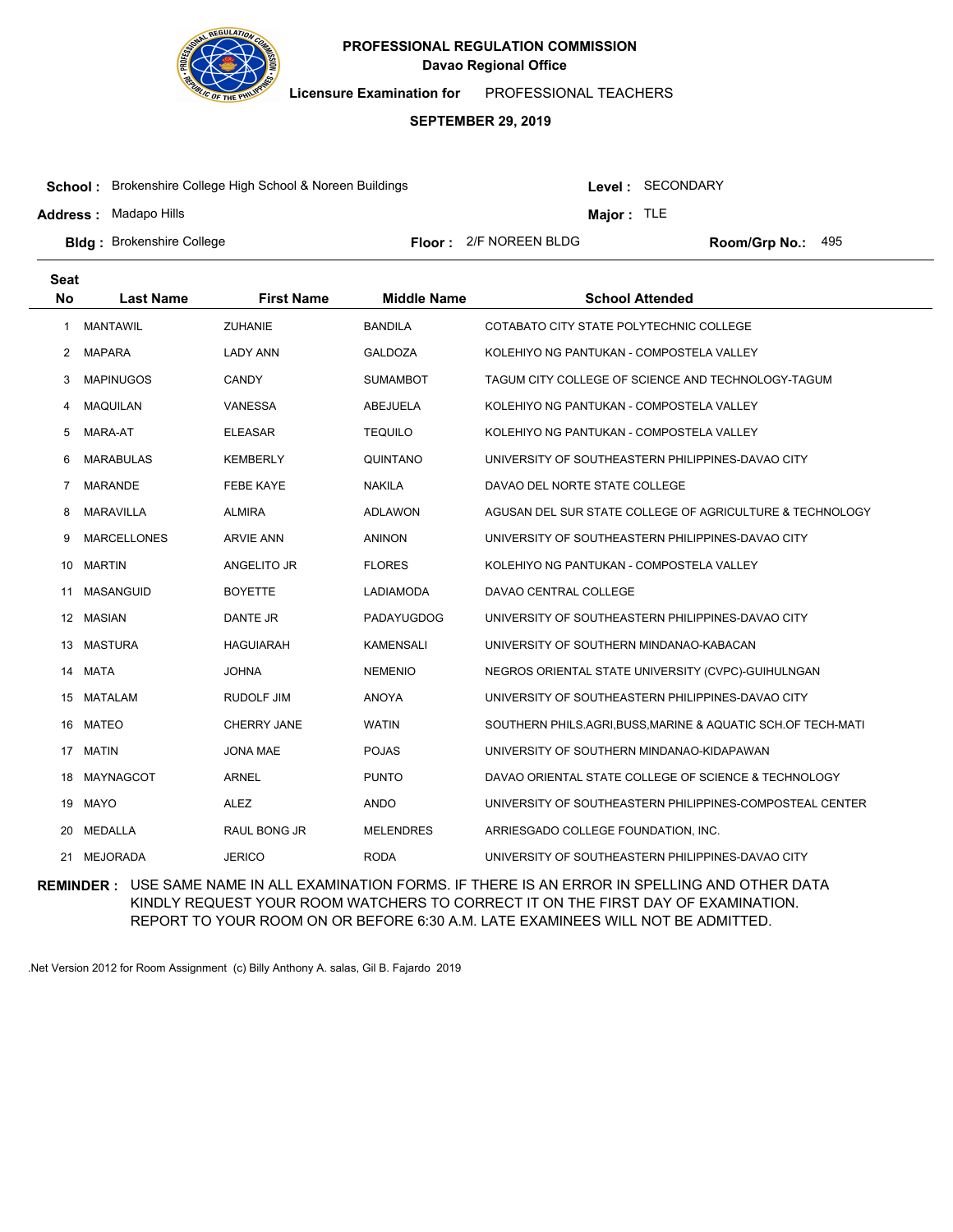

**Licensure Examination for**  PROFESSIONAL TEACHERS

# **SEPTEMBER 29, 2019**

**School :** Brokenshire College High School & Noreen Buildings

**Address :** Madapo Hills

Level : SECONDARY

**Major :** TLE

**Bldg :** Brokenshire College **Room Accord Election College 1 College 1 Accord Floor : 2/F NOREEN BLDG <b>Room/Grp No.:** Floor: 2/F NOREEN BLDG Room/Grp No.: 496

| <b>Seat</b> |                  |                         |                    |                                                             |
|-------------|------------------|-------------------------|--------------------|-------------------------------------------------------------|
| <b>No</b>   | <b>Last Name</b> | <b>First Name</b>       | <b>Middle Name</b> | <b>School Attended</b>                                      |
| 1           | MELANO           | <b>FERNALYN</b>         | CASPILLO           | TAGUM CITY COLLEGE OF SCIENCE AND TECHNOLOGY-TAGUM          |
| 2           | <b>MELCHOR</b>   | <b>ALJEN</b>            | <b>LLANTO</b>      | KOLEHIYO NG PANTUKAN - COMPOSTELA VALLEY                    |
| 3           | <b>MELENDRES</b> | <b>VICTORIA</b>         | <b>ESTREBA</b>     | UNIVERSITY OF SOUTHEASTERN PHILIPPINES-DAVAO CITY           |
| 4           | <b>MELLEJOR</b>  | <b>REJEAN</b>           | <b>RATELIA</b>     | SOUTHERN PHILS.AGRI.BUSS, MARINE & AQUATIC SCH.OF TECH-MATI |
| 5           | <b>MELO</b>      | <b>ANFER</b>            | <b>NAVES</b>       | COTABATO CITY STATE POLYTECHNIC COLLEGE                     |
| 6           | <b>MENDEZ</b>    | <b>LAZER VON DEXTER</b> | <b>DOLLETE</b>     | PHILIPPINE COLLEGE OF TECHNOLOGY                            |
| 7           | MENDOZA          | <b>HANNAH</b>           | <b>DELA CERNA</b>  | DAVAO CENTRAL COLLEGE                                       |
| 8           | MENDOZA          | JOSEPHINE               | <b>LIVA</b>        | SOUTHERN PHILS.AGRI.BUSS, MARINE & AQUATIC SCH.OF TECH-MATI |
| 9           | <b>MENGCA</b>    | <b>JOHANA</b>           | SANDAYAN           | COTABATO CITY STATE POLYTECHNIC COLLEGE                     |
| 10          | <b>MERCADO</b>   | MIA GELLENE             | <b>SARABIA</b>     | NUEVA ECIJA UNIVERSITY OF SCIENCE & TECHNOLOGY-CABANATUAN)  |
| 11          | <b>MIANO</b>     | <b>ARNALYN CRIS</b>     | <b>ODA</b>         | CHRISTIAN COLLEGES OF SOUTHEAST ASIA                        |
|             | 12 MIEL          | <b>MARICON</b>          | CABALLERO          | KOLEHIYO NG PANTUKAN - COMPOSTELA VALLEY                    |
| 13          | <b>MIGUE</b>     | RODERICK JR             | <b>ALVAREZ</b>     | UNIVERSITY OF MINDANAO-DIGOS COLLEGE                        |
|             | 14 MIONG         | <b>APRIL JANE</b>       | <b>ALMEREZ</b>     | TAGUM CITY COLLEGE OF SCIENCE AND TECHNOLOGY-TAGUM          |
| 15          | <b>MIRANDA</b>   | <b>RIZA</b>             | <b>DUERO</b>       | SURIGAO DEL SUR STATE UNIVERSITY - CANTILAN CAMPUS          |
| 16          | MISA             | <b>CRISTY KIM</b>       | <b>ELLAGA</b>      | UNIVERSITY OF SOUTHEASTERN PHILIPPINES-DAVAO CITY           |
|             | 17 MISA          | RIEL JUN NIÑO           | <b>MORALES</b>     | TAGUM CITY COLLEGE OF SCIENCE AND TECHNOLOGY-TAGUM          |
| 18          | <b>MISOLES</b>   | QUEENIE                 | <b>PITAO</b>       | CARAGA STATE UNIVERSITY-CABADBARAN, AGUSAN DEL NORTE        |
| 19          | <b>MISOLIS</b>   | <b>EMMALOU</b>          | <b>GALLERA</b>     | SOUTHERN PHILS.AGRI,BUSS,MARINE & AQUATIC SCH.OF TECH-MATI  |
| 20          | <b>MOCADI</b>    | <b>AIRA</b>             | <b>KABIMLAN</b>    | COTABATO CITY STATE POLYTECHNIC COLLEGE                     |
|             | 21 MOCALI        | <b>IVY VERONICA</b>     | <b>TIMUAY</b>      | UPI AGRICULTURAL SCHOOL-UPI, MAGUINDANAO                    |

**REMINDER :** USE SAME NAME IN ALL EXAMINATION FORMS. IF THERE IS AN ERROR IN SPELLING AND OTHER DATA KINDLY REQUEST YOUR ROOM WATCHERS TO CORRECT IT ON THE FIRST DAY OF EXAMINATION. REPORT TO YOUR ROOM ON OR BEFORE 6:30 A.M. LATE EXAMINEES WILL NOT BE ADMITTED.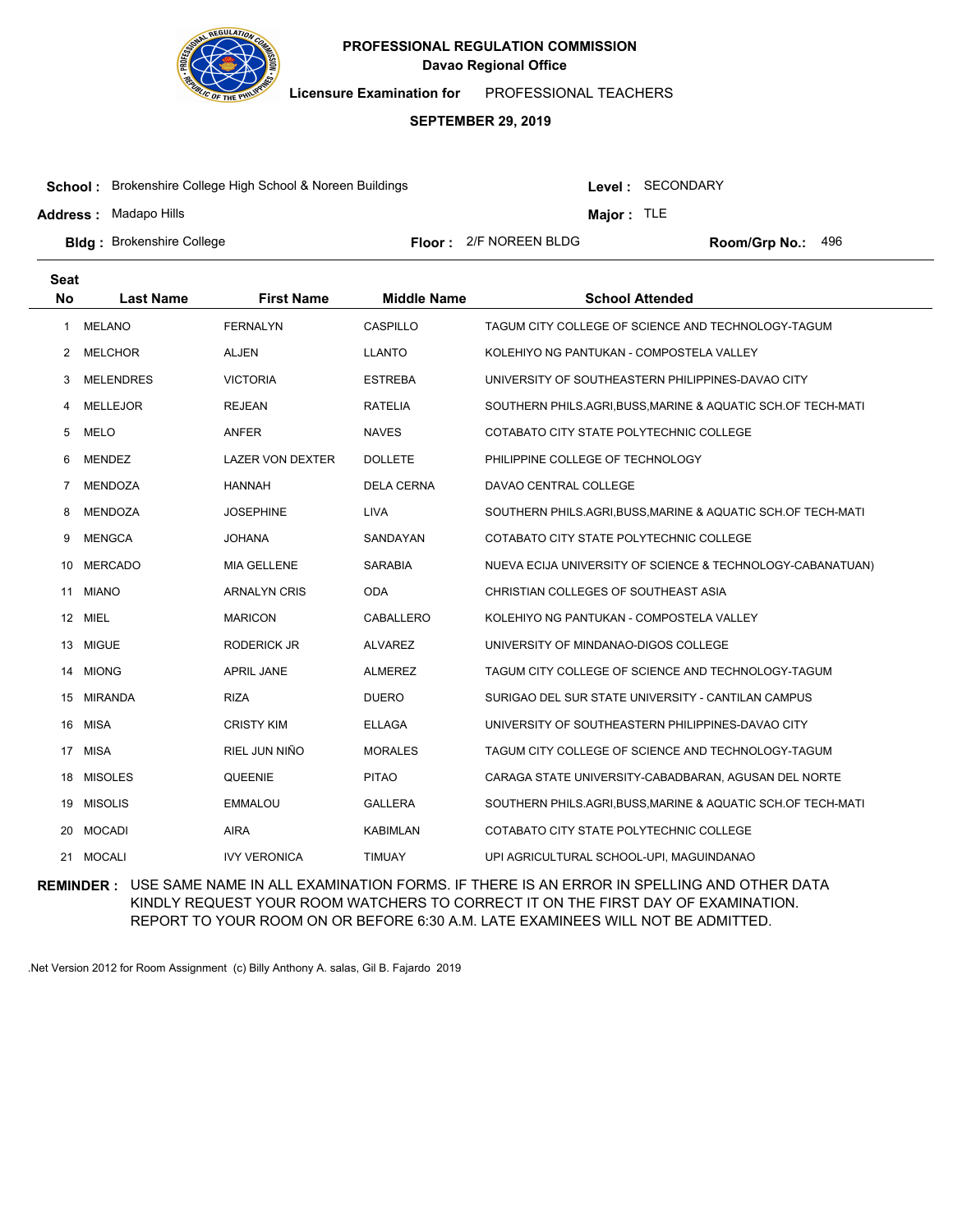

**Licensure Examination for**  PROFESSIONAL TEACHERS

#### **SEPTEMBER 29, 2019**

**School :** Brokenshire College High School & Noreen Buildings

**Address :** Madapo Hills

Level : SECONDARY

**Major :** TLE

**Bldg :** Brokenshire College **Room Accord Election College 1 College 1 Accord Floor : 2/F NOREEN BLDG <b>Room/Grp No.:** Floor: 2/F NOREEN BLDG Room/Grp No.: 497

| <b>Seat</b> |                  |                    |                    |                                                                |
|-------------|------------------|--------------------|--------------------|----------------------------------------------------------------|
| <b>No</b>   | <b>Last Name</b> | <b>First Name</b>  | <b>Middle Name</b> | <b>School Attended</b>                                         |
| 1           | <b>MOHAMAD</b>   | <b>ARNITA</b>      | <b>GANOY</b>       | COTABATO CITY STATE POLYTECHNIC COLLEGE                        |
| 2           | <b>MOHAMAD</b>   | <b>JAMELLA</b>     | <b>PALEN</b>       | DAVAO CENTRAL COLLEGE                                          |
| 3           | <b>MOHAMAD</b>   | <b>NORHATA</b>     | ANGAS              | COTABATO CITY STATE POLYTECHNIC COLLEGE                        |
| 4           | <b>MOLA</b>      | <b>BONCHIE</b>     | LUMAGASON          | SOUTHERN PHILS.AGRI, BUSS, MARINE & AQUATIC SCH.OF TECH-MALITA |
| 5           | <b>MOMO</b>      | <b>JOSELITO</b>    | <b>GERONIMO</b>    | UNIVERSITY OF SOUTHEASTERN PHILIPPINES-DAVAO CITY              |
| 6           | <b>MONDEJAR</b>  | <b>MELANIE</b>     | <b>IBAY</b>        | COTABATO CITY STATE POLYTECHNIC COLLEGE                        |
| 7           | <b>MONDEJAR</b>  | <b>ROMELYN</b>     |                    | SOUTHERN PHILS.AGRI,BUSS,MARINE & AQUATIC SCH.OF TECH-MATI     |
| 8           | <b>MONTE</b>     | <b>SAMUEL</b>      | <b>ALAGOS</b>      | AGUSAN DEL SUR STATE COLLEGE OF AGRICULTURE & TECHNOLOGY       |
| 9           | <b>MONTEROL</b>  | <b>LORNA</b>       | <b>PASCUAL</b>     | UPI AGRICULTURAL SCHOOL-UPI, MAGUINDANAO                       |
| 10          | <b>MORENO</b>    | ZADA               | <b>SABERON</b>     | DAVAO CENTRAL COLLEGE                                          |
| 11          | <b>MORILLO</b>   | <b>JEFFREY</b>     | SAMONTAÑEZ         | UPI AGRICULTURAL SCHOOL-UPI, MAGUINDANAO                       |
| 12          | <b>MORING</b>    | <b>GRACELYN</b>    | <b>ARCENA</b>      | AGUSAN DEL SUR STATE COLLEGE OF AGRICULTURE & TECHNOLOGY       |
| 13          | <b>MORITE</b>    | <b>MARRY GRACE</b> | <b>ILIGAN</b>      | SOUTHERN PHILS.AGRI, BUSS, MARINE & AQUATIC SCH.OF TECH-MALITA |
| 14          | <b>MULIT</b>     | PHILIP JOHN        | <b>ARIM</b>        | ARRIESGADO COLLEGE FOUNDATION, INC.                            |
| 15          | MUTIA            | <b>NEILVE</b>      | <b>CHATTO</b>      | KOLEHIYO NG PANTUKAN - COMPOSTELA VALLEY                       |
| 16          | <b>NACARIO</b>   | <b>JAYMARC</b>     | <b>SUAYBAGUIO</b>  | UNIVERSITY OF SOUTHEASTERN PHILIPPINES-DAVAO CITY              |
| 17          | <b>NAVARRO</b>   | <b>JENNY</b>       | <b>CUTAY</b>       | SOUTHERN PHILS.AGRI,BUSS,MARINE & AQUATIC SCH.OF TECH-MALITA   |
| 18          | <b>NERMAL</b>    | <b>JEHIAH</b>      | <b>GUBALANE</b>    | UNIVERSITY OF MINDANAO-DIGOS COLLEGE                           |
| 19          | <b>NINIAN</b>    | <b>LEONELYN</b>    | <b>OLARTE</b>      | <b>GOLDENSTATE COLLEGE</b>                                     |
| 20          | <b>NISNIA</b>    | <b>MARIE DIANE</b> | DALUBAJAN          | KOLEHIYO NG PANTUKAN - COMPOSTELA VALLEY                       |
| 21          | <b>NOAH</b>      | <b>NORDELIZA</b>   | <b>BORONG</b>      | KOLEHIYO NG PANTUKAN - COMPOSTELA VALLEY                       |

**REMINDER :** USE SAME NAME IN ALL EXAMINATION FORMS. IF THERE IS AN ERROR IN SPELLING AND OTHER DATA KINDLY REQUEST YOUR ROOM WATCHERS TO CORRECT IT ON THE FIRST DAY OF EXAMINATION. REPORT TO YOUR ROOM ON OR BEFORE 6:30 A.M. LATE EXAMINEES WILL NOT BE ADMITTED.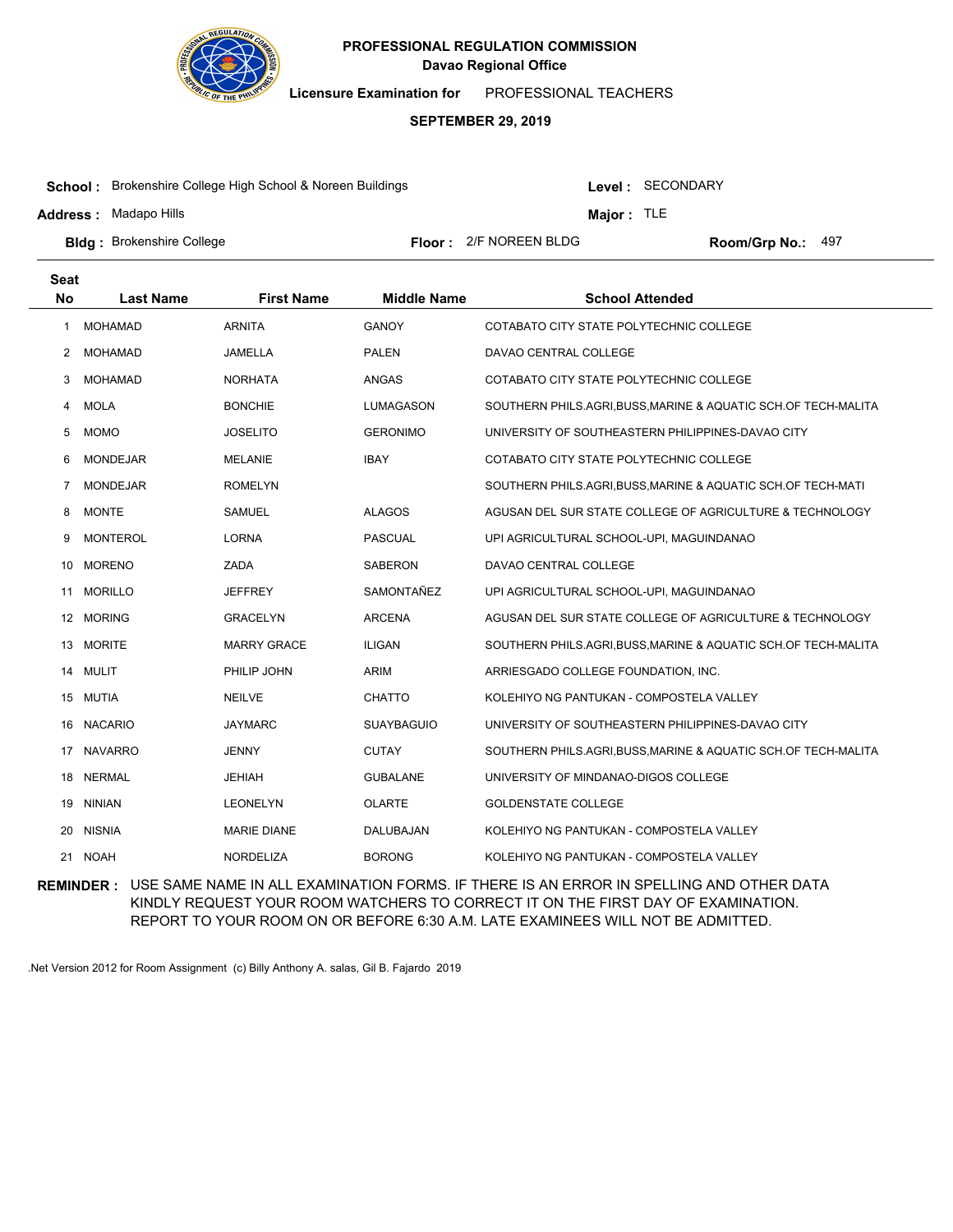

**Licensure Examination for**  PROFESSIONAL TEACHERS

#### **SEPTEMBER 29, 2019**

**School :** Brokenshire College High School & Noreen Buildings

**Address :** Madapo Hills

Level : SECONDARY

**Major :** TLE

**Bldg :** Brokenshire College **Room Accord Election College 1 College 1 Accord Floor : 2/F NOREEN BLDG <b>Room/Grp No.:** Floor: 2/F NOREEN BLDG Room/Grp No.: 498

| Seat           |                  |                       |                    |                                                                |
|----------------|------------------|-----------------------|--------------------|----------------------------------------------------------------|
| <b>No</b>      | <b>Last Name</b> | <b>First Name</b>     | <b>Middle Name</b> | <b>School Attended</b>                                         |
| 1              | <b>NONGKA</b>    | <b>DIDAGEN</b>        | <b>IBRAHIM</b>     | COTABATO CITY STATE POLYTECHNIC COLLEGE                        |
| $^{2}$         | <b>NONGKA</b>    | <b>MOHAERA</b>        | <b>GANI</b>        | COTABATO CITY STATE POLYTECHNIC COLLEGE                        |
| 3              | <b>NORAN</b>     | <b>CHIE ANN</b>       | <b>ENGBINO</b>     | SOUTHERN PHILS.AGRI, BUSS, MARINE & AQUATIC SCH.OF TECH-MATI   |
| 4              | <b>NUÑEZ</b>     | <b>GENEVIEVE</b>      | CAMAHALAN          | UNIVERSITY OF MINDANAO-DIGOS COLLEGE                           |
| 5              | <b>OBEDOZA</b>   | <b>BAI JOHANA</b>     | <b>ESMAIL</b>      | COTABATO CITY STATE POLYTECHNIC COLLEGE                        |
| 6              | <b>OBENZA</b>    | <b>JOPEL</b>          | PANGGILAWAN        | SOUTHERN PHILS.AGRI, BUSS, MARINE & AQUATIC SCH.OF TECH-MALITA |
| $\overline{7}$ | <b>OBIANO</b>    | <b>RAQUEL</b>         | <b>NOMANANAP</b>   | UPI AGRICULTURAL SCHOOL-UPI, MAGUINDANAO                       |
| 8              | <b>OCAÑA</b>     | <b>GINA</b>           | <b>SUSADA</b>      | KOLEHIYO NG PANTUKAN - COMPOSTELA VALLEY                       |
| 9              | <b>OCON</b>      | <b>KRIZIAH MAE</b>    | <b>ALTAR</b>       | UNIVERSITY OF SOUTHEASTERN PHILIPPINES-DAVAO CITY              |
| 10             | ODAC             | <b>JESSA MAE</b>      |                    | AGUSAN DEL SUR STATE COLLEGE OF AGRICULTURE & TECHNOLOGY       |
| 11             | <b>ODIAS</b>     | <b>NIKKA</b>          | <b>ROSALES</b>     | DAVAO CENTRAL COLLEGE                                          |
| 12             | <b>OHIMAN</b>    | MARY JOY              | <b>RUIZ</b>        | DAVAO DEL NORTE STATE COLLEGE                                  |
| 13             | <b>OLAYER</b>    | <b>MARY JANE</b>      | <b>DELIGERO</b>    | AGUSAN DEL SUR STATE COLLEGE OF AGRICULTURE & TECHNOLOGY       |
| 14             | OLVIDO           | <b>LEOLYN</b>         | <b>NAPATA</b>      | COTABATO CITY STATE POLYTECHNIC COLLEGE                        |
| 15             | <b>OMANDAM</b>   | <b>NIEL PATRICK</b>   | <b>DIORESMA</b>    | UNIVERSITY OF SOUTHEASTERN PHILIPPINES-DAVAO CITY              |
| 16             | <b>ONDON</b>     | <b>IRENE FE</b>       | <b>DELA CUADRA</b> | DAVAO ORIENTAL STATE COLLEGE OF SCIENCE & TECHNOLOGY           |
| 17             | ONG              | <b>CRYSTAL JANE</b>   | <b>ESPANTO</b>     | SURIGAO STATE COLLEGE OF TECHNOLOGY                            |
| 18             | <b>ONGCOY</b>    | <b>DEMOSTHENES JR</b> | SENSANO            | KOLEHIYO NG PANTUKAN - COMPOSTELA VALLEY                       |
| 19             | <b>ONGGONA</b>   | <b>SHERRIMAR</b>      | <b>REQUINA</b>     | CHRISTIAN COLLEGES OF SOUTHEAST ASIA                           |
| 20             | <b>OPONG</b>     | <b>REGINE</b>         | <b>MARIANO</b>     | DAVAO CENTRAL COLLEGE                                          |
| 21             | OQUIÑO           | <b>KHELVEN</b>        |                    | AGUSAN DEL SUR STATE COLLEGE OF AGRICULTURE & TECHNOLOGY       |

**REMINDER :** USE SAME NAME IN ALL EXAMINATION FORMS. IF THERE IS AN ERROR IN SPELLING AND OTHER DATA KINDLY REQUEST YOUR ROOM WATCHERS TO CORRECT IT ON THE FIRST DAY OF EXAMINATION. REPORT TO YOUR ROOM ON OR BEFORE 6:30 A.M. LATE EXAMINEES WILL NOT BE ADMITTED.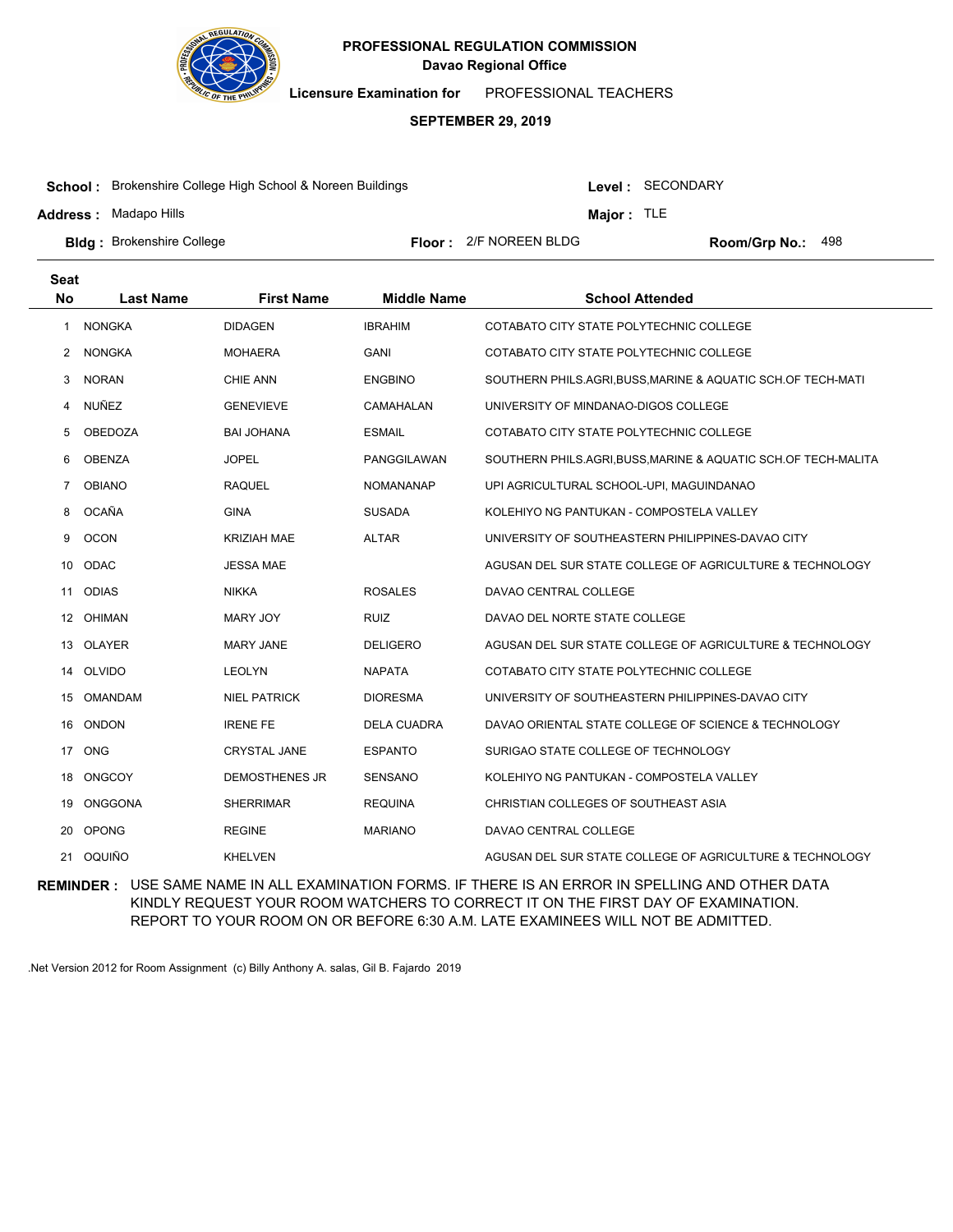

**Licensure Examination for**  PROFESSIONAL TEACHERS

#### **SEPTEMBER 29, 2019**

**School :** Brokenshire College High School & Noreen Buildings

**Address :** Madapo Hills

Level : SECONDARY

**Major :** TLE

**Bldg :** Brokenshire College **Room Accord Election College 1 College 1 Accord Floor : 2/F NOREEN BLDG <b>Room/Grp No.:** 

Floor: 2/F NOREEN BLDG Room/Grp No.: 499

| Seat           |                  |                      |                    |                                                                |
|----------------|------------------|----------------------|--------------------|----------------------------------------------------------------|
| <b>No</b>      | <b>Last Name</b> | <b>First Name</b>    | <b>Middle Name</b> | <b>School Attended</b>                                         |
| 1              | ORALLO           | <b>MAE ANN</b>       | <b>OLHON</b>       | LICEO DE CAGAYAN UNIVERSITY                                    |
| $^{2}$         | <b>ORBESO</b>    | <b>LOURY ANN</b>     | <b>BALABALDO</b>   | UNIVERSITY OF SOUTHEASTERN PHILIPPINES-DAVAO CITY              |
| 3              | <b>ORDANEZA</b>  | <b>JANINA GAIL</b>   | <b>DELA CRUZ</b>   | SOUTHERN PHILS.AGRI, BUSS, MARINE & AQUATIC SCH.OF TECH-MALITA |
| 4              | <b>ORENCIO</b>   | <b>REINETH JOYCE</b> | <b>ANDRINO</b>     | CHRISTIAN COLLEGES OF SOUTHEAST ASIA                           |
| 5              | <b>ORENDAIN</b>  | <b>LIDIANE</b>       | <b>ALINTON</b>     | KOLEHIYO NG PANTUKAN - COMPOSTELA VALLEY                       |
| 6              | <b>OTACAN</b>    | <b>JAIRA</b>         | <b>CARREON</b>     | SOUTHERN PHILS.AGRI, BUSS, MARINE & AQUATIC SCH.OF TECH-MATI   |
| $\overline{7}$ | <b>OTERO</b>     | SHIELA MAE           | LAYOLA             | AGUSAN DEL SUR STATE COLLEGE OF AGRICULTURE & TECHNOLOGY       |
| 8              | <b>OTOD</b>      | <b>JESSARYLE</b>     | CAPISANAN          | UNIVERSITY OF SOUTHERN MINDANAO-KABACAN                        |
| 9              | <b>PAAS</b>      | <b>RHEA</b>          | <b>EPOLIA</b>      | SURIGAO STATE COLLEGE OF TECHNOLOGY                            |
| 10             | PABABA           | <b>GEMMA</b>         | <b>BAKAL</b>       | UNIVERSITY OF SOUTHERN MINDANAO-KABACAN                        |
| 11             | <b>PACETE</b>    | <b>JOVANIE</b>       | <b>ISARAN</b>      | COTABATO CITY STATE POLYTECHNIC COLLEGE                        |
|                | 12 PACOT         | <b>ROSEMARY</b>      | <b>AMPARO</b>      | UNIVERSITY OF SOUTHEASTERN PHILIPPINES-DAVAO CITY              |
| 13             | <b>PADIOS</b>    | <b>ANACEL</b>        | <b>CABANG</b>      | NOTRE DAME OF MIDSAYAP COLLEGE                                 |
| 14             | PAGARIGAN        | <b>KYLE XESA</b>     | <b>CLAUDIO</b>     | UPI AGRICULTURAL SCHOOL-UPI, MAGUINDANAO                       |
| 15             | PAGAURA          | <b>CHRISTINE MAE</b> | <b>MIRAMBEL</b>    | DAVAO ORIENTAL STATE COLLEGE OF SCIENCE & TECHNOLOGY           |
| 16             | PAGSOLINGAN      | <b>CYRIL ROLAINE</b> | <b>CABANLIT</b>    | UNIVERSITY OF SOUTHEASTERN PHILIPPINES-DAVAO CITY              |
| 17             | PALADISAN        | <b>MYLENE</b>        | <b>LABAJO</b>      | SOUTHERN PHILS.AGRI,BUSS,MARINE & AQUATIC SCH.OF TECH-MATI     |
| 18             | PALCO            | <b>JENNIFER</b>      | <b>DICE</b>        | AGUSAN DEL SUR STATE COLLEGE OF AGRICULTURE & TECHNOLOGY       |
| 19             | PALMERO          | MA. FELINELA         | <b>OCAY</b>        | SOUTHERN PHILS.AGRI, BUSS, MARINE & AQUATIC SCH.OF TECH-MATI   |
| 20             | PANAYAMAN        | <b>WAHIDA</b>        | <b>MONTAWAL</b>    | COTABATO CITY STATE POLYTECHNIC COLLEGE                        |
| 21             | <b>PANO</b>      | <b>RONEL</b>         | <b>MERCADO</b>     | INTERCITY COLLEGE OF SCIENCE AND TECHNOLOGY, INC               |

**REMINDER :** USE SAME NAME IN ALL EXAMINATION FORMS. IF THERE IS AN ERROR IN SPELLING AND OTHER DATA KINDLY REQUEST YOUR ROOM WATCHERS TO CORRECT IT ON THE FIRST DAY OF EXAMINATION. REPORT TO YOUR ROOM ON OR BEFORE 6:30 A.M. LATE EXAMINEES WILL NOT BE ADMITTED.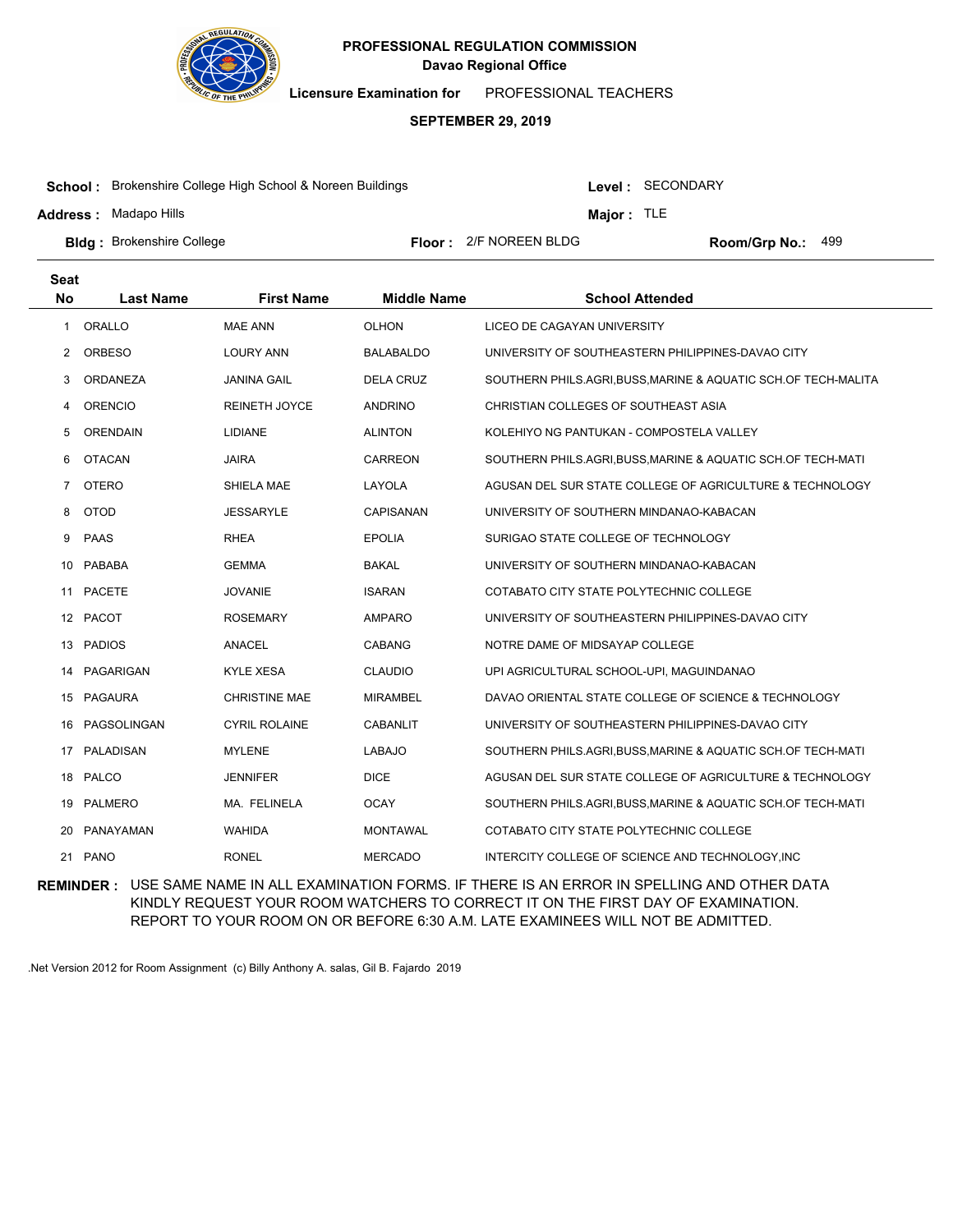

**Licensure Examination for**  PROFESSIONAL TEACHERS

#### **SEPTEMBER 29, 2019**

**School :** Brokenshire College High School & Noreen Buildings

**Address :** Madapo Hills

Level : SECONDARY

**Major :** TLE

**Bldg :** Brokenshire College **Room Accord Election College 1 College 1 Accord Floor : 2/F NOREEN BLDG <b>Room/Grp No.:** Floor: 2/F NOREEN BLDG Room/Grp No.: 500

| <b>Seat</b> |                  |                     |                    |                                                              |
|-------------|------------------|---------------------|--------------------|--------------------------------------------------------------|
| <b>No</b>   | <b>Last Name</b> | <b>First Name</b>   | <b>Middle Name</b> | <b>School Attended</b>                                       |
| 1           | PANOLDE          | <b>ROSALE</b>       | CATOG              | KOLEHIYO NG PANTUKAN - COMPOSTELA VALLEY                     |
| 2           | <b>PANTONIAL</b> | <b>HERLYN</b>       | <b>CAÑETE</b>      | SOUTHERN PHILS.AGRI, BUSS, MARINE & AQUATIC SCH.OF TECH-MATI |
| 3           | <b>PARCON</b>    | <b>MARY CRIS</b>    | <b>GONZAGA</b>     | KOLEHIYO NG PANTUKAN - COMPOSTELA VALLEY                     |
| 4           | PAREDO           | <b>RUEL</b>         | <b>GLENOGO</b>     | ARRIESGADO COLLEGE FOUNDATION, INC.                          |
| 5           | <b>PARILLA</b>   | <b>ROSEMARIE</b>    | <b>DATUIN</b>      | COTABATO FOUNDATION COLLEGE OF SCIENCE & TECHNOLOGY          |
| 6           | <b>PARIUM</b>    | SADDAM              | <b>OCUSAN</b>      | TAGUM CITY COLLEGE OF SCIENCE AND TECHNOLOGY-TAGUM           |
| 7           | <b>PARTOSA</b>   | <b>JUDE BERNARD</b> | <b>EPE</b>         | UNIVERSITY OF MINDANAO-DIGOS COLLEGE                         |
| 8           | <b>PASAHE</b>    | <b>JACQUILINE</b>   | <b>GELACIO</b>     | COTABATO CITY STATE POLYTECHNIC COLLEGE                      |
| 9           | <b>PASAJE</b>    | <b>CHARISSE</b>     | <b>DELA GENTE</b>  | UNIVERSITY OF SOUTHEASTERN PHILIPPINES-DAVAO CITY            |
| 10          | <b>PASCUA</b>    | <b>KERVIN LANCE</b> | <b>POBLETE</b>     | UNIVERSITY OF SOUTHEASTERN PHILIPPINES-DAVAO CITY            |
| 11          | <b>PATERNA</b>   | <b>THIA MARIE</b>   | <b>DABUCO</b>      | UPI AGRICULTURAL SCHOOL-UPI, MAGUINDANAO                     |
|             | 12 PATOS         | <b>JIMMY JR</b>     | <b>DUMANHOG</b>    | SURIGAO STATE COLLEGE OF TECHNOLOGY                          |
| 13          | <b>PATRICIO</b>  | MAY-AN              | <b>ECARMA</b>      | AGUSAN DEL SUR STATE COLLEGE OF AGRICULTURE & TECHNOLOGY     |
| 14          | PATRON           | <b>EDGARDO</b>      | <b>MAGCANAM</b>    | AGUSAN DEL SUR STATE COLLEGE OF AGRICULTURE & TECHNOLOGY     |
| 15          | PELICANO         | <b>APRIL MIE</b>    | <b>CUZON</b>       | SOUTHERN PHILS.AGRI, BUSS, MARINE & AQUATIC SCH.OF TECH-MATI |
| 16          | <b>PELLOS</b>    | <b>RYJANE</b>       | <b>ROCACURVA</b>   | TAGUM CITY COLLEGE OF SCIENCE AND TECHNOLOGY-TAGUM           |
| 17          | PEÑARANDA        | <b>CARMELLE</b>     | <b>HIBAYA</b>      | KOLEHIYO NG PANTUKAN - COMPOSTELA VALLEY                     |
| 18          | PENDATUN         | <b>NORIBAI</b>      | CABARO             | COTABATO CITY STATE POLYTECHNIC COLLEGE                      |
| 19          | <b>PEPITO</b>    | <b>JADE</b>         | <b>GALENDEZ</b>    | AGUSAN DEL SUR STATE COLLEGE OF AGRICULTURE & TECHNOLOGY     |
| 20          | <b>PERLAS</b>    | <b>CRISTEL</b>      | SOLANO             | KOLEHIYO NG PANTUKAN - COMPOSTELA VALLEY                     |
| 21          | PEROCHO          | <b>JONALYN</b>      | <b>NILLAS</b>      | DAVAO DEL NORTE STATE COLLEGE                                |

**REMINDER :** USE SAME NAME IN ALL EXAMINATION FORMS. IF THERE IS AN ERROR IN SPELLING AND OTHER DATA KINDLY REQUEST YOUR ROOM WATCHERS TO CORRECT IT ON THE FIRST DAY OF EXAMINATION. REPORT TO YOUR ROOM ON OR BEFORE 6:30 A.M. LATE EXAMINEES WILL NOT BE ADMITTED.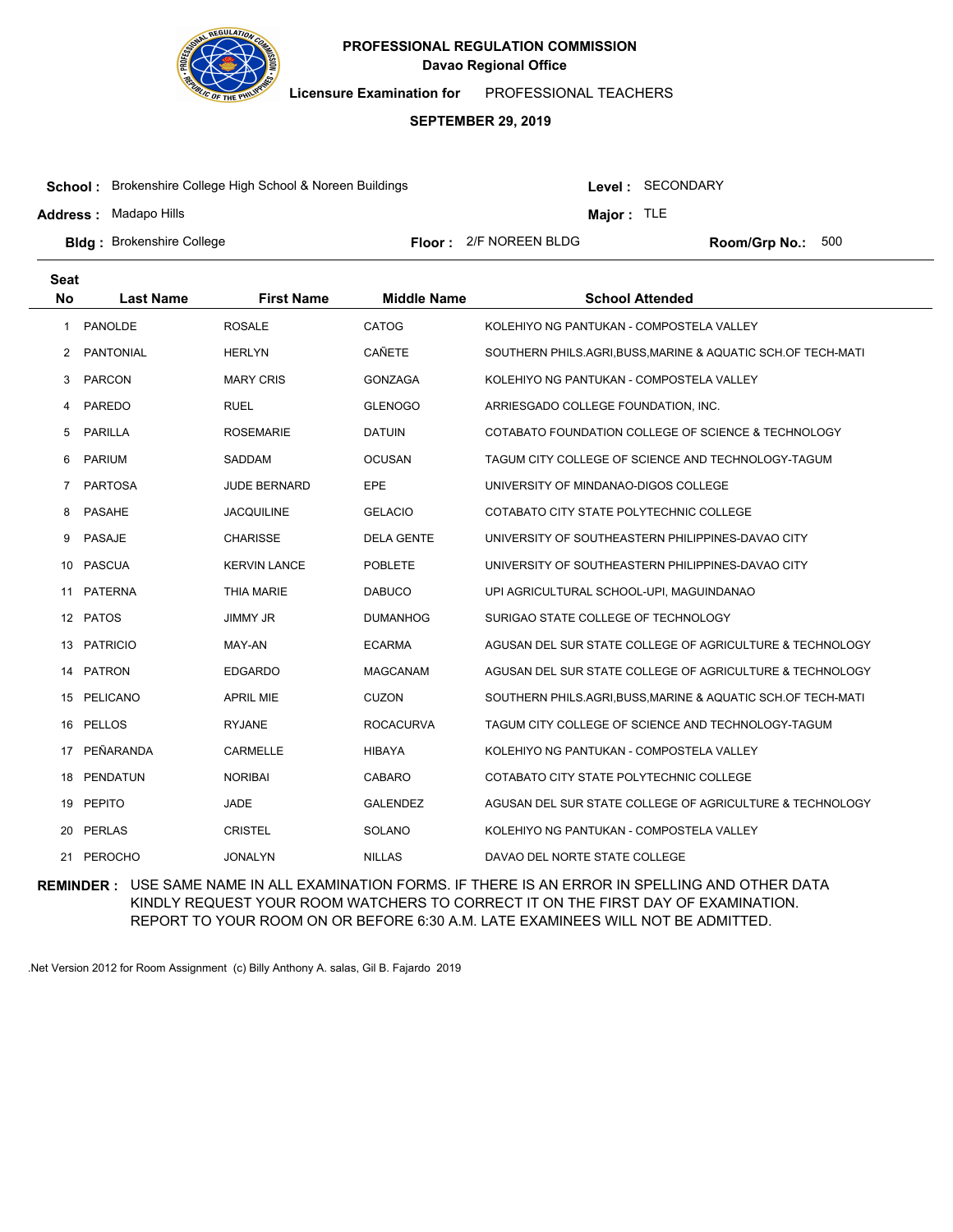

**Licensure Examination for**  PROFESSIONAL TEACHERS

#### **SEPTEMBER 29, 2019**

**School :** Brokenshire College High School & Noreen Buildings

**Address :** Madapo Hills

Level : SECONDARY

**Major :** TLE

**Bldg :** Brokenshire College **Room Accord Election College 1 College 1 Accord Floor : 2/F NOREEN BLDG <b>Room/Grp No.:** Floor: 2/F NOREEN BLDG Room/Grp No.: 501

| <b>Seat</b> |                  |                            |                    |                                                      |
|-------------|------------------|----------------------------|--------------------|------------------------------------------------------|
| <b>No</b>   | <b>Last Name</b> | <b>First Name</b>          | <b>Middle Name</b> | <b>School Attended</b>                               |
| 1           | <b>PIANG</b>     | <b>BIY MAY</b>             | <b>MAYOG</b>       | UPI AGRICULTURAL SCHOOL-UPI, MAGUINDANAO             |
| 2           | PIEDRAVERDE      | <b>VENUS</b>               | <b>LOMERAN</b>     | UNIVERSITY OF SOUTHEASTERN PHILIPPINES-DAVAO CITY    |
| 3           | <b>PIELAGO</b>   | <b>ALDREN</b>              | <b>BALMORES</b>    | DAVAO DEL NORTE STATE COLLEGE                        |
| 4           | PILAPIL          | CHAYDOLEH GRACE GUYPAQUIAO |                    | KOLEHIYO NG PANTUKAN - COMPOSTELA VALLEY             |
| 5           | <b>PILOTON</b>   | <b>APRIL MAE</b>           | <b>CAMANA</b>      | KOLEHIYO NG PANTUKAN - COMPOSTELA VALLEY             |
| 6           | <b>PINILI</b>    | ELLA MAE                   | <b>LEONES</b>      | DAVAO DEL NORTE STATE COLLEGE                        |
| 7           | <b>PODADOR</b>   | <b>JOVANNI</b>             | <b>MANCAO</b>      | TAGUM CITY COLLEGE OF SCIENCE AND TECHNOLOGY-TAGUM   |
| 8           | <b>POLONGASA</b> | <b>CATHERINE</b>           | <b>PALAD</b>       | SOUTHERN CHRISTIAN COLLEGE                           |
| 9           | <b>PONTO</b>     | <b>GERCIN</b>              | <b>MANDANAO</b>    | DAVAO ORIENTAL STATE COLLEGE OF SCIENCE & TECHNOLOGY |
| 10          | <b>POQUITA</b>   | <b>JOYCE</b>               | <b>RABON</b>       | DAVAO CENTRAL COLLEGE                                |
| 11          | <b>PORIA</b>     | <b>NOVEEN</b>              |                    | DAVAO ORIENTAL STATE COLLEGE OF SCIENCE & TECHNOLOGY |
|             | 12 PORRAS        | CHARYL MARIE               | <b>BRILLANTES</b>  | COTABATO FOUNDATION COLLEGE OF SCIENCE & TECHNOLOGY  |
| 13          | <b>PORRAS</b>    | ELY JR                     | <b>SUGA</b>        | UNIVERSITY OF SOUTHEASTERN PHILIPPINES-DAVAO CITY    |
| 14          | PRABAQUIL        | JE-ANNE                    | <b>FARNAZO</b>     | DAVAO CENTRAL COLLEGE                                |
|             | 15 PRADO         | <b>KAREN HAZEL</b>         | <b>ROMARATE</b>    | UNIVERSITY OF SOUTHEASTERN PHILIPPINES-DAVAO CITY    |
| 16          | <b>PRISCION</b>  | <b>JUNA JANE</b>           | <b>ALCALA</b>      | UNIVERSITY OF SOUTHEASTERN PHILIPPINES-DAVAO CITY    |
| 17          | <b>PROEL</b>     | <b>MHURRIEL</b>            | <b>DAGCUTA</b>     | AMA COMPUTER LEARNING CENTER-VALENCIA                |
|             | 18 PUGO          | <b>GARRY</b>               | <b>CASUMPO</b>     | DAVAO ORIENTAL STATE COLLEGE OF SCIENCE & TECHNOLOGY |
| 19          | <b>PURISIMA</b>  | <b>SHARMINE</b>            | <b>LUBOG</b>       | KOLEHIYO NG PANTUKAN - COMPOSTELA VALLEY             |
| 20          | <b>PUROC</b>     | <b>MERIAM</b>              | <b>BAYAAN</b>      | UNIVERSITY OF MINDANAO-DIGOS COLLEGE                 |
|             | 21 PUZON         | <b>ELLA</b>                | <b>CAGADAS</b>     | UNIVERSITY OF SOUTHEASTERN PHILIPPINES-DAVAO CITY    |

**REMINDER :** USE SAME NAME IN ALL EXAMINATION FORMS. IF THERE IS AN ERROR IN SPELLING AND OTHER DATA KINDLY REQUEST YOUR ROOM WATCHERS TO CORRECT IT ON THE FIRST DAY OF EXAMINATION. REPORT TO YOUR ROOM ON OR BEFORE 6:30 A.M. LATE EXAMINEES WILL NOT BE ADMITTED.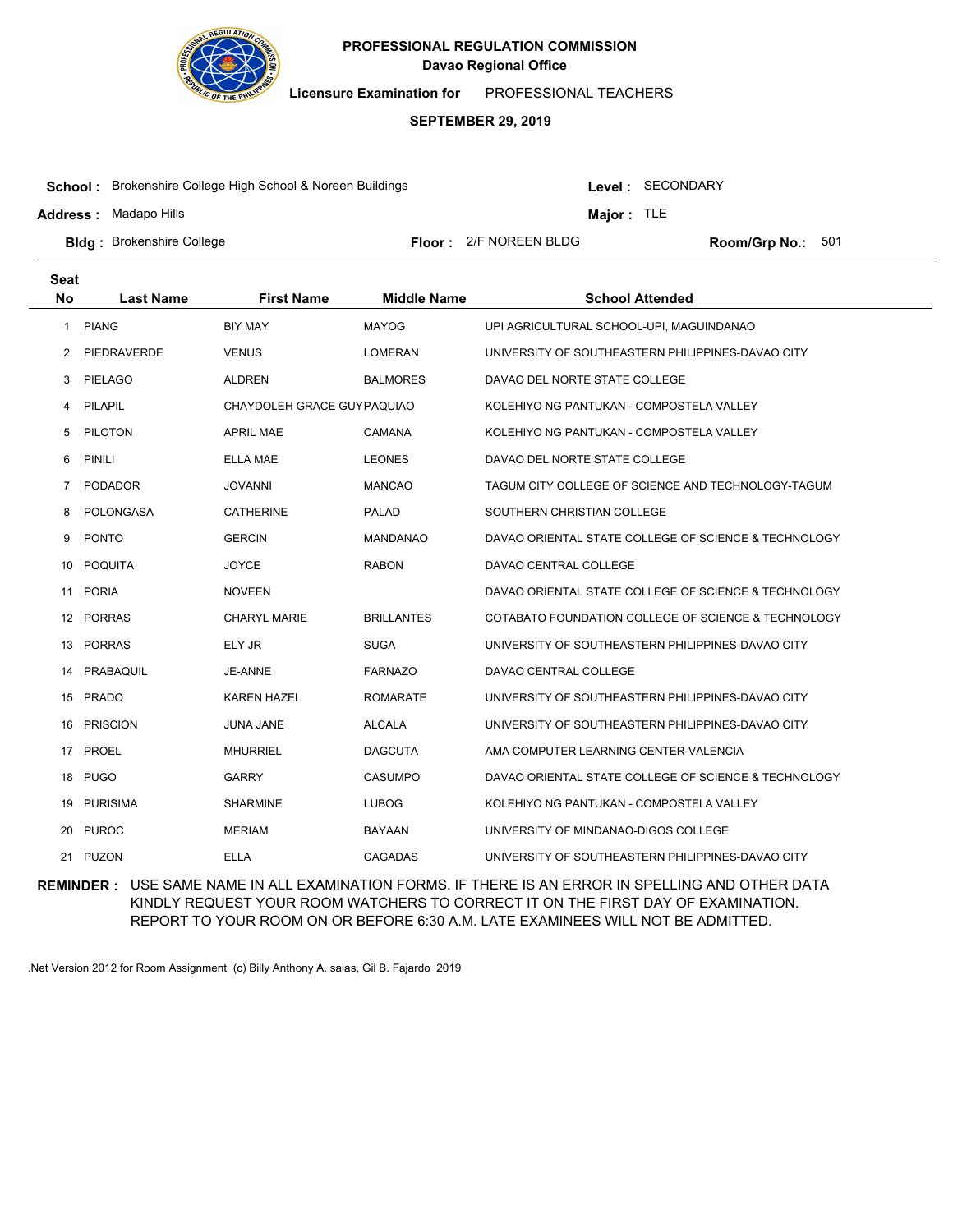

**Licensure Examination for**  PROFESSIONAL TEACHERS

#### **SEPTEMBER 29, 2019**

**School :** Brokenshire College High School & Noreen Buildings

**Address :** Madapo Hills

Level : SECONDARY

**Major :** TLE

**Bldg :** Brokenshire College **Room Accord Election College 1 College 1 Accord Floor : 2/F NOREEN BLDG <b>Room/Grp No.:** Floor: 2/F NOREEN BLDG Room/Grp No.: 502

| Seat           |                  |                      |                    |                                                              |
|----------------|------------------|----------------------|--------------------|--------------------------------------------------------------|
| <b>No</b>      | <b>Last Name</b> | <b>First Name</b>    | <b>Middle Name</b> | <b>School Attended</b>                                       |
| 1              | <b>QUIAPO</b>    | <b>ELENITA</b>       | CALLEJAS           | KOLEHIYO NG PANTUKAN - COMPOSTELA VALLEY                     |
| 2              | <b>QUIBO</b>     | <b>MARIZA</b>        | LAD                | DAVAO ORIENTAL STATE COLLEGE OF SCIENCE & TECHNOLOGY         |
| 3              | QUIMQUE          | <b>JENNY LOUIS</b>   | <b>LIMATO</b>      | UNIVERSITY OF SOUTHEASTERN PHILIPPINES-DAVAO CITY            |
| 4              | <b>QUINDAO</b>   | <b>MAY ANGELIE</b>   | <b>GENOSAS</b>     | UNIVERSITY OF SOUTHEASTERN PHILIPPINES-DAVAO CITY            |
| 5              | <b>QUIÑONES</b>  | <b>LYRA MAE</b>      | <b>ZULUETA</b>     | DAVAO ORIENTAL STATE COLLEGE OF SCIENCE & TECHNOLOGY         |
| 6              | <b>RAAGAS</b>    | <b>ALBERT</b>        | <b>RAMONIDA</b>    | <b>VALENCIA COLLEGES</b>                                     |
| $\overline{7}$ | <b>RABADON</b>   | XYLON YVETTE IOLE    | <b>CAPARIDA</b>    | UNIVERSITY OF SOUTHEASTERN PHILIPPINES-DAVAO CITY            |
| 8              | <b>RAMA</b>      | <b>REY JANE DAVE</b> | <b>SUHAYON</b>     | UNIVERSITY OF SOUTHEASTERN PHILIPPINES-DAVAO CITY            |
| 9              | <b>RAMAYLA</b>   | <b>BERNIE</b>        | <b>PLAZA</b>       | AGUSAN DEL SUR STATE COLLEGE OF AGRICULTURE & TECHNOLOGY     |
| 10             | <b>RAMENTO</b>   | <b>MARIBEL</b>       | <b>MENDOZA</b>     | UNIVERSITY OF SOUTHEASTERN PHILIPPINES-DAVAO CITY            |
| 11             | <b>RAMIREZ</b>   | <b>ETHEL</b>         |                    | UNIVERSITY OF SOUTHEASTERN PHILIPPINES-DAVAO CITY            |
|                | 12 RAMONES       | <b>WINDELYN</b>      | <b>PAJA</b>        | TAGUM CITY COLLEGE OF SCIENCE AND TECHNOLOGY-TAGUM           |
| 13             | <b>RAVINA</b>    | <b>MARK ANTHONY</b>  | <b>GUBOC</b>       | UNIVERSITY OF SOUTHEASTERN PHILIPPINES-DAVAO CITY            |
| 14             | <b>REBOSURA</b>  | ANNALOU              | <b>CAPURAS</b>     | SAN AGUSTIN INSTITUTE OF TECHNOLOGY                          |
| 15             | REBUTA           | <b>KHEN ADRIANNE</b> | <b>PEPITO</b>      | SOUTHERN PHILS.AGRI, BUSS, MARINE & AQUATIC SCH.OF TECH-MATI |
| 16             | <b>RECIAN</b>    | <b>ALVY JEAN</b>     | <b>BERTE</b>       | UPI AGRICULTURAL SCHOOL-UPI, MAGUINDANAO                     |
| 17             | <b>RECLA</b>     | ANA MARIE            | <b>REPE</b>        | UNIVERSITY OF SOUTHEASTERN PHILIPPINES-DAVAO CITY            |
|                | 18 REGAL         | <b>JAY ROSE</b>      | <b>MARCAIDA</b>    | BICOL UNIVERSITY-LEGAZPI                                     |
| 19             | <b>REGIDOR</b>   | ANGELIKA             | SALASAYO           | SOUTHERN PHILS.AGRI, BUSS, MARINE & AQUATIC SCH.OF TECH-MATI |
| 20             | <b>RENOBLAS</b>  | <b>JONATHAN</b>      | <b>DANELA</b>      | UNIVERSITY OF SOUTHERN MINDANAO-KIDAPAWAN                    |
|                | 21 RESPICIO      | <b>RAIMA</b>         | <b>BANG-ASAN</b>   | SOUTHERN PHILS.AGRI,BUSS,MARINE & AQUATIC SCH.OF TECH-MATI   |

**REMINDER :** USE SAME NAME IN ALL EXAMINATION FORMS. IF THERE IS AN ERROR IN SPELLING AND OTHER DATA KINDLY REQUEST YOUR ROOM WATCHERS TO CORRECT IT ON THE FIRST DAY OF EXAMINATION. REPORT TO YOUR ROOM ON OR BEFORE 6:30 A.M. LATE EXAMINEES WILL NOT BE ADMITTED.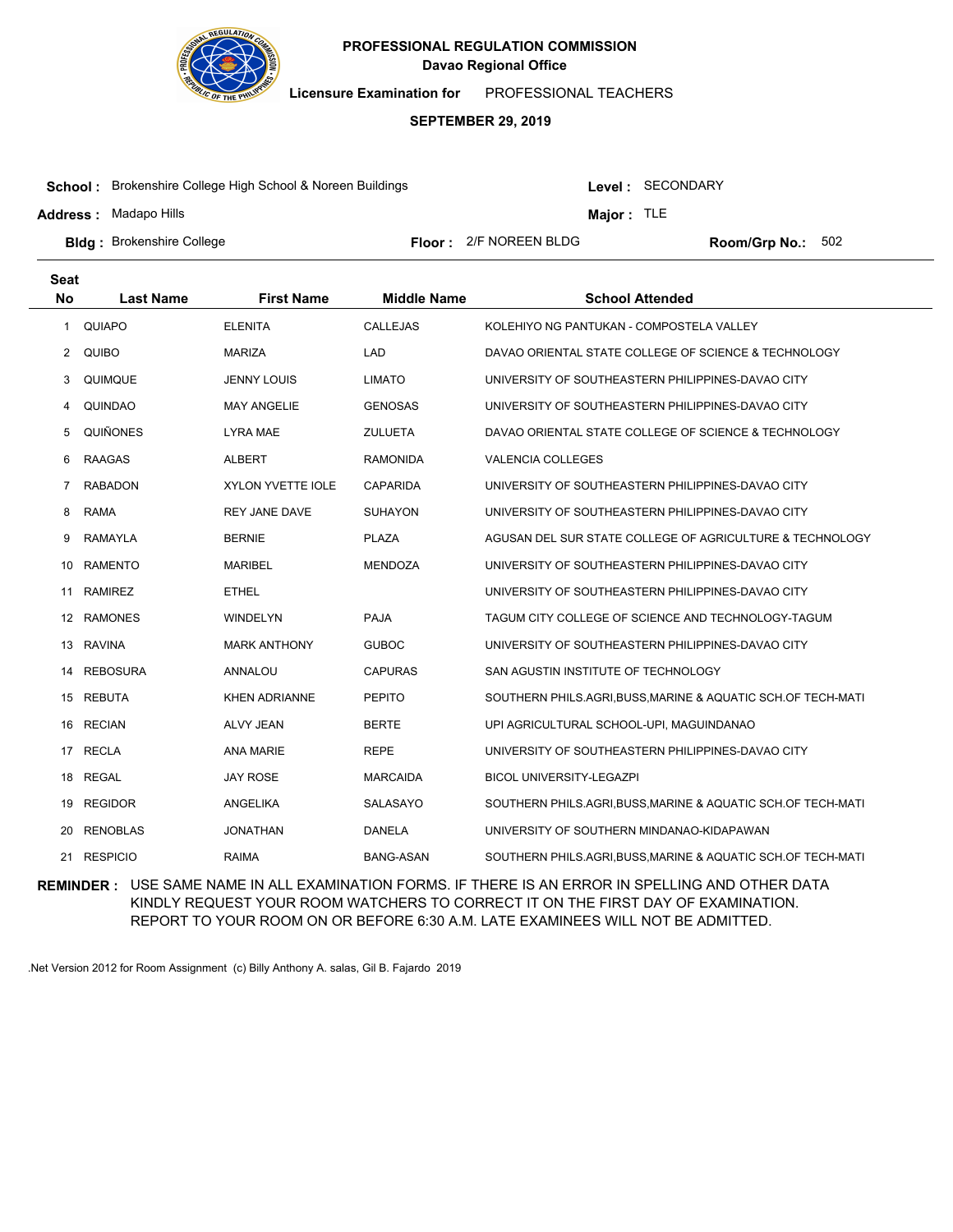

**Licensure Examination for**  PROFESSIONAL TEACHERS

# **SEPTEMBER 29, 2019**

**School :** Brokenshire College High School & Noreen Buildings

**Address :** Madapo Hills

Level : SECONDARY

**Major :** TLE

**Bldg :** Brokenshire College **Room Accord Election College 1 College 1 Accord Floor : 2/F NOREEN BLDG <b>Room/Grp No.:** Floor: 2/F NOREEN BLDG Room/Grp No.: 503

| Seat           |                  |                                 |                    |                                                              |
|----------------|------------------|---------------------------------|--------------------|--------------------------------------------------------------|
| <b>No</b>      | <b>Last Name</b> | <b>First Name</b>               | <b>Middle Name</b> | <b>School Attended</b>                                       |
| 1              | <b>REVECHE</b>   | <b>AIREYN JOY</b>               | <b>MORALES</b>     | AGUSAN DEL SUR STATE COLLEGE OF AGRICULTURE & TECHNOLOGY     |
| 2              | <b>REVELO</b>    | <b>ELMER</b>                    | <b>SILAGAN</b>     | SENATOR NINOY AQUINO COLLEGE FOUNDATION                      |
| 3              | <b>REYES</b>     | <b>RUEL</b>                     | <b>ROSALES</b>     | UNIVERSITY OF SOUTHEASTERN PHILIPPINES-DAVAO CITY            |
| 4              | <b>RIMANDO</b>   | <b>VELLIA</b>                   | <b>ISIDRO</b>      | KOLEHIYO NG PANTUKAN - COMPOSTELA VALLEY                     |
| 5              | <b>RIZALDO</b>   | <b>JUSTINE</b>                  | <b>JUSON</b>       | SOUTHERN PHILS.AGRI, BUSS, MARINE & AQUATIC SCH.OF TECH-MATI |
| 6              | <b>ROCO</b>      | <b>EMILY</b>                    | <b>OGA</b>         | SOUTHERN PHILS.AGRI,BUSS,MARINE & AQUATIC SCH.OF TECH-MATI   |
| $\overline{7}$ | <b>ROENA</b>     | <b>EVELYN</b>                   | LAZO               | DAVAO ORIENTAL STATE COLLEGE OF SCIENCE & TECHNOLOGY         |
| 8              | <b>ROLDAN</b>    | <b>JOY</b>                      | <b>FERNANDEZ</b>   | KOLEHIYO NG PANTUKAN - COMPOSTELA VALLEY                     |
| 9              | <b>ROMAGOS</b>   | ANTHONETH JANE ELAIZZARGONCILLO |                    | KOLEHIYO NG PANTUKAN - COMPOSTELA VALLEY                     |
| 10             | ROXAS            | <b>RHODELYN</b>                 | <b>DEDOMINGO</b>   | AGUSAN DEL SUR STATE COLLEGE OF AGRICULTURE & TECHNOLOGY     |
| 11             | <b>RUDA</b>      | <b>DIANNE</b>                   | <b>AMADO</b>       | UNIVERSITY OF MINDANAO-DIGOS COLLEGE                         |
|                | 12 RUELES        | <b>LITO</b>                     | <b>RIOMALOS</b>    | DAVAO ORIENTAL STATE COLLEGE OF SCIENCE & TECHNOLOGY         |
| 13             | <b>RUFEROS</b>   | <b>OLIVER</b>                   | <b>BRAZA</b>       | UNIVERSITY OF SOUTHEASTERN PHILIPPINES-DAVAO CITY            |
| 14             | <b>RUFINO</b>    | <b>GENEVEL</b>                  | <b>GREGORE</b>     | UNIVERSITY OF SOUTHEASTERN PHILIPPINES-DAVAO CITY            |
| 15             | RUFLO            | <b>KHESSY MAE</b>               | <b>RATILLA</b>     | SOUTHWAY COLLEGE OF TECHNOLOGY                               |
| 16             | <b>SAGULAMA</b>  | <b>NORHODA</b>                  | <b>MAYON</b>       | COTABATO CITY STATE POLYTECHNIC COLLEGE                      |
| 17             | SALAZAR          | <b>JOYCE</b>                    | <b>BERSAMEN</b>    | DAVAO DEL NORTE STATE COLLEGE                                |
| 18             | SALCEDO          | STEPHANIE JHAYNE                | <b>TANEO</b>       | UPI AGRICULTURAL SCHOOL-UPI, MAGUINDANAO                     |
| 19             | SALERO           | ROBERT JOHN                     | <b>RUIZ</b>        | UNIVERSITY OF SOUTHEASTERN PHILIPPINES-DAVAO CITY            |
| 20             | SALILAMA         | <b>ESNAIRA</b>                  | <b>TAUP</b>        | COTABATO CITY STATE POLYTECHNIC COLLEGE                      |
|                | 21 SALIPADA      | <b>ALMERA</b>                   | <b>BILANG</b>      | COTABATO CITY STATE POLYTECHNIC COLLEGE                      |

**REMINDER :** USE SAME NAME IN ALL EXAMINATION FORMS. IF THERE IS AN ERROR IN SPELLING AND OTHER DATA KINDLY REQUEST YOUR ROOM WATCHERS TO CORRECT IT ON THE FIRST DAY OF EXAMINATION. REPORT TO YOUR ROOM ON OR BEFORE 6:30 A.M. LATE EXAMINEES WILL NOT BE ADMITTED.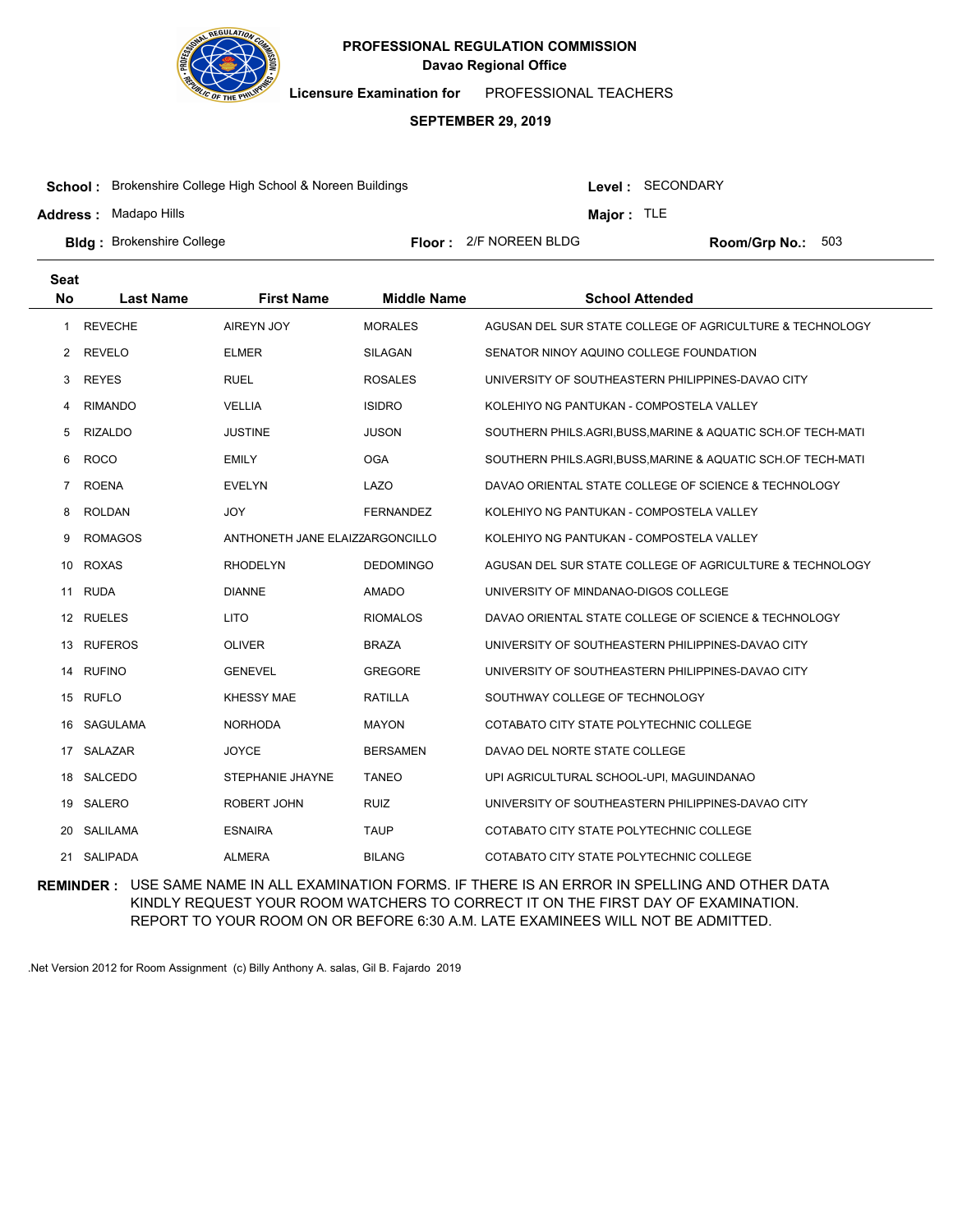

**Licensure Examination for**  PROFESSIONAL TEACHERS

#### **SEPTEMBER 29, 2019**

**School :** Brokenshire College High School & Noreen Buildings

**Address :** Madapo Hills

Level : SECONDARY

**Major :** TLE

**Bldg :** Brokenshire College **All Example 20 Floor :** 2/F HIGH SCHOOL **Room/Grp No.: Room/Grp No.:** 

Floor: 2/F HIGH SCHOOL Room/Grp No.: 504

| <b>Seat</b>    |                  |                    |                    |                                                                |
|----------------|------------------|--------------------|--------------------|----------------------------------------------------------------|
| No             | <b>Last Name</b> | <b>First Name</b>  | <b>Middle Name</b> | <b>School Attended</b>                                         |
| 1              | <b>SALVADOR</b>  | <b>GRETEL ABBY</b> | <b>EMBODO</b>      | UNIVERSITY OF MINDANAO-DIGOS COLLEGE                           |
| 2              | SALVADOR         | MARIANNE           | LUNAY              | DAVAO ORIENTAL STATE COLLEGE OF SCIENCE & TECHNOLOGY           |
| 3              | <b>SAMONTIZA</b> | <b>RENZILL</b>     | <b>CABUYADAO</b>   | UNIVERSITY OF SOUTHEASTERN PHILIPPINES-DAVAO CITY              |
| 4              | <b>SAMPULNA</b>  | <b>FARISHA</b>     | <b>PENET</b>       | UNIVERSITY OF SOUTHERN MINDANAO-KABACAN                        |
| 5              | <b>SAMSON</b>    | <b>JOSELOU</b>     | <b>MAGHANOY</b>    | COTABATO CITY STATE POLYTECHNIC COLLEGE                        |
| 6              | SANDAGA          | PHILIP CHRIS       | <b>DEMOS</b>       | UNIVERSITY OF SOUTHERN MINDANAO-KABACAN                        |
| $\overline{7}$ | SANDUKAN         | <b>MORENA</b>      | <b>MUKA</b>        | COTABATO CITY STATE POLYTECHNIC COLLEGE                        |
| 8              | SANGENEZ         | <b>ROSELY</b>      | <b>CUBILLAN</b>    | SURIGAO DEL SUR STATE UNIVERSITY - CANTILAN CAMPUS             |
| 9              | <b>SANTAN</b>    | <b>FLORA MAE</b>   | PANAY              | SOUTHERN PHILS.AGRI, BUSS, MARINE & AQUATIC SCH.OF TECH-MALITA |
| 10             | <b>SANTIAGO</b>  | <b>XILAN</b>       | <b>TRINIDAD</b>    | COTABATO CITY STATE POLYTECHNIC COLLEGE                        |
| 11             | <b>SANTOS</b>    | <b>JUDY ANN</b>    | YAPE               | TAGUM CITY COLLEGE OF SCIENCE AND TECHNOLOGY-TAGUM             |
|                | 12 SAPAL         | ALLAYZA            | <b>MAMALAC</b>     | COTABATO CITY STATE POLYTECHNIC COLLEGE                        |
| 13             | SAPID            | <b>JOSSIBEL</b>    | <b>CAMEGUING</b>   | CENTRAL MINDANAO UNIVERSITY                                    |
| 14             | <b>SAPLAGIO</b>  | <b>JENNY EVE</b>   | SOMBILON           | SOUTHERN PHILS.AGRI, BUSS, MARINE & AQUATIC SCH.OF TECH-MALITA |
|                | 15 SARADOR       | <b>ROSALIE</b>     | <b>DECASA</b>      | NORTH DAVAO COLLEGE-TAGUM FOUNDATION                           |
| 16             | <b>SARI</b>      | <b>SAIDA</b>       | <b>MAYON</b>       | COTABATO CITY STATE POLYTECHNIC COLLEGE                        |
| 17             | <b>SARIP</b>     | <b>HANIFAH</b>     | <b>MACAINDIG</b>   | SULTAN KUDARAT STATE UNIVERSITY-TACURONG                       |
|                | 18 SARIP         | <b>NAILA</b>       | <b>BARAZAR</b>     | COTABATO CITY STATE POLYTECHNIC COLLEGE                        |
| 19             | SARNILLO         | <b>SHERLYN</b>     | <b>FAJADA</b>      | UNIVERSITY OF SOUTHEASTERN PHILIPPINES-DAVAO CITY              |
| 20             | SARONA           | <b>JERAMIE</b>     | <b>TUBURAN</b>     | KOLEHIYO NG PANTUKAN - COMPOSTELA VALLEY                       |
|                | 21 SAWAL         | ROSE-NIA           | <b>MACABALANG</b>  | COTABATO CITY STATE POLYTECHNIC COLLEGE                        |

**REMINDER :** USE SAME NAME IN ALL EXAMINATION FORMS. IF THERE IS AN ERROR IN SPELLING AND OTHER DATA KINDLY REQUEST YOUR ROOM WATCHERS TO CORRECT IT ON THE FIRST DAY OF EXAMINATION. REPORT TO YOUR ROOM ON OR BEFORE 6:30 A.M. LATE EXAMINEES WILL NOT BE ADMITTED.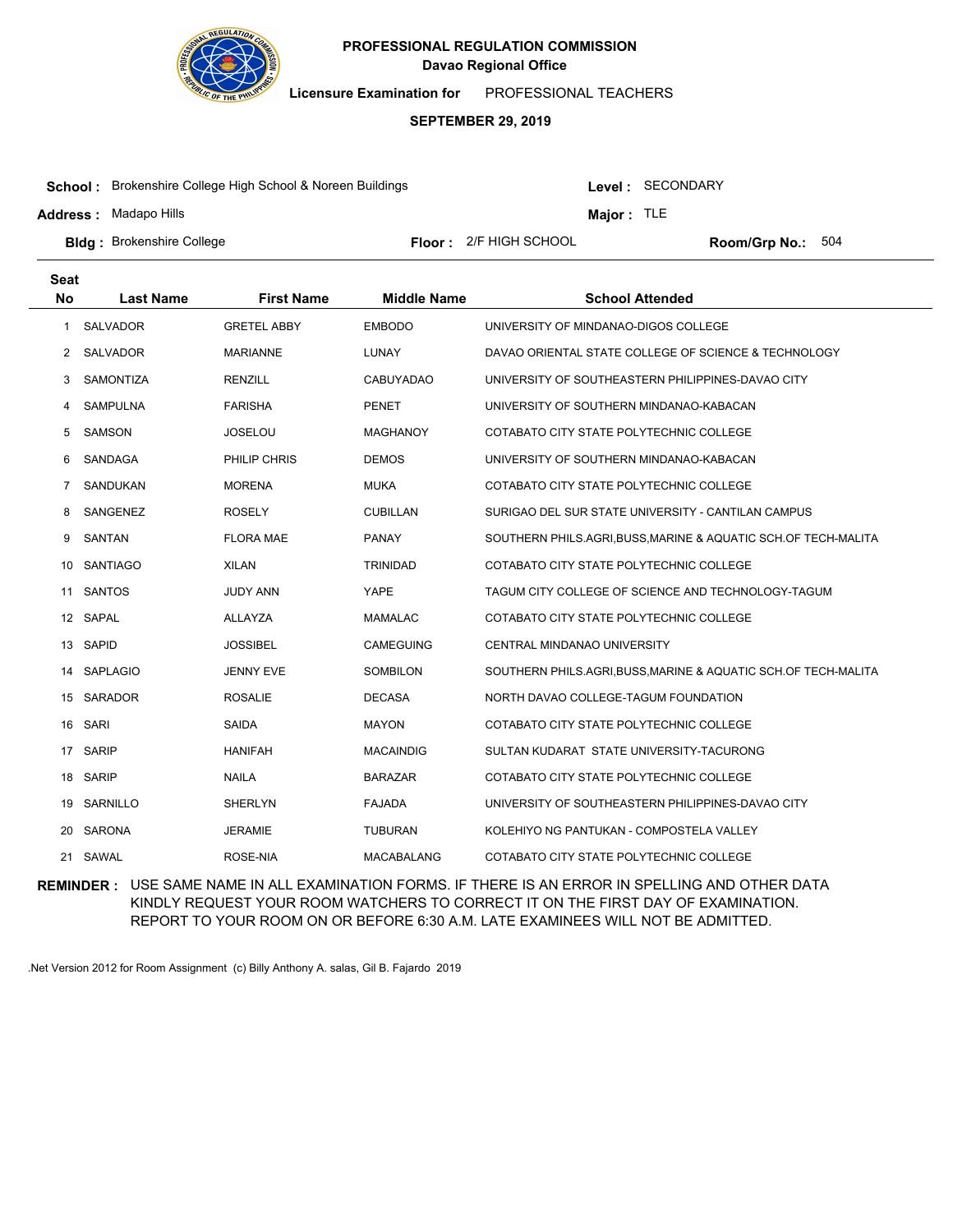

**Licensure Examination for**  PROFESSIONAL TEACHERS

#### **SEPTEMBER 29, 2019**

**School :** Brokenshire College High School & Noreen Buildings

**Address :** Madapo Hills

Level : SECONDARY

**Major :** TLE

**Bldg :** Brokenshire College **All Example 20 Floor :** 2/F HIGH SCHOOL **Room/Grp No.: Room/Grp No.:** 

Floor: 2/F HIGH SCHOOL Room/Grp No.: 505

| <b>Seat</b>    |                  |                     |                    |                                                                |
|----------------|------------------|---------------------|--------------------|----------------------------------------------------------------|
| <b>No</b>      | <b>Last Name</b> | <b>First Name</b>   | <b>Middle Name</b> | <b>School Attended</b>                                         |
| 1              | SAWAN            | <b>GLENLIE</b>      | <b>GANAP</b>       | KOLEHIYO NG PANTUKAN - COMPOSTELA VALLEY                       |
| 2              | <b>SEBIAL</b>    | <b>JESSA MIE</b>    | SORELA             | COTABATO FOUNDATION COLLEGE OF SCIENCE & TECHNOLOGY            |
| 3              | <b>SECUYA</b>    | <b>AUSTRIA</b>      | <b>ARECAYOS</b>    | SOUTHERN PHILS.AGRI, BUSS, MARINE & AQUATIC SCH.OF TECH-MALITA |
| 4              | <b>SELADES</b>   | <b>JESSA</b>        | <b>BALDOZA</b>     | DAVAO DEL NORTE STATE COLLEGE                                  |
| 5              | <b>SENAJONON</b> | <b>HONEY GRACE</b>  | <b>JINELSA</b>     | UNIVERSITY OF SOUTHEASTERN PHILIPPINES-DAVAO CITY              |
| 6              | <b>SEPE</b>      | <b>RECA</b>         | <b>GULO</b>        | UNIVERSITY OF SOUTHEASTERN PHILIPPINES-DAVAO CITY              |
| $\overline{7}$ | <b>SERAFIN</b>   | MARY JOY            | <b>IBUNA</b>       | UNIVERSITY OF SOUTHEASTERN PHILIPPINES-DAVAO CITY              |
| 8              | <b>SIARON</b>    | <b>ALBERTH</b>      | ADLOG              | SOUTHERN PHILS.AGRI,BUSS,MARINE & AQUATIC SCH.OF TECH-MATI     |
| 9              | <b>SILA</b>      | ELLA MAE            | <b>BUENAFE</b>     | UNIVERSITY OF SOUTHERN MINDANAO-KABACAN                        |
| 10             | <b>SILVERON</b>  | <b>REGINE</b>       | <b>ESTOMO</b>      | KOLEHIYO NG PANTUKAN - COMPOSTELA VALLEY                       |
| 11             | <b>SILVESTRE</b> | <b>JOSE</b>         | <b>LLACUNA</b>     | CENTRAL MINDANAO UNIVERSITY                                    |
|                | 12 SIMBAJON      | <b>JONAH MIE</b>    | <b>SABONG</b>      | KOLEHIYO NG PANTUKAN - COMPOSTELA VALLEY                       |
| 13             | <b>SINGCO</b>    | <b>GLYZA MARIE</b>  | <b>EYO</b>         | UNIVERSITY OF SOUTHERN MINDANAO-KABACAN                        |
| 14             | <b>SININING</b>  | <b>LISA</b>         | <b>VIVARES</b>     | UNIVERSITY OF SOUTHEASTERN PHILIPPINES-DAVAO CITY              |
|                | 15 SISON         | <b>JOSEVIL</b>      | <b>HUBAY</b>       | UNIVERSITY OF SOUTHEASTERN PHILIPPINES-DAVAO CITY              |
| 16             | <b>SITON</b>     | <b>LELLIAN MAE</b>  | <b>RABE</b>        | KOLEHIYO NG PANTUKAN - COMPOSTELA VALLEY                       |
| 17             | SOGOCIO          | SHERWIN VAN         | <b>ROSAS</b>       | AMA COMPUTER LEARNING CENTER-VALENCIA                          |
| 18             | <b>SOLITRINO</b> | <b>FELY JEAN</b>    | <b>ANTIPUESTO</b>  | SOUTHERN PHILS.AGRI, BUSS, MARINE & AQUATIC SCH.OF TECH-MATI   |
|                | 19 SOLON         | <b>JUDAH ALFRED</b> |                    | UNIVERSITY OF SOUTHEASTERN PHILIPPINES-DAVAO CITY              |
|                | 20 SOTIS         | <b>JINGKY</b>       | <b>JAMCO</b>       | SOUTHERN CHRISTIAN COLLEGE                                     |
|                | 21 SUAN          | <b>RECHELLE</b>     | <b>ENTISE</b>      | UNIVERSITY OF MINDANAO-DIGOS COLLEGE                           |

**REMINDER :** USE SAME NAME IN ALL EXAMINATION FORMS. IF THERE IS AN ERROR IN SPELLING AND OTHER DATA KINDLY REQUEST YOUR ROOM WATCHERS TO CORRECT IT ON THE FIRST DAY OF EXAMINATION. REPORT TO YOUR ROOM ON OR BEFORE 6:30 A.M. LATE EXAMINEES WILL NOT BE ADMITTED.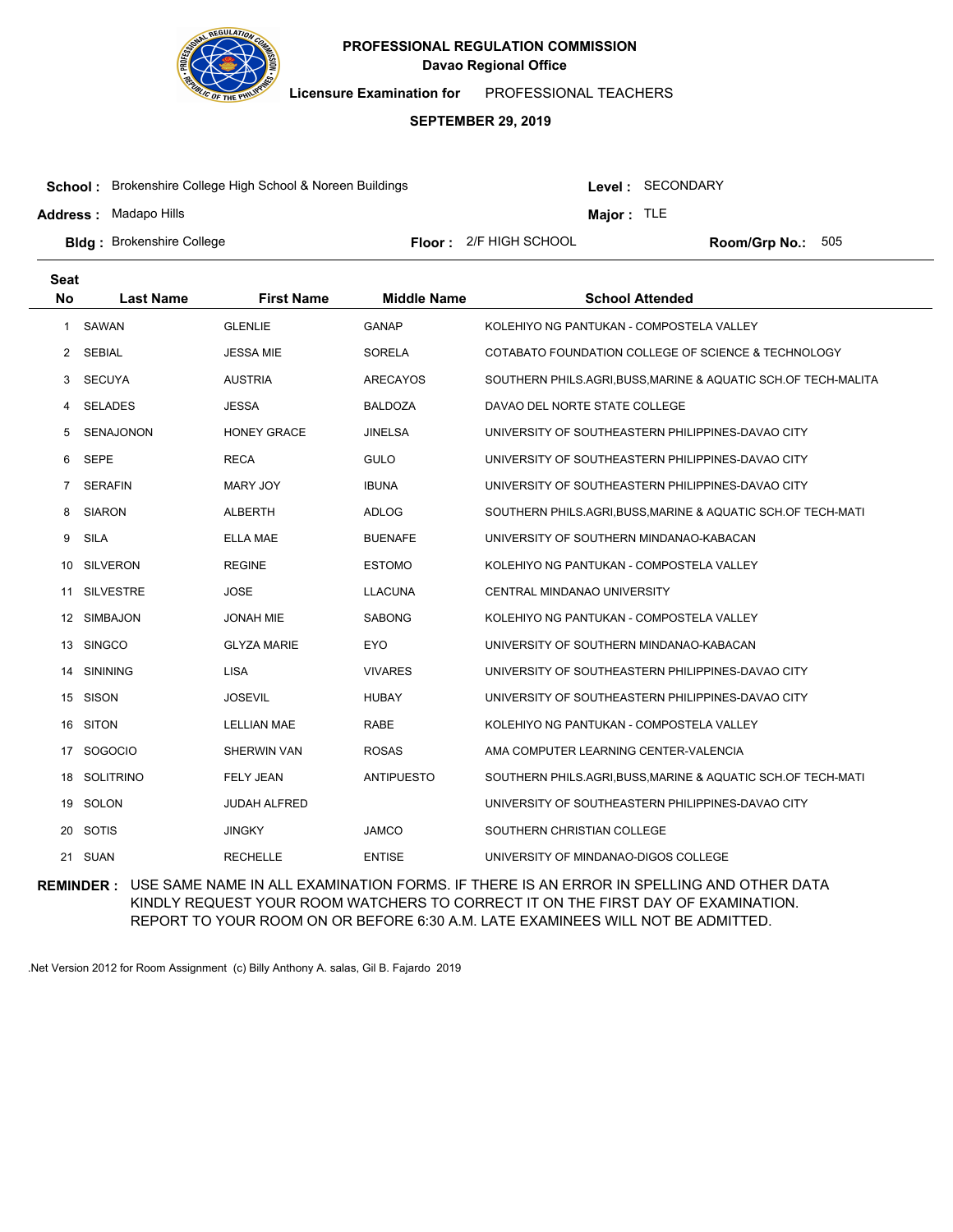

**Licensure Examination for**  PROFESSIONAL TEACHERS

#### **SEPTEMBER 29, 2019**

**School :** Brokenshire College High School & Noreen Buildings

**Address :** Madapo Hills

Level : SECONDARY

**Major :** TLE

**Bldg :** Brokenshire College **All end and Science College College College Area Floor : 3/F HIGH SCHOOL <b>Room/Grp No.:** 

Floor: 3/F HIGH SCHOOL Room/Grp No.: 506

| <b>Seat</b>           |                  |                   |                    |                                                              |
|-----------------------|------------------|-------------------|--------------------|--------------------------------------------------------------|
| <b>No</b>             | <b>Last Name</b> | <b>First Name</b> | <b>Middle Name</b> | <b>School Attended</b>                                       |
| 1                     | <b>SUANER</b>    | ANGELICA          | LARAYOS            | KOLEHIYO NG PANTUKAN - COMPOSTELA VALLEY                     |
| $\mathbf{2}^{\prime}$ | <b>SUICO</b>     | <b>LEONILA</b>    | GAYANGAN           | KOLEHIYO NG PANTUKAN - COMPOSTELA VALLEY                     |
| 3                     | SULLANO          | <b>SHAIRA</b>     | <b>ALEMANIA</b>    | DAVAO CENTRAL COLLEGE                                        |
| 4                     | <b>SUMAIL</b>    | <b>NORHAINE</b>   | <b>PASCUAL</b>     | COTABATO CITY STATE POLYTECHNIC COLLEGE                      |
| 5                     | <b>SUMAMPONG</b> | PRINCESS SHEEN    | <b>VERGARA</b>     | ARRIESGADO COLLEGE FOUNDATION, INC.                          |
| 6                     | SUMAMPONG        | <b>RITHA MAE</b>  | <b>JUGADORA</b>    | UNIVERSITY OF SOUTHERN MINDANAO-KABACAN                      |
| $\overline{7}$        | SUÑER            | DANIELLE GRACE    | CAÑON              | UNIVERSITY OF SOUTHEASTERN PHILIPPINES-DAVAO CITY            |
| 8                     | <b>SUNIO</b>     | <b>ARNELYN</b>    | ALI                | UNIVERSITY OF MINDANAO-DAVAO CITY                            |
| 9                     | SUSMEÑA          | FERNANDO JR       | <b>FERNANDEZ</b>   | DAVAO CENTRAL COLLEGE                                        |
| 10                    | <b>TABANAO</b>   | <b>JAQUELENE</b>  | <b>DUMDUM</b>      | SOUTHERN PHILS.AGRI, BUSS, MARINE & AQUATIC SCH.OF TECH-MATI |
|                       | 11 TABUAN        | LOVELY            | <b>SIGA</b>        | KOLEHIYO NG PANTUKAN - COMPOSTELA VALLEY                     |
|                       | 12 TACARDON      | <b>JOAN</b>       | BLEN               | UNIVERSITY OF SOUTHERN MINDANAO-KIDAPAWAN                    |
| 13                    | <b>TAER</b>      | PHOL ANTOHNY      | <b>ESCOLTOR</b>    | UNIVERSITY OF SOUTHEASTERN PHILIPPINES-DAVAO CITY            |
| 14                    | TAGAYGAYAN       | <b>JHAN REX</b>   | <b>ARNADO</b>      | UPI AGRICULTURAL SCHOOL-UPI, MAGUINDANAO                     |
| 15                    | <b>TAGNIPEZ</b>  | <b>RHEA JEAN</b>  | <b>TAMBIS</b>      | KOLEHIYO NG PANTUKAN - COMPOSTELA VALLEY                     |
| 16                    | <b>TAGUNO</b>    | LOVELYN JOY       | SACASAN            | SOUTHERN PHILS.AGRI, BUSS, MARINE & AQUATIC SCH.OF TECH-MATI |
|                       | 17 TALADRO       | <b>CHRECHELLE</b> | SANGUTAN           | DAVAO DEL NORTE STATE COLLEGE                                |
| 18                    | <b>TALUSOB</b>   | <b>PARIDA</b>     | <b>ZACARIA</b>     | COTABATO CITY STATE POLYTECHNIC COLLEGE                      |
| 19                    | <b>TAMPOS</b>    | <b>REZIEL</b>     | <b>LAMBINO</b>     | SOUTHERN PHILS.AGRI, BUSS, MARINE & AQUATIC SCH.OF TECH-MATI |
|                       | 20 TANA          | <b>ROXAS</b>      | <b>MOAFOT</b>      | UPI AGRICULTURAL SCHOOL-UPI, MAGUINDANAO                     |
|                       | 21 TANDOG        | SHEILA MEI        | ONG.               | SOUTHERN CHRISTIAN COLLEGE                                   |

**REMINDER :** USE SAME NAME IN ALL EXAMINATION FORMS. IF THERE IS AN ERROR IN SPELLING AND OTHER DATA KINDLY REQUEST YOUR ROOM WATCHERS TO CORRECT IT ON THE FIRST DAY OF EXAMINATION. REPORT TO YOUR ROOM ON OR BEFORE 6:30 A.M. LATE EXAMINEES WILL NOT BE ADMITTED.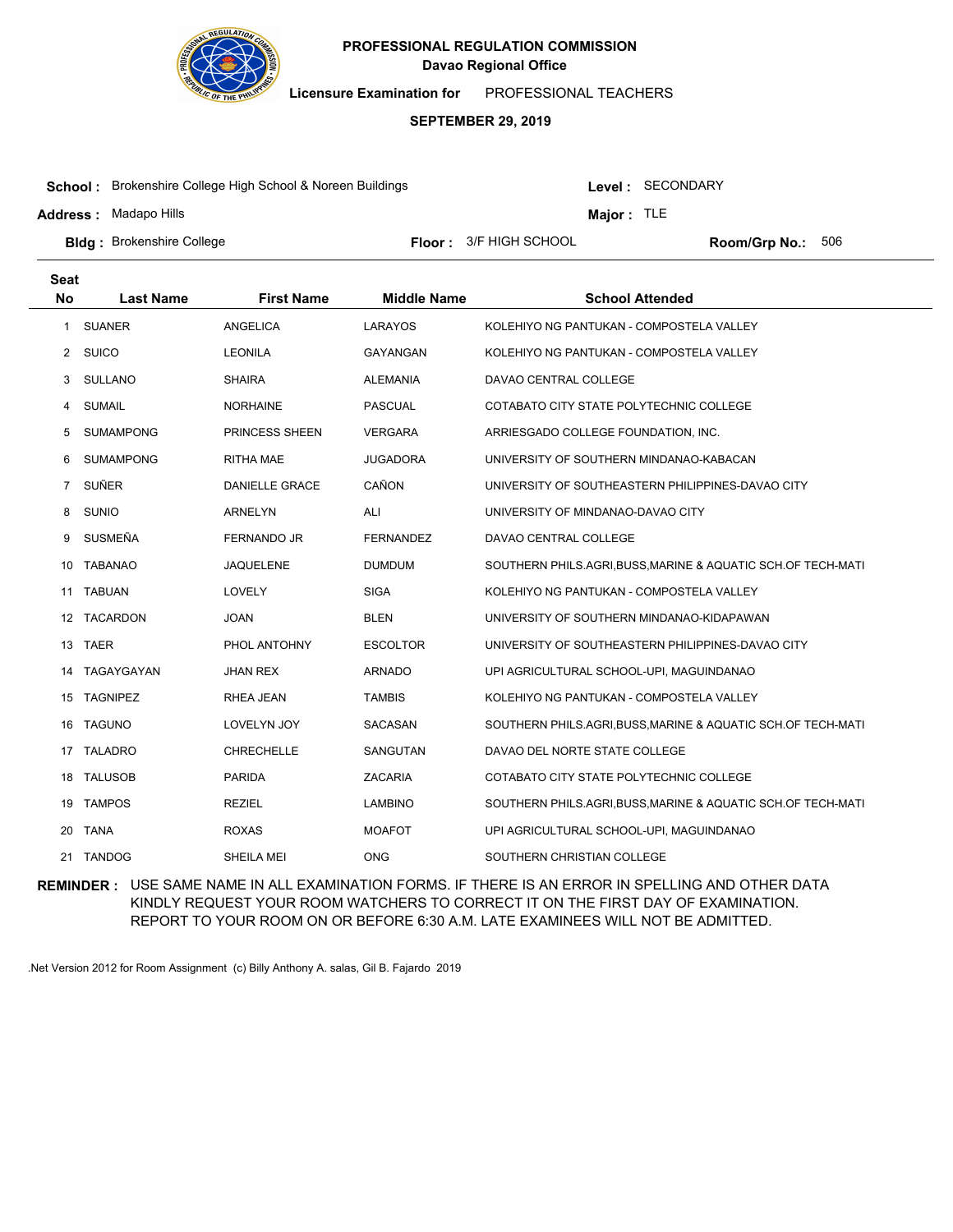

**Licensure Examination for**  PROFESSIONAL TEACHERS

#### **SEPTEMBER 29, 2019**

**School :** Brokenshire College High School & Noreen Buildings

**Address :** Madapo Hills

Level : SECONDARY

**Major :** TLE

**Bldg :** Brokenshire College **All end and Science College College College Area Floor : 3/F HIGH SCHOOL <b>Room/Grp No.:** Floor: 3/F HIGH SCHOOL Room/Grp No.: 507

| <b>Seat</b>    |                   |                      |                    |                                                              |
|----------------|-------------------|----------------------|--------------------|--------------------------------------------------------------|
| <b>No</b>      | <b>Last Name</b>  | <b>First Name</b>    | <b>Middle Name</b> | <b>School Attended</b>                                       |
| 1              | <b>TANDUGON</b>   | <b>JOHN PATRICK</b>  | <b>ESTILLORE</b>   | ARRIESGADO COLLEGE FOUNDATION, INC.                          |
| 2              | <b>TAPALES</b>    | JELYN                | <b>GEMENTIZA</b>   | DMMA COLLEGE OF SOUTHERN PHILIPPINES (for.DAVAO MERCHANT MA) |
| 3              | <b>TASIC</b>      | <b>EDISON</b>        | <b>CULIAO</b>      | UNIVERSITY OF SOUTHEASTERN PHILIPPINES-DAVAO CITY            |
| 4              | <b>TAYO</b>       | <b>JOYCE</b>         | <b>BELLE</b>       | DAVAO CENTRAL COLLEGE                                        |
| 5              | <b>TENORIO</b>    | <b>DAVE</b>          | <b>AVELINO</b>     | UPI AGRICULTURAL SCHOOL-UPI, MAGUINDANAO                     |
| 6              | <b>TERANTE</b>    | <b>NESLIE ROSE</b>   |                    | KOLEHIYO NG PANTUKAN - COMPOSTELA VALLEY                     |
| $\overline{7}$ | <b>TIAGO</b>      | DATU MANOT           | <b>KAMSA</b>       | COTABATO CITY STATE POLYTECHNIC COLLEGE                      |
| 8              | <b>TIANIO</b>     | <b>JUVY-AN</b>       | CASTULO            | AGUSAN DEL SUR STATE COLLEGE OF AGRICULTURE & TECHNOLOGY     |
| 9              | <b>TIEMPO</b>     | <b>KAREN</b>         | <b>RAMOS</b>       | UNIVERSITY OF SOUTHERN MINDANAO-KABACAN                      |
| 10             | <b>TIEMPO</b>     | <b>MARY GRACE</b>    | <b>DIATOR</b>      | COTABATO CITY STATE POLYTECHNIC COLLEGE                      |
| 11             | <b>TIGULLO</b>    | KATHLEEN CENNIA      | YANONG             | UNIVERSITY OF SOUTHEASTERN PHILIPPINES-DAVAO CITY            |
|                | 12 TIMTIM         | <b>LEA</b>           | <b>LLURAG</b>      | KOLEHIYO NG PANTUKAN - COMPOSTELA VALLEY                     |
| 13             | <b>TION</b>       | <b>PRINCESS ANNE</b> | <b>AMANDORON</b>   | UNIVERSITY OF MINDANAO-DIGOS COLLEGE                         |
| 14             | <b>TIPUDAN</b>    | <b>RACHEL</b>        | <b>MADENANCIL</b>  | DAVAO ORIENTAL STATE COLLEGE OF SCIENCE & TECHNOLOGY         |
|                | 15 TOGON          | DANLIE JOHN          | <b>ALORRO</b>      | DAVAO CENTRAL COLLEGE                                        |
| 16             | <b>TOMAS</b>      | <b>LIANESA</b>       | <b>MANOMBAYAO</b>  | COTABATO CITY STATE POLYTECHNIC COLLEGE                      |
| 17             | <b>TORRECAMPO</b> | <b>RONALD</b>        | <b>PIO</b>         | UNIVERSITY OF SOUTHEASTERN PHILIPPINES-DAVAO CITY            |
| 18             | <b>TORREFIEL</b>  | <b>EARL</b>          | <b>BIELZA</b>      | UNIVERSITY OF SOUTHEASTERN PHILIPPINES-DAVAO CITY            |
| 19             | <b>TORRES</b>     | <b>RAYMARK</b>       | <b>SUAREZ</b>      | SOUTHERN PHILS.AGRI, BUSS, MARINE & AQUATIC SCH.OF TECH-MATI |
| 20             | <b>TRABAJADA</b>  | <b>ANNIE ROSE</b>    | <b>OSTAN</b>       | UPI AGRICULTURAL SCHOOL-UPI, MAGUINDANAO                     |
|                | 21 TUNAY          | <b>RHEA</b>          | <b>SARATE</b>      | AGUSAN DEL SUR STATE COLLEGE OF AGRICULTURE & TECHNOLOGY     |

**REMINDER :** USE SAME NAME IN ALL EXAMINATION FORMS. IF THERE IS AN ERROR IN SPELLING AND OTHER DATA KINDLY REQUEST YOUR ROOM WATCHERS TO CORRECT IT ON THE FIRST DAY OF EXAMINATION. REPORT TO YOUR ROOM ON OR BEFORE 6:30 A.M. LATE EXAMINEES WILL NOT BE ADMITTED.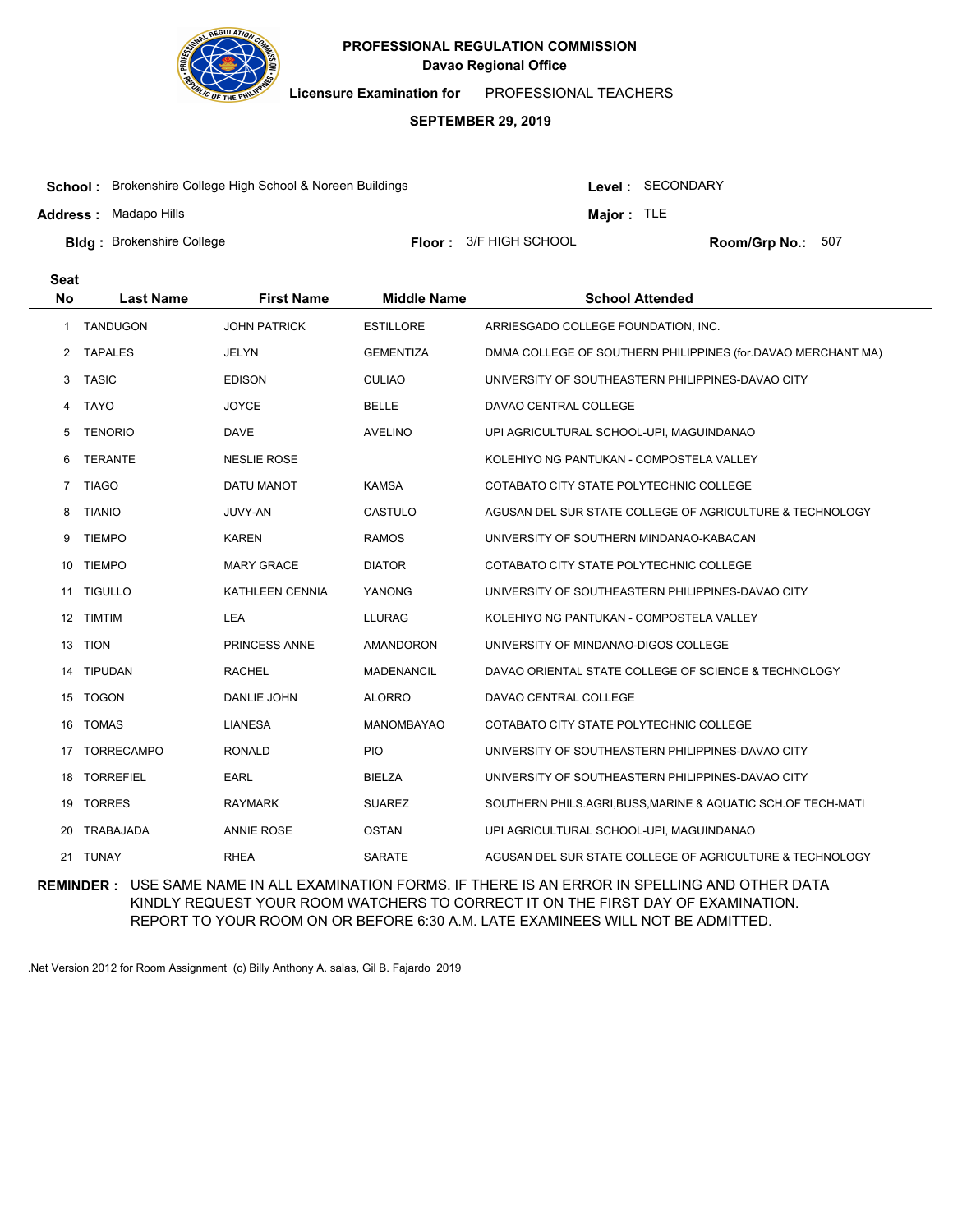

**Licensure Examination for**  PROFESSIONAL TEACHERS

# **SEPTEMBER 29, 2019**

**School :** Brokenshire College High School & Noreen Buildings

**Address :** Madapo Hills

Level : SECONDARY

**Major :** TLE

Floor: 3/F HIGH SCHOOL Room/Grp No.: 508

**Bldg :** Brokenshire College **All end and Science College College College Area Floor : 3/F HIGH SCHOOL <b>Room/Grp No.:** 

| <b>Seat</b> |                  |                               |                    |                                                                |
|-------------|------------------|-------------------------------|--------------------|----------------------------------------------------------------|
| <b>No</b>   | <b>Last Name</b> | <b>First Name</b>             | <b>Middle Name</b> | <b>School Attended</b>                                         |
| 1           | <b>TURA</b>      | <b>SHAILA MAE</b>             | <b>PROCULLOS</b>   | SOUTHERN PHILS.AGRI, BUSS, MARINE & AQUATIC SCH.OF TECH-MATI   |
| 2           | TUYOD            | JANETH                        | PERILLO            | UNIVERSITY OF SOUTHEASTERN PHILIPPINES-DAVAO CITY              |
| 3           | <b>UKAS</b>      | <b>NOREENA</b>                | <b>ABDUL</b>       | COTABATO CITY STATE POLYTECHNIC COLLEGE                        |
| 4           | <b>UKO</b>       | MAJA RASHIANNA LEIGH MANGADTA |                    | COTABATO CITY STATE POLYTECHNIC COLLEGE                        |
| 5           | <b>ULAH</b>      | <b>ISNAIRA</b>                | <b>ANSO</b>        | COTABATO CITY STATE POLYTECHNIC COLLEGE                        |
| 6           | <b>UNTAL</b>     | SHELLA MAE                    | <b>RODA</b>        | SOUTHERN PHILS.AGRI, BUSS, MARINE & AQUATIC SCH.OF TECH-MALITA |
| 7           | <b>URBUDA</b>    | <b>DINA</b>                   | <b>PEPITO</b>      | BOHOL ISLAND STATE UNIVERSITY (FOR.CVSCAFT)-TAGBILARAN         |
| 8           | <b>URDANETA</b>  | <b>MAUREEN JOY</b>            | <b>HINAY</b>       | KOLEHIYO NG PANTUKAN - COMPOSTELA VALLEY                       |
| 9           | <b>USMAN</b>     | <b>GUIAMEN</b>                | PANGGAGADIL        | COTABATO CITY STATE POLYTECHNIC COLLEGE                        |
| 10          | VALDEVIESO       | LAILANIE                      | <b>NICOR</b>       | SOUTHERN CHRISTIAN COLLEGE                                     |
|             | 11 VALDUEZA      | <b>JUMMO</b>                  | <b>EROJO</b>       | DAVAO ORIENTAL STATE COLLEGE OF SCIENCE & TECHNOLOGY           |
|             | 12 VALENCIA      | <b>MELANIE</b>                | ABAD               | DON CARLOS POLYTECHNIC COLLEGE                                 |
| 13          | VALENZONA        | SHIELO MAE                    | <b>DOROTAYO</b>    | SURIGAO STATE COLLEGE OF TECHNOLOGY                            |
|             | 14 VALLE         | <b>HAZEL NARVENA</b>          | <b>LUZON</b>       | NOTRE DAME OF MIDSAYAP COLLEGE                                 |
| 15          | VARON            | <b>KAREN</b>                  | <b>MIRAFLOR</b>    | TAGUM CITY COLLEGE OF SCIENCE AND TECHNOLOGY-TAGUM             |
| 16          | <b>VELASCO</b>   | <b>IRIS</b>                   | <b>NARSICO</b>     | KOLEHIYO NG PANTUKAN - COMPOSTELA VALLEY                       |
|             | 17 VELASCO       | <b>LLOYD CHARLSTON</b>        | <b>ENONG</b>       | UNIVERSITY OF SOUTHEASTERN PHILIPPINES-DAVAO CITY              |
| 18          | <b>VERGARA</b>   | <b>ANNA MARIE</b>             | <b>BARAN</b>       | COTABATO CITY STATE POLYTECHNIC COLLEGE                        |
|             | 19 VIA           | <b>AIREL</b>                  | <b>LUHONG</b>      | UNIVERSITY OF SOUTHERN MINDANAO-KABACAN                        |
|             | 20 VICENTE       | <b>KHARYLL</b>                | <b>ROMAN</b>       | COTABATO CITY STATE POLYTECHNIC COLLEGE                        |
|             | 21 VILLA         | <b>MAY ANN</b>                | <b>BARNEJA</b>     | SOUTHERN PHILS.AGRI, BUSS, MARINE & AQUATIC SCH.OF TECH-MATI   |

**REMINDER :** USE SAME NAME IN ALL EXAMINATION FORMS. IF THERE IS AN ERROR IN SPELLING AND OTHER DATA KINDLY REQUEST YOUR ROOM WATCHERS TO CORRECT IT ON THE FIRST DAY OF EXAMINATION. REPORT TO YOUR ROOM ON OR BEFORE 6:30 A.M. LATE EXAMINEES WILL NOT BE ADMITTED.